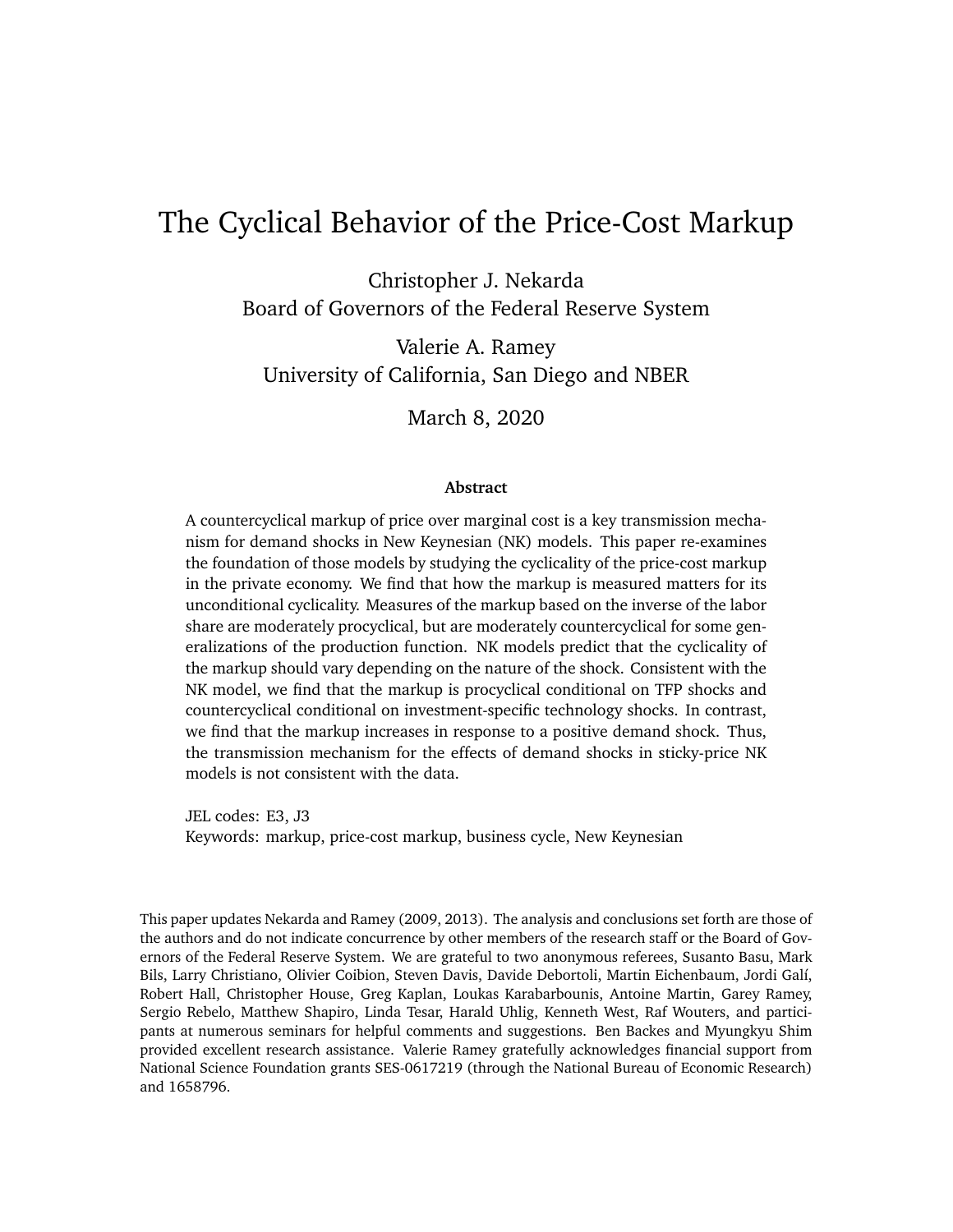# **1 Introduction**

The markup of price over marginal cost plays a key role in sticky-price New Keynesian (NK) macroeconomic models. In these models, a demand shock raises output and marginal cost, but since prices are sticky, the markup of price over marginal cost falls. As pointed out by [Broer et al.](#page-36-0) [\(2019\)](#page-36-0), a lower markup leads to higher output during booms largely through its effect on profits. In particular, lower markups reduce profits, generating a negative wealth effect that induces households to raise their labor supply. Even in the medium-scale NK models that also incorporate sticky wages, countercyclical movements in the price markup play a key role in the transmission of monetary and fiscal policy shocks. For example, in the estimated dynamic stochastic general equilibrium model from [Smets and Wouters](#page-40-0) [\(2007\)](#page-40-0), the price markup is countercyclical in response to a monetary shock. The two-agent New Keynesian and heterogeneous-agent New Keynesian (HANK) models also rely heavily on countercyclical price markups to amplify shocks. As [Debortoli and Galí](#page-36-1) [\(2018,](#page-36-1) p. 31) point out, "in both models the amplification/dampening of aggregate shocks depends critically on the cyclical properties of markups (or equivalently the labor share). . ." Indeed, price markups are required to be so countercyclical in the leading HANK models that expansionary monetary shocks cause profits to fall. $<sup>1</sup>$  $<sup>1</sup>$  $<sup>1</sup>$ </sup>

The dependence of Keynesian models on a countercyclical price markup is a feature only of the models formulated since the early 1980s. From the 1930s through the 1970s, the Keynesian model was founded on the assumption of sticky wages. $2$  Some researchers believed that the implications of this model were at odds with the cyclical properties of real wages, leading to a debate known as the "Dunlop-Tarshis" contro-versy.<sup>[3](#page-1-2)</sup> In response to the perceived disparity between the data and predictions of the traditional Keynesian model, the literature shifted in the early 1980s to relying on sticky prices rather than sticky wages for the transmission of shocks.<sup>[4](#page-1-3)</sup> While the medium-scale

<span id="page-1-0"></span><sup>1.</sup> [Kaplan, Moll and Violante](#page-38-0) [\(2018,](#page-38-0) p. 716)

<span id="page-1-2"></span><span id="page-1-1"></span><sup>2.</sup> Such as [Keynes](#page-38-1) [\(1936\)](#page-38-1); [Phelps](#page-39-2) [\(1968\)](#page-39-2); [Taylor](#page-40-1) [\(1980\)](#page-40-1).

<sup>3.</sup> In fact, [Dunlop](#page-36-2) [\(1938\)](#page-36-2) and [Tarshis](#page-40-2) [\(1939\)](#page-40-2) were repeatedly misquoted by the literature as showing that real wages were procyclical. Neither of them showed this. Both authors showed that money wages and real wages were positively correlated, and Tarshis went on to show that real wages were in fact negatively correlated with aggregate employment. [Dunlop](#page-37-0) [\(1998\)](#page-37-0) discusses the debate in his retrospective article.

<span id="page-1-3"></span><sup>4.</sup> [Gordon](#page-37-1) [\(1981\)](#page-37-1); [Rotemberg](#page-40-3) [\(1982\)](#page-40-3).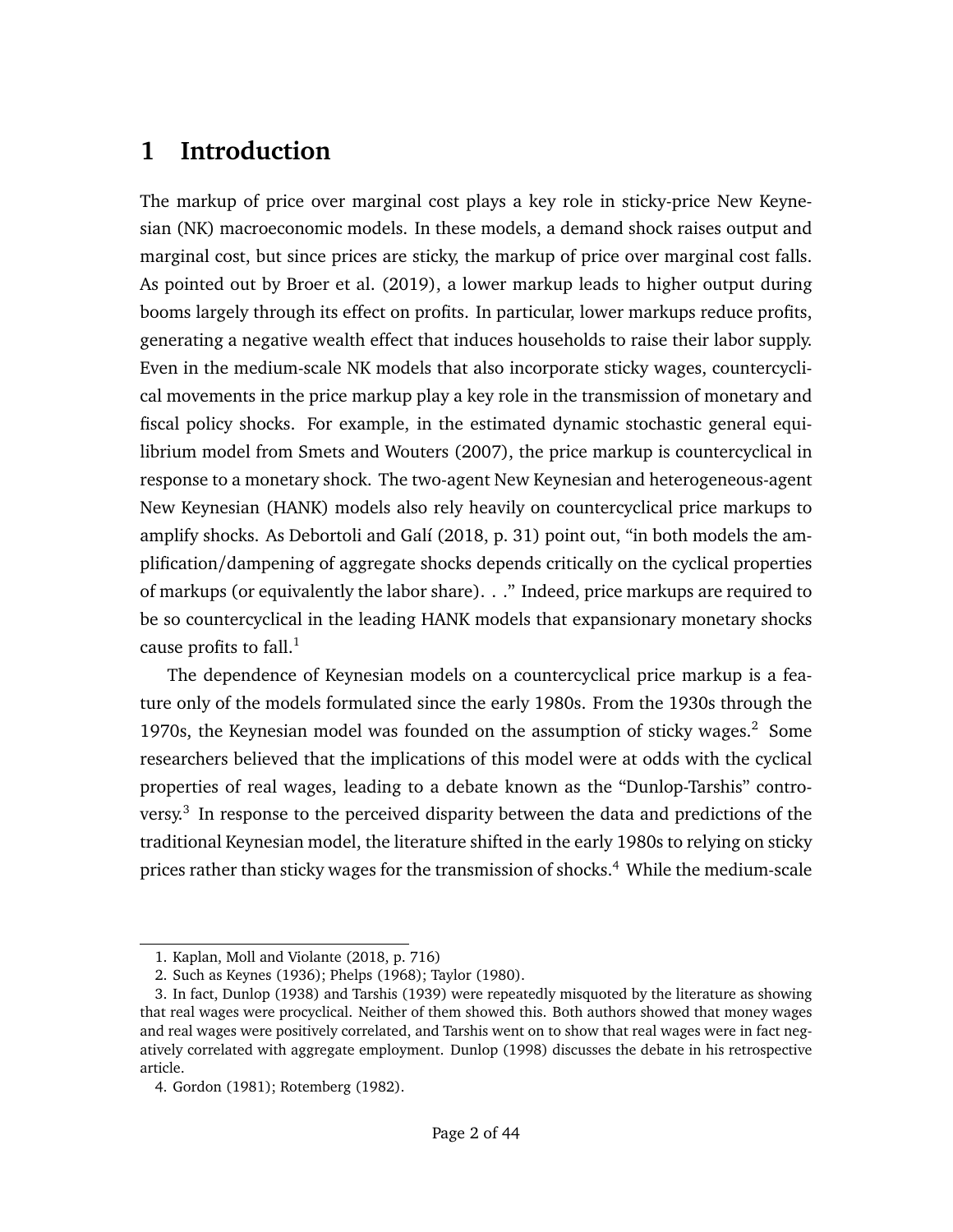NK models add wage stickiness, virtually all current NK models rely on countercyclical price markups in response to demand shifts.

Is the price markup countercyclical in the data? There is no consensus, because estimating the cyclicality of the markup is one of the more challenging tasks in macroeconomics. Theory prescribes a comparison of price and marginal cost; however, available data typically include only average cost. As we will discuss, researchers have used a variety of techniques to measure the markup directly, or have inferred its movements using indirect evidence. Some researchers have estimated the markup to be procyclical while others have estimated it to be countercyclical.

In this paper, we assess how various measures of the aggregate markup move over the business cycle and how they respond to leading macroeconomic shocks. We find that how the markup is measured matters for its unconditional cyclicality — that is, its relationship with an indicator of the business cycle. Markups measured as the inverse of the labor share are moderately procyclical, but markups based on more general production functions are procyclical or countercyclical depending on the details of the empirical implementation.

Our main emphasis is on the *conditional* cyclicality of the markup— that is, how the markup responds to a particular type of shock. If business cycles are driven by a multi-tude of shocks, not just demand shocks, the unconditional cyclicality is not dispositive.<sup>[5](#page-2-0)</sup> Because sticky-price NK models predict the markup should behave differently in response to different shocks, the conditional cyclicality is the appropriate way to evaluate these models.

Unlike our estimates of the unconditional cyclicality, the sign of the conditional cyclicality does not depend on the empirical measure of the markup. Consistent with the NK model, we find that the markup is procyclical conditional on total factor productivity (TFP) shocks and countercyclical conditional on investment-specific technology (IST) shocks. In contrast to the sticky-price NK model predictions, we find that the markup *increases* in response to expansionary monetary policy shocks and government spending shocks. Thus, we conclude that the transmission mechanism for these policy shocks in sticky-price NK models is not consistent with the data.

<span id="page-2-0"></span><sup>5.</sup> [Fleischman](#page-37-2) [\(1999\)](#page-37-2) made this point forcefully for real wages, demonstrating empirically that real wages are procyclical conditional on technology shocks, but countercyclical conditional on labor supply shocks and aggregate demand shocks.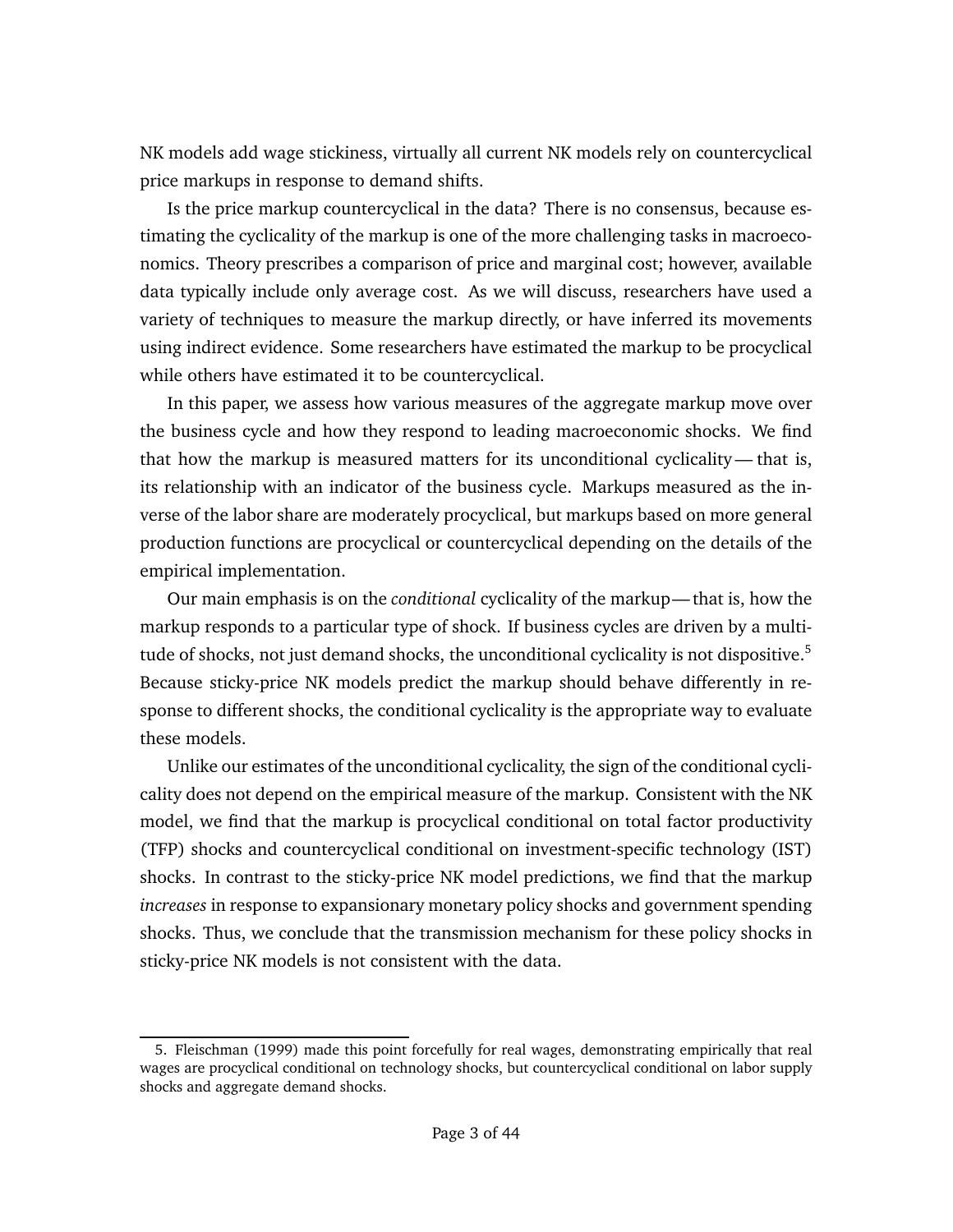One possible route to resolving this inconsistency would be for a return to the traditional Keynesian emphasis on wage rigidities instead of price rigidities. Indeed, several recent papers have advocated such a shift. For example, [Broer et al.](#page-36-0) [\(2019\)](#page-36-0) advocate shifting from price stickiness to wage stickiness based on insights from heterogeneous agent models, while [Auclert and Rognlie](#page-35-0) [\(2017\)](#page-35-0) do so based on undesirable interactions between [Greenwood, Hercowitz and Huffman](#page-37-3) [\(1988\)](#page-37-3) preferences and flexible wages.

### **2 Relationship to the literature**

Industrial organization economists have a long history of studying the cyclicality of price-cost margins. Macroeconomists only began studying this issue in the mid-1980s when macro models started to emphasize price setting behavior of firms. Four principal methods have been used to measure the markup directly and two additional methods have been used to assess the cyclicality of the markup indirectly.

The first of the direct methods uses the standard industrial organization concept of a price-cost margin constructed from revenues and variable costs. [Domowitz, Hubbard](#page-36-3) [and Petersen](#page-36-3) [\(1986\)](#page-36-3) use this method in a panel of four-digit SIC manufacturing industries and find that margins are significantly procyclical. [Anderson, Rebelo and Wong](#page-35-1) [\(2018\)](#page-35-1) use confidential detailed data from the retail industry and measure markups by comparing well-measured individual product prices to the replacement cost of the good. This latter cost measure should be a very good proxy for marginal cost. They find that markups are acyclical or mildly procyclical.

The second method builds on [Hall'](#page-38-2)s [\(1986\)](#page-38-2) generalization of the Solow residual to estimate the cyclicality of markups. For example, [Haskel, Martin and Small](#page-38-3) [\(1995\)](#page-38-3) extend Hall's framework to allow for time-varying markups and apply it to a panel of twodigit U.K. manufacturing industries. They find that markups are markedly procyclical. [Marchetti](#page-39-3) [\(2002\)](#page-39-3) applies a similar framework to two-digit manufacturing industries in Italy. He finds no clear pattern of cyclicality of markups; in only 2 of 13 industries does he find consistent evidence across specifications of countercyclical markups.

The third method uses generalized production functions with quasi-fixed factors to estimate markups relative to marginal cost estimated from stochastic Euler equations. Using this type of approach, [Morrison](#page-39-4) [\(1994\)](#page-39-4) finds weakly procyclical markups in Canadian manufacturing, and [Chirinko and Fazzari](#page-36-4) [\(1994\)](#page-36-4) find acyclical or procyclical markups in firm-level data. [Galeotti and Schianterelli](#page-37-4) [\(1998\)](#page-37-4) test the [Rotemberg](#page-40-4)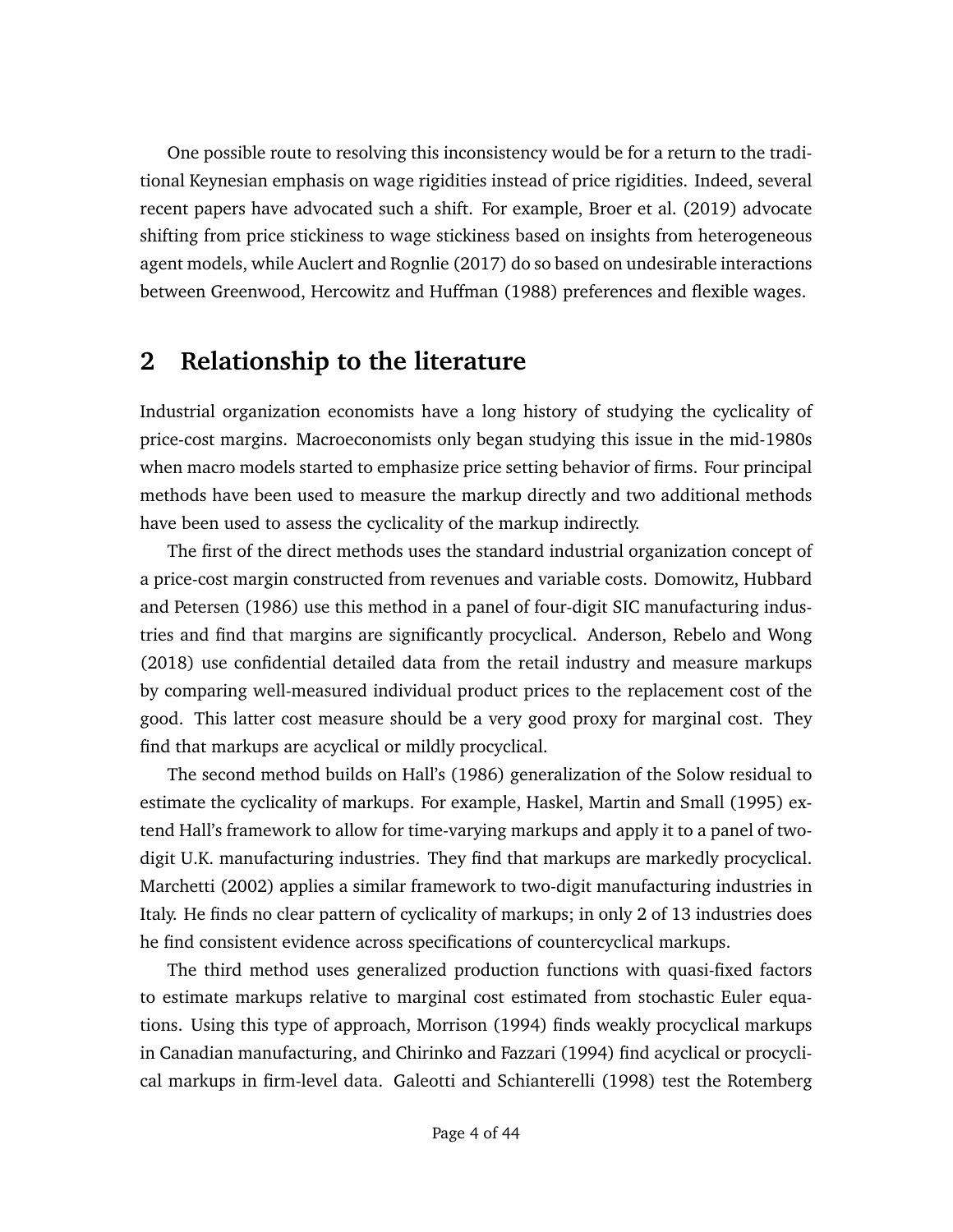[and Saloner](#page-40-4) [\(1986\)](#page-40-4) game-theoretic hypothesis and find that, consistent with this hypothesis, markups depend negatively on the current level of output but positively on the growth of output.

The fourth method uses variable inputs to estimate marginal cost. The most widelyused variable input is labor since it aligns with the measured markup in NK models. Under standard assumptions, such as Cobb-Douglas (C-D) production functions and no overhead labor, this method implies that the markup is inversely proportional to the labor share. Since the labor share is countercyclical during the post-WWII period, this measure of markups implies that markups are on average procyclical. Most of the papers using reduced form methods to measure the cyclicality of markups have applied adjustments to the standard model to account for reasons why marginal labor costs might be more procyclical than average labor costs. For example, [Bils](#page-35-2) [\(1987\)](#page-35-2) argues that the marginal hourly wage paid to workers should be more procyclical than the average wage. He constructs a measure of marginal cost based on estimates of the marginal wage and finds that his markup series has a negative correlation with industry employment in a panel of two-digit industries, suggesting countercyclicality. [Rotemberg](#page-40-5) [and Woodford](#page-40-5) [\(1991\)](#page-40-5), [Rotemberg and Woodford](#page-40-6) [\(1999\)](#page-40-6), [Oliveira Martins and Scar](#page-39-5)[petta](#page-39-5) [\(2002\)](#page-39-5), and [Galí, Gertler and López-Salido](#page-37-5) [\(2007\)](#page-37-5) apply additional adjustments to the standard model, such as substituting a constant elasticity of substitution (CES) production function for C-D and allowing for overhead labor.<sup>[6](#page-4-0)</sup> Their applications of these adjustments typically convert procyclical markups (based on standard assumptions) into countercyclical markups. [Bils, Klenow and Malin](#page-35-3) [\(2018\)](#page-35-3) argue that wages are not allocative in typical employment relationships and formulate other measures of markups using either self-employed workers or intermediate goods. Their measures for the period after 1987 suggest countercyclical markups. [De Loecker, Eeckhout and](#page-36-5) [Unger](#page-36-5) [\(2019\)](#page-36-5) also use variable inputs, but instead of focusing on only one input, they use Compustat's variable on the cost of goods sold as a measure of all variable inputs in order to infer markups.

The two indirect methods for assessing the cyclicality of the markup use entirely different frameworks. [Bils and Kahn](#page-35-4) [\(2000\)](#page-35-4) present a model of inventories and stockouts in which the joint cyclicality of the ratio of sales to inventories and the discounted growth rate of output prices reveals the cyclicality of markups. They use this framework

<span id="page-4-0"></span><sup>6.</sup> The appendix of [Galí, Gertler and López-Salido](#page-37-5) [\(2007\)](#page-37-5) gives a particularly clear and concise summary of the adjustments.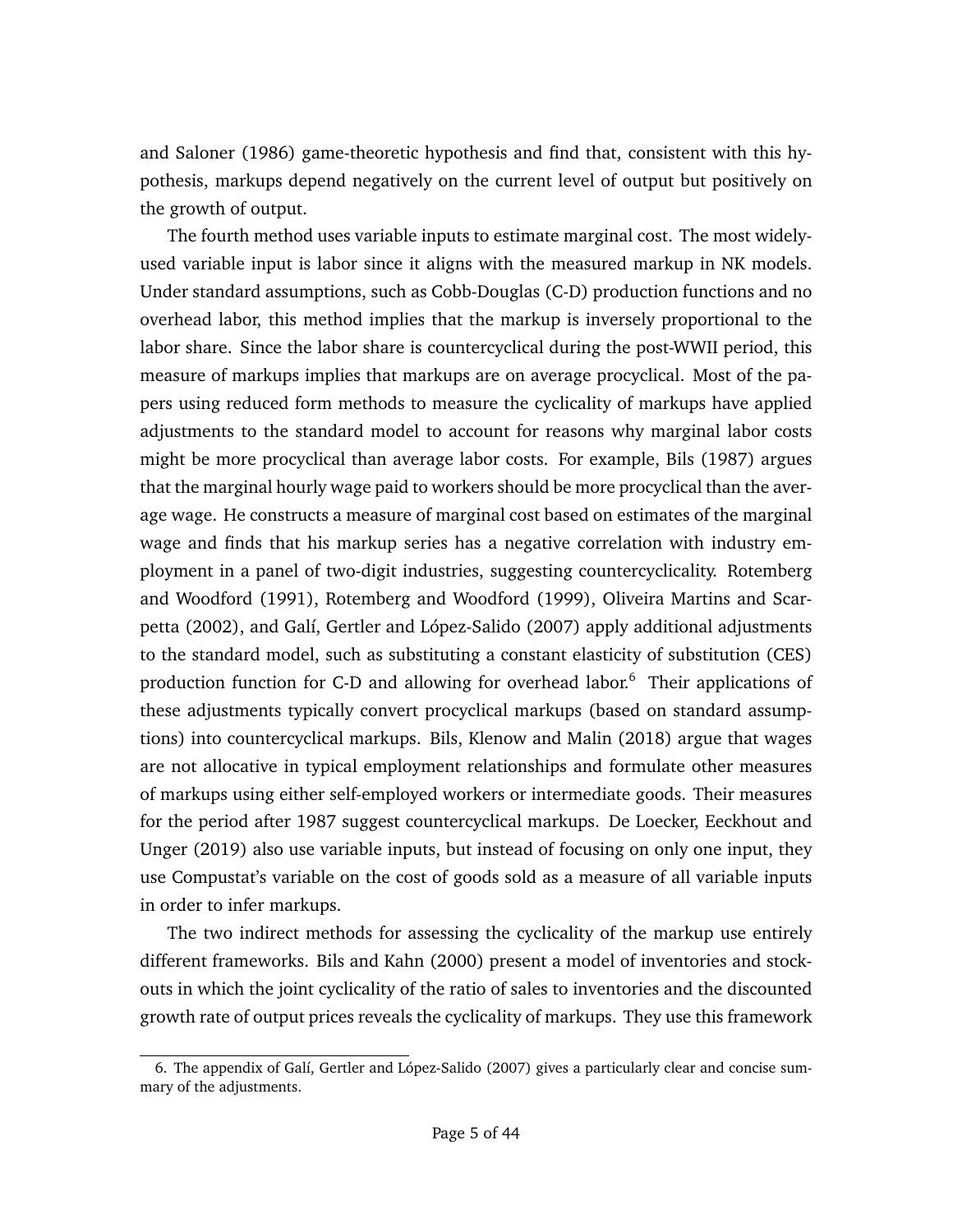to conclude that markups are countercyclical in several two-digit U.S. manufacturing industries. [Hall](#page-38-4) [\(2012\)](#page-38-4) exploits standard advertising theory to show that countercyclical markups imply that advertising should also be highly countercyclical. He shows, in fact, that advertising is somewhat procyclical.

Finally, a relatively recent literature has documented and offered explanations for the global decline in the labor share.<sup>[7](#page-5-0)</sup> Some of the papers in this literature have introduced additional methods for estimating the markup. [Barkai](#page-35-5) [\(2017\)](#page-35-5), [Gutiérrez](#page-37-6) [\(2017\)](#page-37-6), and [Gutiérrez and Philippon](#page-38-5) [\(2017\)](#page-38-5) assume constant returns to scale and infer markups from measured profit rates. [Karabarbounis and Neiman](#page-38-6) [\(2018\)](#page-38-6), however, offer arguments against the profit rate approach. As mentioned above, [De Loecker, Eeckhout and](#page-36-5) [Unger](#page-36-5) [\(2019\)](#page-36-5) use Compustat's variable on the cost of goods sold as a measure of the variable input in order to infer markups. Since the focus of this literature is on trends, none of these papers has analyzed the cyclicality of their measures of markups.

Overall, this literature has used a host of innovative and clever ways to measure markups. Given the mixed results of the literature, it is surprising that the countercyclicality of markups is often treated as a stylized fact.

In this paper, we first revisit the arguments from the literature and then proceed to construct markups based on new data and new methods to implement the theoretical measures. We argue that the cyclicality of the markup sheds light on the NK model only when analyzed conditional on the type of shock.

# <span id="page-5-1"></span>**3 Theoretical framework**

This section lays out the theoretical framework that forms the basis of our main estimates of the markup. We first derive general expressions for the markup based on the firm's cost minimization problem. Next, we explain why we think that labor hours is the best margin for measuring the markup. Finally, we show several possible measures of the markup based on assumptions about the production function.

<span id="page-5-0"></span><sup>7.</sup> See, for example, [Karabarbounis and Neiman](#page-38-7) [\(2014\)](#page-38-7).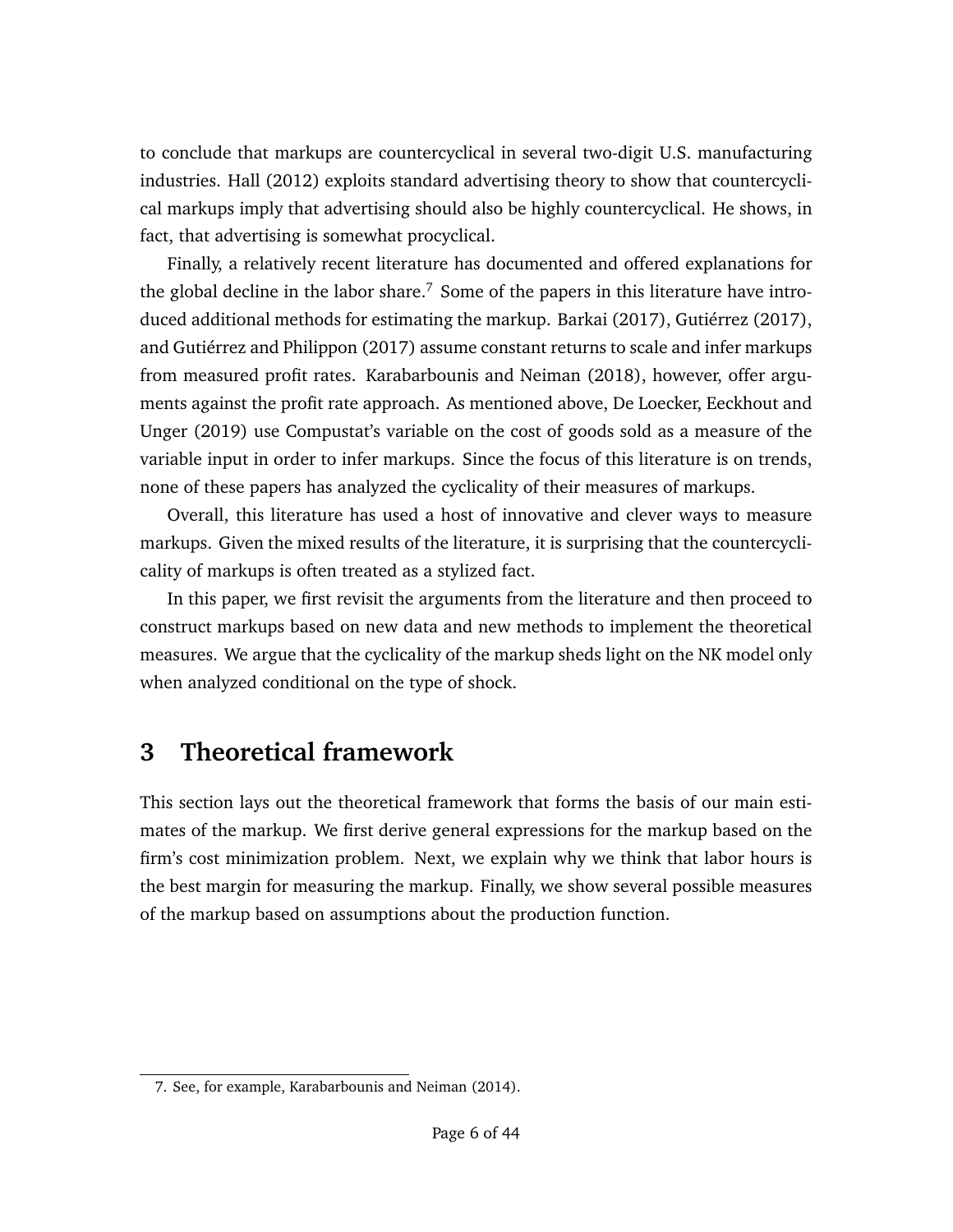#### **3.1 Deriving the price markup from cost minimization**

The theoretical markup,  $M$ , is defined as

<span id="page-6-0"></span>(1) M = *P M C* ,

where *P* is the price of output and *M C* is the nominal marginal cost of increasing output. The inverse of the right hand side of equation [1,](#page-6-0) *M C/P*, is also known as the *real marginal cost* in the NK literature.

A cost-minimizing firm should equalize the marginal cost of increasing output across all possible margins for varying production. Thus, it is valid to construct the marginal cost of varying output based on changing any one input. Most of the literature has considered variable inputs in order to avoid the challenges involved in estimating adjustment costs.

Focusing on the cost-minimization problem for variable inputs, consider the problem of a firm that chooses variable inputs  $x_i$ ,  $i = 1, ..., N$  to minimize

(2) 
$$
\text{Cost} = \sum_{i=1,\dots,N} (w_i \cdot x_i) + \text{terms not involving } xs,
$$

subject to

(3) 
$$
\bar{Y} = F(x_1, x_2, ..., x_N),
$$

where  $w_i$  is the factor price,  $x_i$  is the variable input, *Y* is output, and *F* (...) is the production function. Letting *λ* be the Lagrange multiplier on the constraint, we obtain the first-order condition for  $x_i$  as:

<span id="page-6-1"></span>(4) 
$$
w_i = \lambda \cdot \frac{\partial Y}{\partial x_i}.
$$

Since the multiplier  $\lambda$  is equal to the marginal cost of raising output, we can substitute equation [4](#page-6-1) into equation [1](#page-6-0) to derive the markup based on using input  $x_i$  to raise output:

<span id="page-6-2"></span>(5) 
$$
\mathcal{M}_{x_i} = \frac{1}{s_{x_i}} \cdot \left(\frac{\partial Y}{\partial x_i} \cdot \frac{x_i}{Y}\right)
$$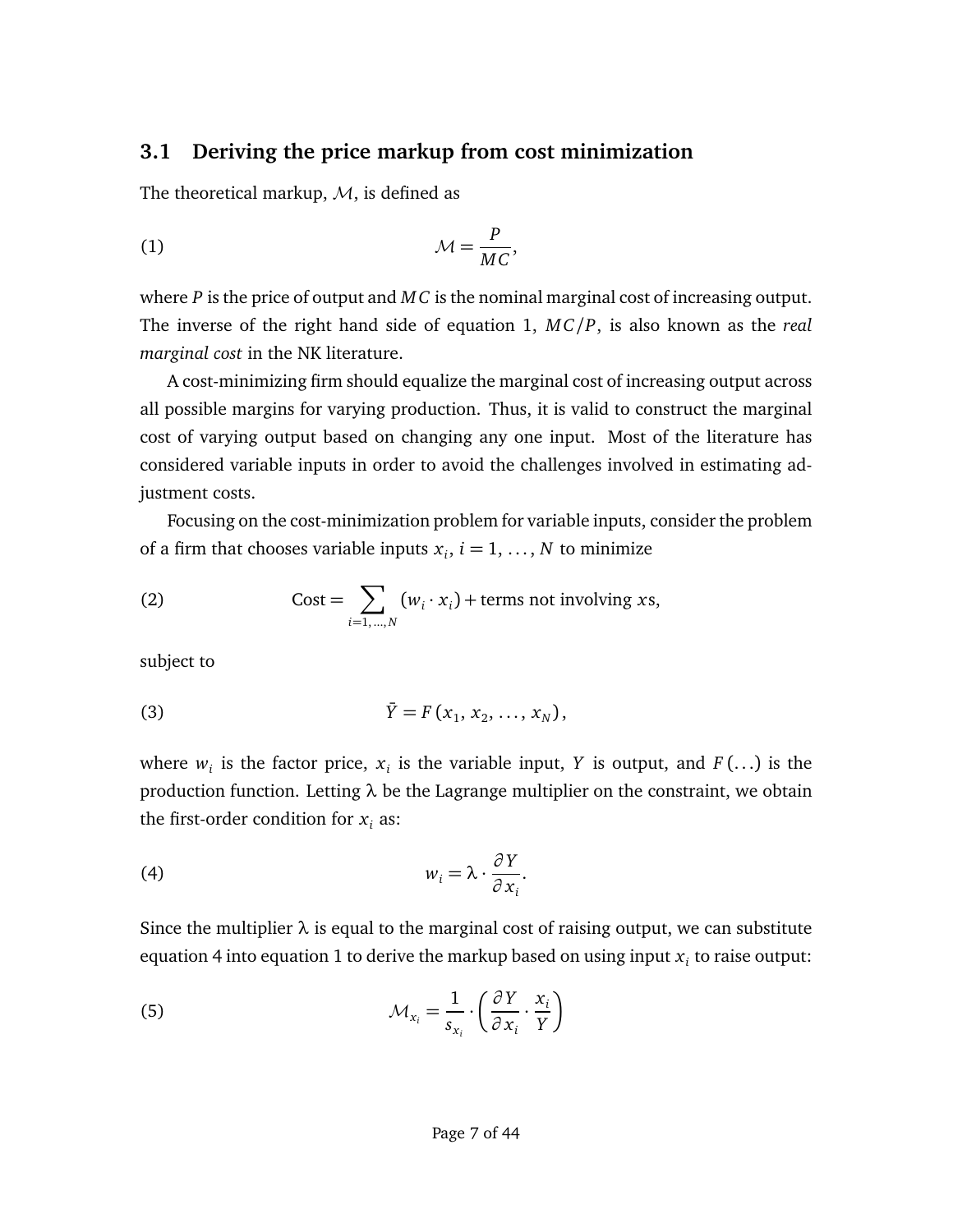where

$$
s_{x_i} = \left(\frac{w_i \cdot x_i}{P \cdot Y}\right)
$$

is *x<sup>i</sup>* 's factor share of output. The term in parentheses in equation [5](#page-6-2) is the elasticity of output with respect to *x<sup>i</sup>* . Thus, the markup can in theory be measured as the product of the inverse of any variable input's share and the output elasticity with respect to that input.

#### **3.2 Why we measure the markup using the labor margin**

In principle, one can choose the first-order condition for any variable input as the basis for the markup measure. The traditional variable input studied is the labor input margin. [Hamermesh and Pfann'](#page-38-8)s [\(1996\)](#page-38-8) summary of the literature suggests that adjustment costs on the number of employees are relatively small and that adjustment costs on hours per worker are essentially zero. [Bils](#page-35-2) [\(1987\)](#page-35-2) and [Rotemberg and Woodford](#page-40-6) [\(1999\)](#page-40-6) study markups based on the hours per worker margin, and virtually all modern NK models use the total labor hours margin.

Some have criticized the use of the labor margin, arguing that a key part of the marginal cost measure— average hourly wages— may not be a good indicator of the true marginal cost of an extra hour of work. This critique takes two forms. The first is [Bils'](#page-35-2)s [\(1987\)](#page-35-2) argument that the ratio of the marginal wage to the average wage for a particular worker may be procyclical because of an overtime premium or other costs associated with inducing extra hours worked. Using approximations, various simplifying assumptions, and annual industry data, he found that his adjustments to average wages transformed the markup from being procyclical to countercyclical. We revisit [Bils'](#page-35-2)s [\(1987\)](#page-35-2) argument in the [supplementary appendix.](https://chrisnekarda.com/papers/markupcyc_appendix.pdf) It derives a ratio of marginal to average wages based on observables and shows that once we replace [Bils'](#page-35-2)s [\(1987\)](#page-35-2) approximations and simplifying assumptions with exact expressions and the richer data that is now available, there is very little cyclical variation in the marginal to average wage ratio. Thus, we conclude that the average wage is a good indicator of the marginal wage for a worker.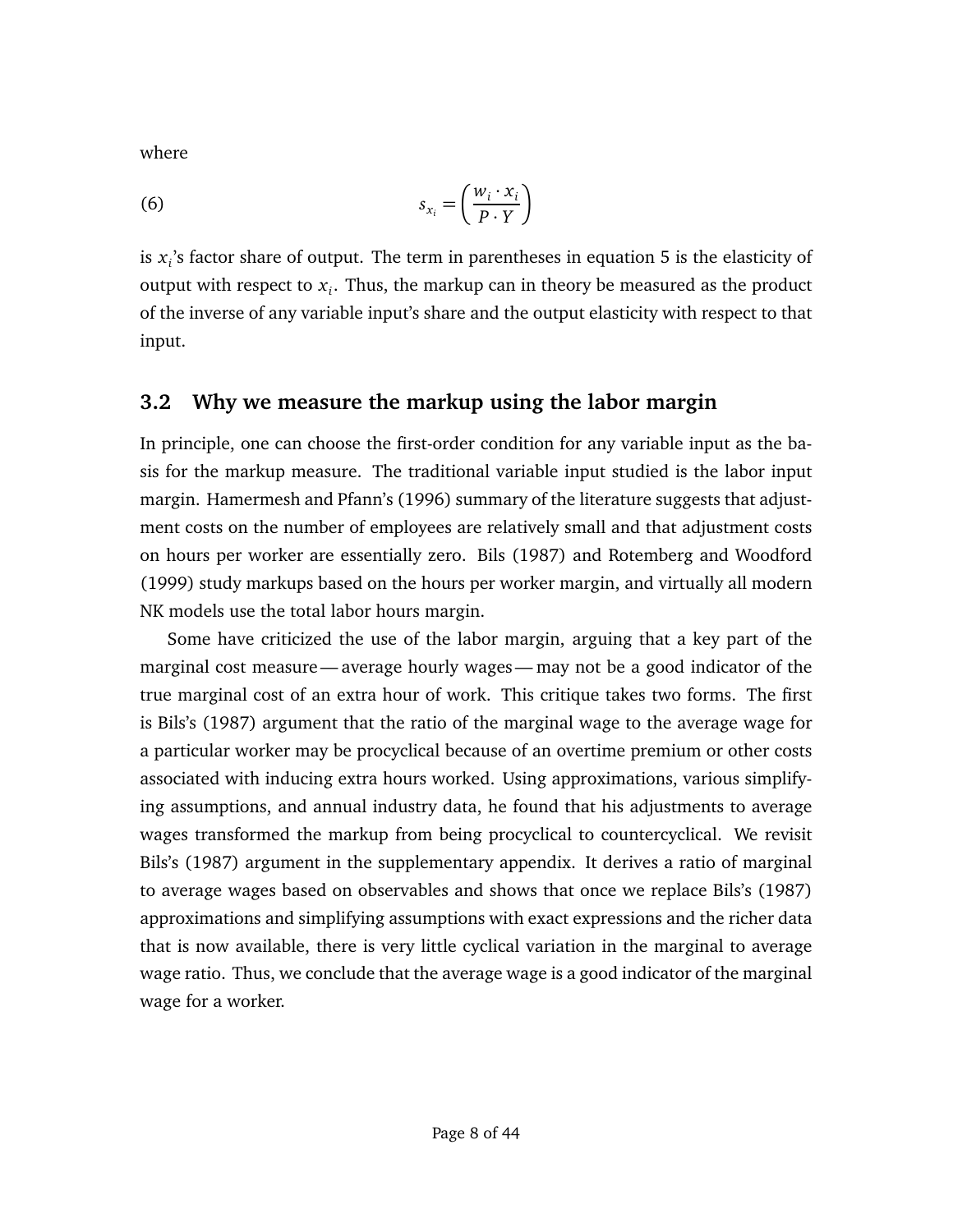The second critique of the labor hours margin and its reliance on average hourly wages is based on ideas from the implicit contract literature.<sup>[8](#page-8-0)</sup> This critique argues that because wages may be payments on an implicit contract in an ongoing employment relationship, they are smoothed relative to the true marginal cost of increasing hours. There are two leading pieces of evidence offered in support of this view. The first is [Bils'](#page-35-6)s [\(1985\)](#page-35-6) finding that new hire wages are more procyclical than existing worker wages. The second is [Beaudry and DiNardo'](#page-35-7)s [\(1991\)](#page-35-7) finding that workers' long-term wages depend on the state of the economy at the time they were first hired.

Based on this evidence, [Kudlyak](#page-38-9) [\(2014\)](#page-38-9) develops an alternative measure of the marginal cost of labor, the *user cost* of labor. If long-term wage contracts depend on the state of the economy when a worker is hired, then a firm faces an intertemporal trade-off of hiring a worker now versus later. The user cost is equal to the current wage plus the present discounted value of the difference between future wages paid to today's cohort and future wages paid to tomorrow's cohort. Kudlyak finds evidence that her measure of user cost is more procyclical than current wages.

Kudlyak's particular user cost measure is based on an asymmetric treatment of history dependence, however. In particular, she assumes that neither the match productivity nor the separation rate is history dependent— in fact, she assumes that the separation rate is exogenous. The assumption of exogenous separations implies that workers who are stuck in low-wage contracts cannot quit their jobs and that firms stuck paying high-wage contracts cannot fire those workers. Allowing for endogenous separation and cyclical match productivity would completely change the nature and cyclicality of the user cost measure.

In fact, two recent papers call into question the interpretation of the earlier evidence based on exactly the issue of match productivity. First, [Hagedorn and Manovskii](#page-38-10) [\(2013\)](#page-38-10) show theoretically that changing quality of job matches over the business cycle can lead to composition effects. They demonstrate empirically that the results of [Bils](#page-35-6) [\(1985\)](#page-35-6) and [Beaudry and DiNardo](#page-35-7) [\(1991\)](#page-35-7) disappear after controlling for job match quality. The intuition is that the quality of new job matches is also procyclical, so the observed cohort dependence of wages is not due to implicit contracts. Second, [Gertler, Huckfeldt and](#page-37-7) [Trigari](#page-37-7) [\(2019\)](#page-37-7) document that new hire worker wages are no longer more procyclical than existing worker wages once one adjusts for the cyclicality of the composition of

<span id="page-8-0"></span><sup>8.</sup> Such as [Barro](#page-35-8) [\(1977\)](#page-35-8) and [Hall](#page-38-11) [\(1980\)](#page-38-11).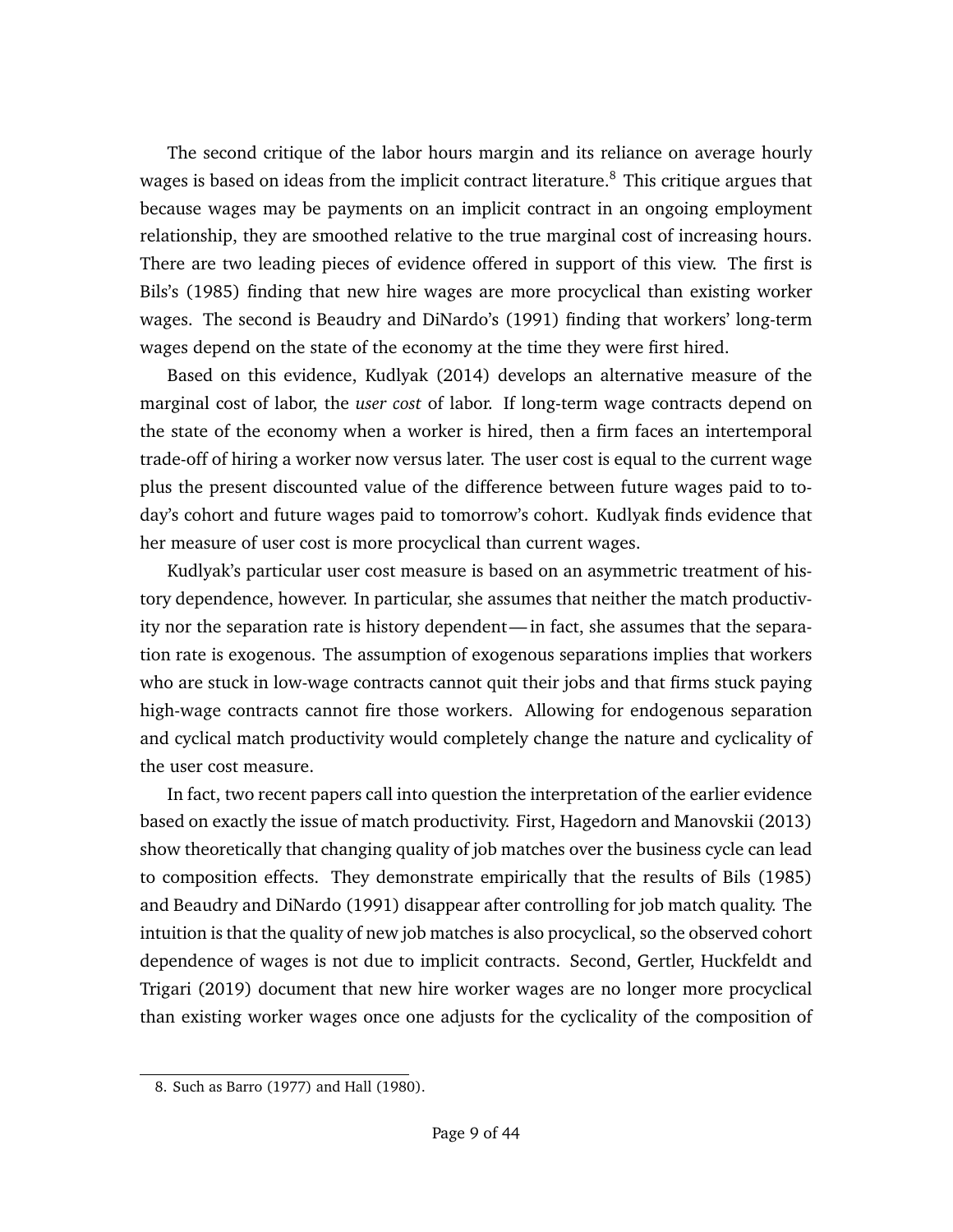new hires.<sup>[9](#page-9-0)</sup> Based on their new findings, [Gertler, Huckfeldt and Trigari](#page-37-7) [\(2019,](#page-37-7) p. 1) conclude that "the sluggish behavior of wages for existing workers is a better guide to the cyclicality of the marginal cost of labor than is the high measured cyclicality of new hires wages unadjusted for composition effects."

Additional recent work has provided evidence that, even if wages are sticky, they appear to be allocative. [Olivei and Tenreyro](#page-39-6) [\(2007\)](#page-39-6), [Olivei and Tenreyro](#page-39-7) [\(2010\)](#page-39-7), and [Bjök](#page-35-9)[lund, Carlsson and Skans](#page-35-9) [\(2019\)](#page-35-9) present evidence that monetary shocks have larger effects when they occur just after annual labor contracts are signed, suggesting that wage stickiness has real effects.

Thus, we read the latest findings as supporting the use of average wages as a measure of the marginal cost of labor hours. Based on that evidence, as well as its prominent role in NK models, we therefore choose to measure the markup using the labor input margin.

Of course, one could consider several margins. Other possibilities are offered by [Bils,](#page-35-3) [Klenow and Malin](#page-35-3) [\(2018\)](#page-35-3) (BKM) and [De Loecker, Eeckhout and Unger](#page-36-5) [\(2019\)](#page-36-5). One of BKM's alternatives is based on self-employed individuals. They measure the markup as the log difference between the current business income per hour worked and the marginal rate of substitution for self-employed workers. We believe this measure has some weaknesses. For example, it relies on the assumption that the returns to selfemployed labor are adequately reflected in current business income. Recent work by [Bhandari and McGrattan](#page-35-10) [\(2019\)](#page-35-10) estimates that the self-employed spend many hours building up customer bases and other intangible capital and that intangible capital is worth 60 percent of total assets of these businesses. The returns to those intangible assets are realized over a long period of time and are not adequately reflected in current business income. If investment in intangible capital is procyclical, then BKM's markup measure will be biased toward countercyclicality.<sup>[10](#page-9-1)</sup>

<span id="page-9-0"></span><sup>9.</sup> [Basu and House](#page-35-11) [\(2016\)](#page-35-11) show empirically, however, that [Kudlyak'](#page-38-9)s [\(2014\)](#page-38-9) user cost measure continues to be very procyclical even after including [Hagedorn and Manovskii'](#page-38-10)s [\(2013\)](#page-38-10) composition bias measures. [Gertler, Huckfeldt and Trigari](#page-37-7) [\(2019\)](#page-37-7) critique [Basu and House'](#page-35-11)s [\(2016\)](#page-35-11) estimation equation, arguing that the failure to express wages in efficiency units of labor overstates the cyclicality of the user cost. Separately, our critique of the assumption of exogenous separations also applies to the user cost measure employed by [Basu and House](#page-35-11) [\(2016\)](#page-35-11).

<span id="page-9-1"></span><sup>10.</sup> In addition, we show in the [supplementary appendix](https://chrisnekarda.com/papers/markupcyc_appendix.pdf) that the unconditional markup became more countercyclical after 1995. Because BKM's sample starts only in 1987, their study is more likely to find a countercyclical markup.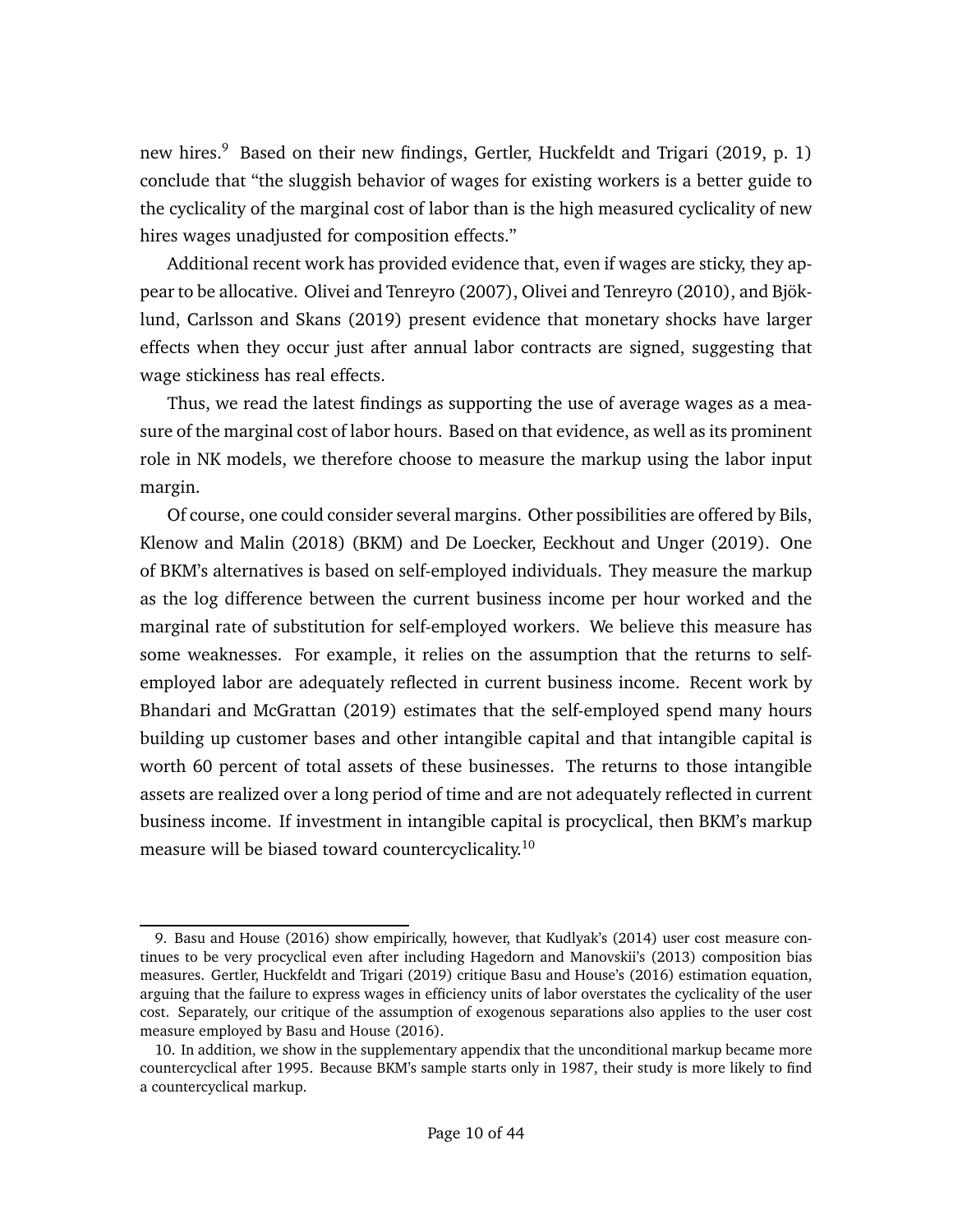BKM's second set of alternative measures relies on variations in intermediate inputs, such as materials, energy, and business services. They find countercyclical markups based on materials and energy, but procyclical markups based on business services. We chose not to construct markups based on intermediate goods because of data limitations. The data on intermediate goods is available only since 1987 and only annually, which makes it difficult to conduct the conditional structural vector autoregression (SVAR) analysis that is the heart of our approach. [De Loecker, Eeckhout and Unger'](#page-36-5)s [\(2019\)](#page-36-5)'s markup measure based on Compustat variable cost of goods sold is available for a longer span, though still only annually. Our [supplementary appendix](https://chrisnekarda.com/papers/markupcyc_appendix.pdf) shows that their markup measure is slightly more procyclical than our preferred labor margin measure when compared over the same sample and frequency.

#### **3.3 Production function assumptions**

The markup using the labor input margin can be expressed as

<span id="page-10-0"></span>(7) 
$$
\mathcal{M} = \frac{1}{s} \cdot \left( \frac{\partial Y}{\partial L} \cdot \frac{L}{Y} \right)
$$

where *s* is the labor share of output and the term in parentheses is the elasticity of output with respect to labor hours *L*.

The formula for the markup above requires an estimate of the marginal product of labor, necessitating assumptions about the production function. Under the standard assumptions that the production function is Cobb-Douglas (denoted by a superscript "CD") in total hours, the markup is given by

<span id="page-10-1"></span>(8) MCD = *α s* ,

where  $\alpha$  is the exponent on labor input in the production function and  $s$  is the labor share.

[Rotemberg and Woodford](#page-40-6) [\(1999\)](#page-40-6) note several reasons why the standard assumption of a production function that is C-D in total hours may lead to estimates of the markup that are biased toward being procyclical. We now consider the most plausible generalizations.

The first generalization allows for the presence of overhead labor. In this generalization, the labor term in the production function is instead  $\left(L-\bar L\right)^\alpha$  where  $\bar L$  represents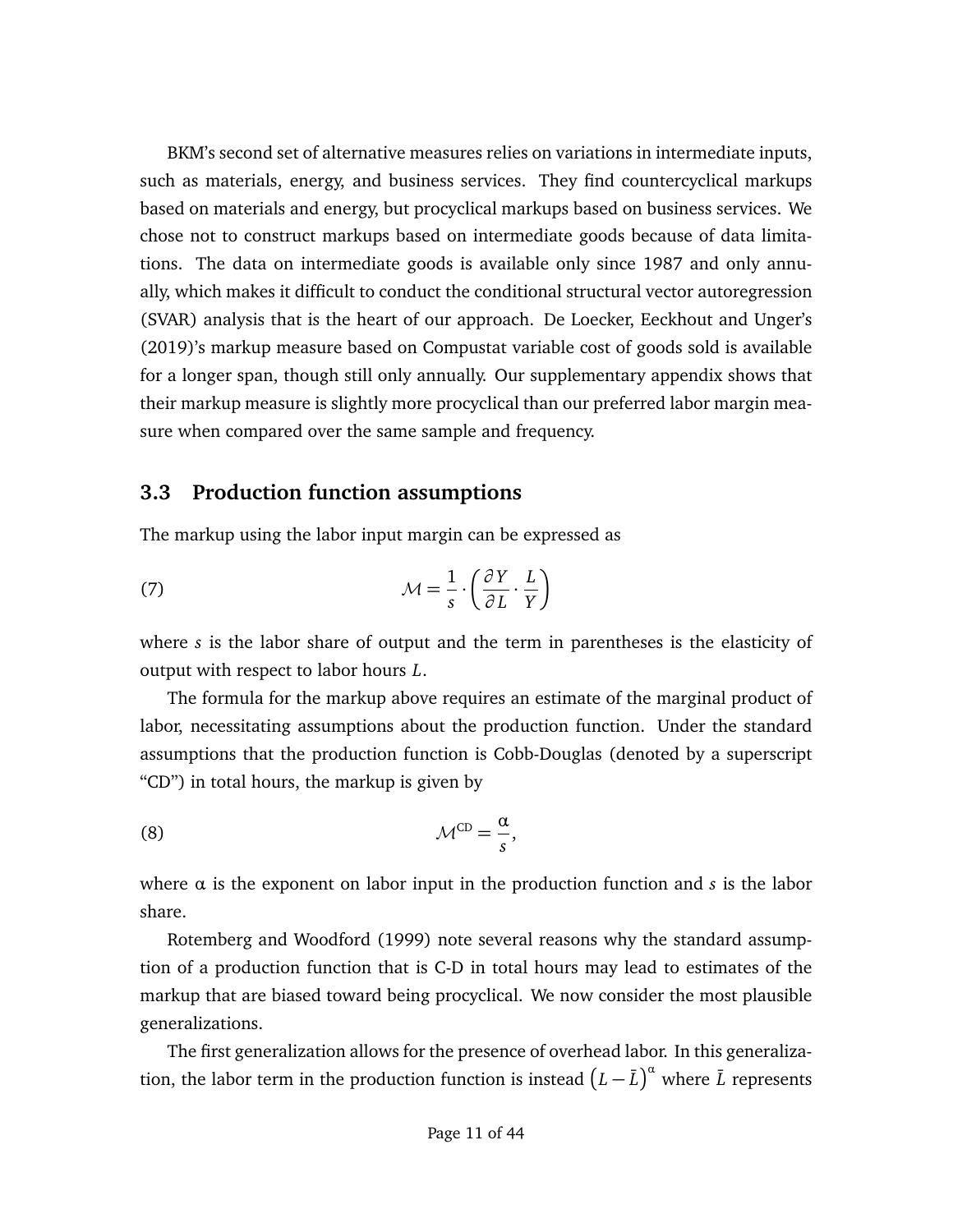overhead labor hours. With a C-D production function and overhead labor (denoted by "CD, OH"), the markup is given by:

<span id="page-11-0"></span>
$$
\mathcal{M}^{\text{CD, OH}} = \frac{\alpha}{s'},
$$

where

$$
s' = \frac{W(L-\bar{L})}{PY}
$$

is the labor share of variable labor, *W* is hourly wages, and *PY* is value added.

A second generalization allows the elasticity of substitution between inputs to deviate from unity. For example, consider the following CES production function:

(11) 
$$
Y = \left[\alpha_L (ZL)^{\frac{\sigma-1}{\sigma}} + \alpha_K (uK)^{\frac{\sigma-1}{\sigma}}\right]^{\frac{\sigma}{\sigma-1}},
$$

where *Z* is labor-augmenting technology, *u* is capital utilization, *K* is the stock of capital, *σ* is the elasticity of substitution between labor and capital, and  $\alpha_L$  and  $\alpha_K$  are distribution parameters. Computing the elasticity with respect to hours *L* and substituting into equation [7](#page-10-0) yields the markup in the CES case:

<span id="page-11-1"></span>(12) 
$$
\mathcal{M}^{\text{CES}} = \underbrace{\frac{1}{s} \cdot \alpha_L \cdot \left(\frac{Y}{ZL}\right)^{\frac{1}{\sigma}-1}}_{\mathcal{M}_L^{\text{CES}}} = \underbrace{\frac{1}{s} \cdot \left[1 - \alpha_K \cdot \left(\frac{Y}{uK}\right)^{\frac{1}{\sigma}-1}\right]}_{\mathcal{M}_K^{\text{CES}}}.
$$

This equation shows two ways of writing the CES markup. The first expression,  $\mathcal{M}^{\text{CES}}_{\text{L}}$  , uses the elasticity with respect to hours and the second expression,  $\mathcal{M}^{\text{CES}}_{\text{K}}$  , uses Euler's theorem to re-express it as a function of the output-capital ratio. It is important to note that the second expression is based on the labor margin even though capital appears there. In both cases, the first term,  $\frac{1}{s}$ , is the C-D markup (up to a constant). The impact of the CES generalization depends on the the value of *σ* and the cyclicality of output per effective hour,  $\frac{Y}{Z L}$ , or equivalently, the ratio of output to capital input,  $\frac{Y}{uK}$ . We consider markups based on both versions since measurement of each of the ratios is not straightforward.

We can also combine overhead labor and CES production by substituting  $Z(L-\overline{L})$ for labor input. Working through this substitution, we derive the markup for both CES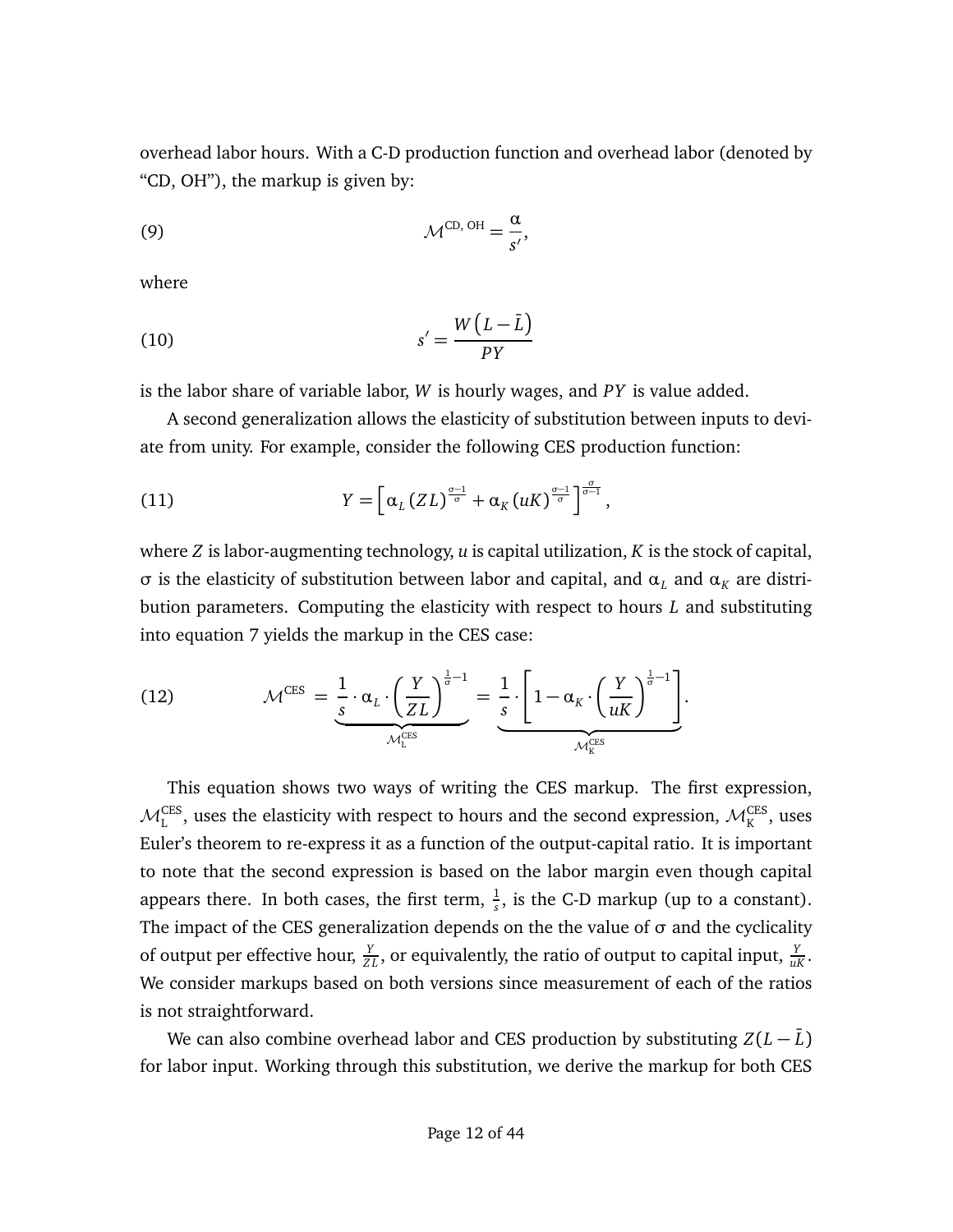production and overhead labor:

(13) 
$$
\mathcal{M}^{\text{CES, OH}} = \frac{1}{s'} \cdot \alpha_L \cdot \left[ \frac{Y}{Z(L-\bar{L})} \right]^{\frac{1}{\sigma}-1} = \frac{1}{s'} \cdot \left[ 1 - \alpha_K \cdot \left( \frac{Y}{uK} \right)^{\frac{1}{\sigma}-1} \right].
$$

[Rotemberg and Woodford](#page-40-6) [\(1999\)](#page-40-6) and [Galí, Gertler and López-Salido](#page-37-5) [\(2007\)](#page-37-5) implement these two generalizations using log-linear approximations around a steady-state and then calibrating parameters based on zero profit conditions and assumptions on steady-state markups. As discussed in section [4.1,](#page-12-0) we use direct measures that do not rely on approximations.

### **4 Empirical measures of the markup**

The remainder of the paper uses the theory from the previous section to derive new measures of the aggregate price markup and assesses their cyclicality. This section describes how we constructed our measures of the markup. The next two sections report our results for the unconditional and conditional cyclicality. The unconditional analysis updates and expands the previous literature on the markup cyclicality. However, as we emphasized in the introduction, what matters for assessing economic models is how the markup moves in response to shocks. The conditional analysis assesses how our markup measures respond to identified demand and supply shocks.

#### <span id="page-12-0"></span>**4.1 Baseline markup**

As discussed in section [3,](#page-5-1) the markup is proportional to the inverse of the labor share when the production function is Cobb-Douglas and there is no overhead labor (equation [8\)](#page-10-1). Ignoring constant terms, the logarithm of the markup for this case is given by:

$$
\mu_t^{\rm CD} = -\ln s_t.
$$

where *s<sup>t</sup>* is the labor share. We use the labor share in the private business sector for our baseline measure.<sup>[11](#page-12-1)</sup> The markup is computed from Bureau of Labor Statistics (BLS)

<span id="page-12-1"></span><sup>11.</sup> [Galí, Gertler and López-Salido](#page-37-5) [\(2007\)](#page-37-5) use the nonfarm business version of this measure, while [Rotemberg and Woodford](#page-40-6) [\(1999\)](#page-40-6) favor the nonfinancial corporate business sector. We did not find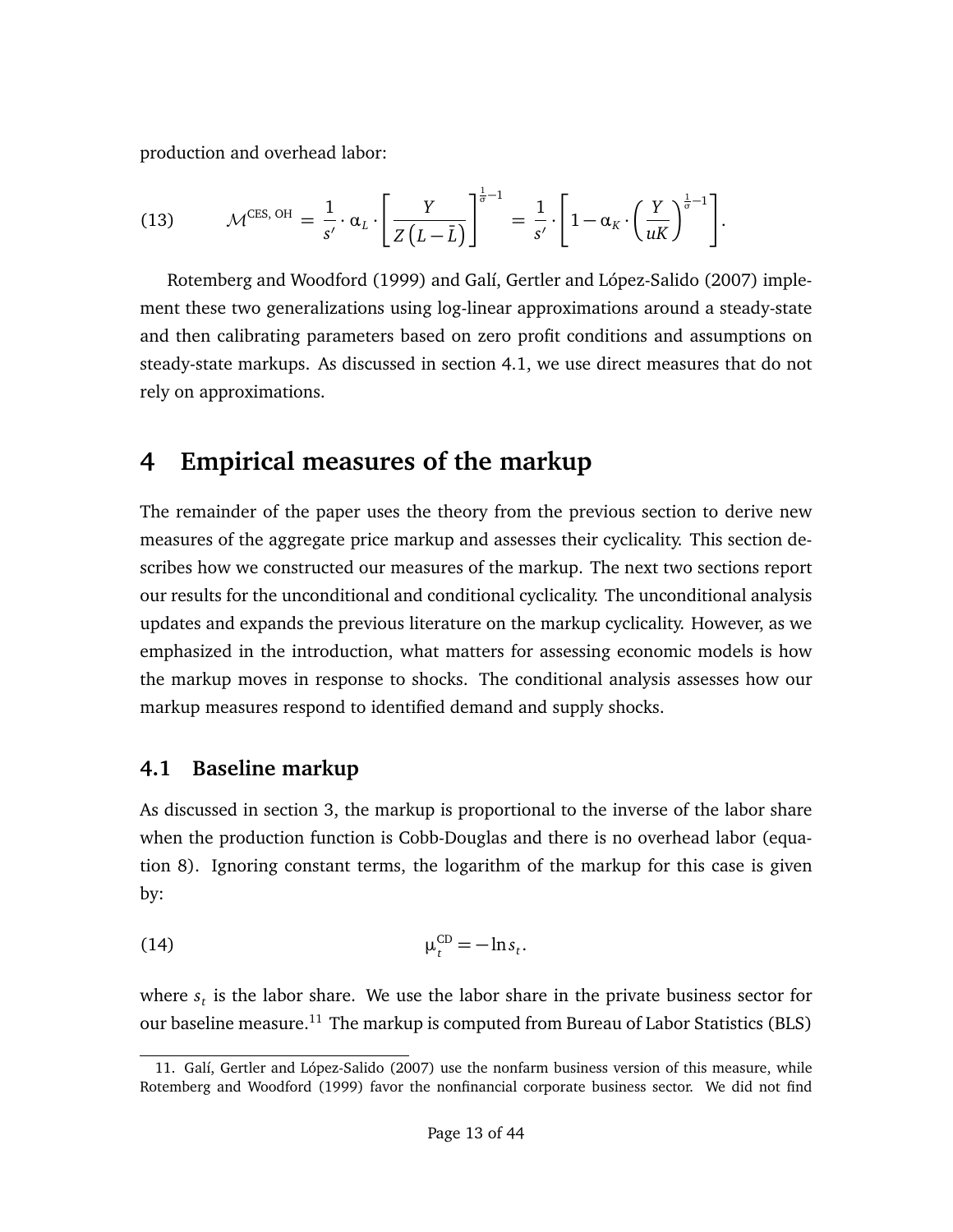data as value added divided by total labor compensation. We use quarterly data from 1947:Q1 through 2017:Q4.

### **4.2 Overhead labor**

As shown in equation [9,](#page-11-0) the generalization of the markup to allow for overhead labor requires actual estimates of overhead labor. Despite macroeconomists' fondness for relying on overhead labor to explain a variety of phenomenon, few researchers have tried to measure overhead labor directly, either in the macro literature or the labor literature. Most macroeconomists have used very indirect ways to estimate the ratio of overhead to variable labor. For example, [Rotemberg and Woodford](#page-40-6) [\(1999\)](#page-40-6) use zeroprofit conditions and assumptions on the steady-state markup to estimate that the ratio of overhead labor to variable labor is 0.4, implying a ratio of overhead labor to total labor of 0.3. This high value is key to converting the procyclical baseline markup to being countercyclical.

[Ramey](#page-39-8) [\(1991\)](#page-39-8) argued that the number of nonproduction or supervisory workers is probably an upper bound on the number of overhead workers. It is an upper bound because even nonproduction and supervisory workers shows significant cyclicality of employment. For example, using Hodrick-Prescott (HP) filtered data, we find that the elasticity of the log of employment of nonproduction workers to GDP is positive and statistically significant and is about half of the elasticity of production workers with respect to GDP.

As as test of [Ramey'](#page-39-8)s [\(1991\)](#page-39-8) hypothesis, we compare a direct measure of overhead labor to the share of nonproduction workers within a particular industry. Our direct measure is computed from the number of workers at automobile assembly plants when they are running one shift versus two shifts. If part of employment under one shift consists of overhead labor, then employment should rise by less than 100 percent when a second shift is added. According to [Levitt, List and Syverson](#page-39-9) [\(2013,](#page-39-9) p. 675), adding a second shift increased employment at the automobile plant in their study by 80 percent. This implies that overhead labor is 11 percent of total employment when two shifts are running and 20 percent of total employment when one shift is running.<sup>[12](#page-13-0)</sup>

major differences in the cyclicality among these different measures. These results are reported in the [supplementary appendix.](https://chrisnekarda.com/papers/markupcyc_appendix.pdf)

<span id="page-13-0"></span><sup>12.</sup> This ratio is consistent with narrative evidence from automobile industry periodicals during the 1970s and 1980s collected as part of the [Bresnahan and Ramey](#page-36-6) [\(1994\)](#page-36-6) project.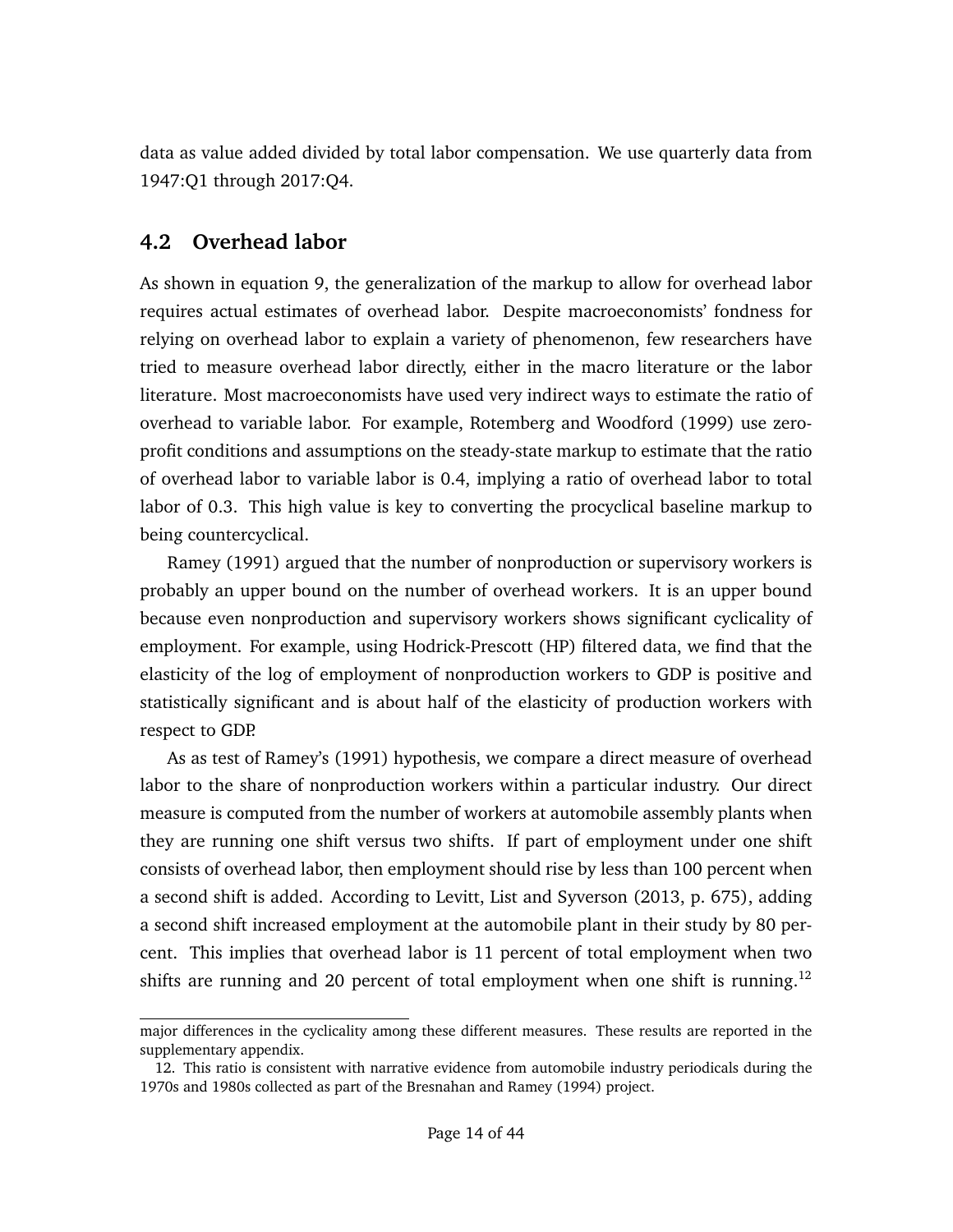

<span id="page-14-1"></span>**Figure 1. Share of production workers in total private employment**

Since automobile assembly plants run two or more shifts 80 percent of the time, the steady-state ratio of overhead to total employment at plants should be closer to 11 percent. In industry data, the share of nonproduction workers at automobile assembly plants averaged 18 percent of total employment over 1958 to 2009.<sup>[13](#page-14-0)</sup> Thus, the direct evidence on employment by shifts in the automobile industry supports our contention that nonproduction workers are an upper bound on overhead labor.

Figure [1](#page-14-1) plots the fraction of production workers in total private employment. Production workers averaged roughly 82 percent of total employment since 1964, similar to the share of production labor in the motor vehicle manufacturing sector, and this share is procyclical, as one would expect. We take the employment share from figure [1](#page-14-1) as a proxy for the portion of variable labor. Specifically, our measure of variable labor hours adjusts total hours worked in the private business sector by the fraction of production workers in total private employment. Thus, our measure of the markup with a C-D production function that adjusts for overhead labor is the log of current dollar output in private business divided by the wage bill for variable labor. The [data appendix](#page-35-12) provides more detail. Markup measures that adjust for overhead labor start in 1964, when the data on production workers begin.

Source: Authors' calculations using BLS data. Note: Shaded areas represent periods of business recession as determined by the NBER.

<span id="page-14-0"></span><sup>13.</sup> This share is for SIC 3711, calculated using the Manufacturing Industries Database, published by the National Bureau of Economic Research (NBER) and the Census Bureau's Center for Economic Studies.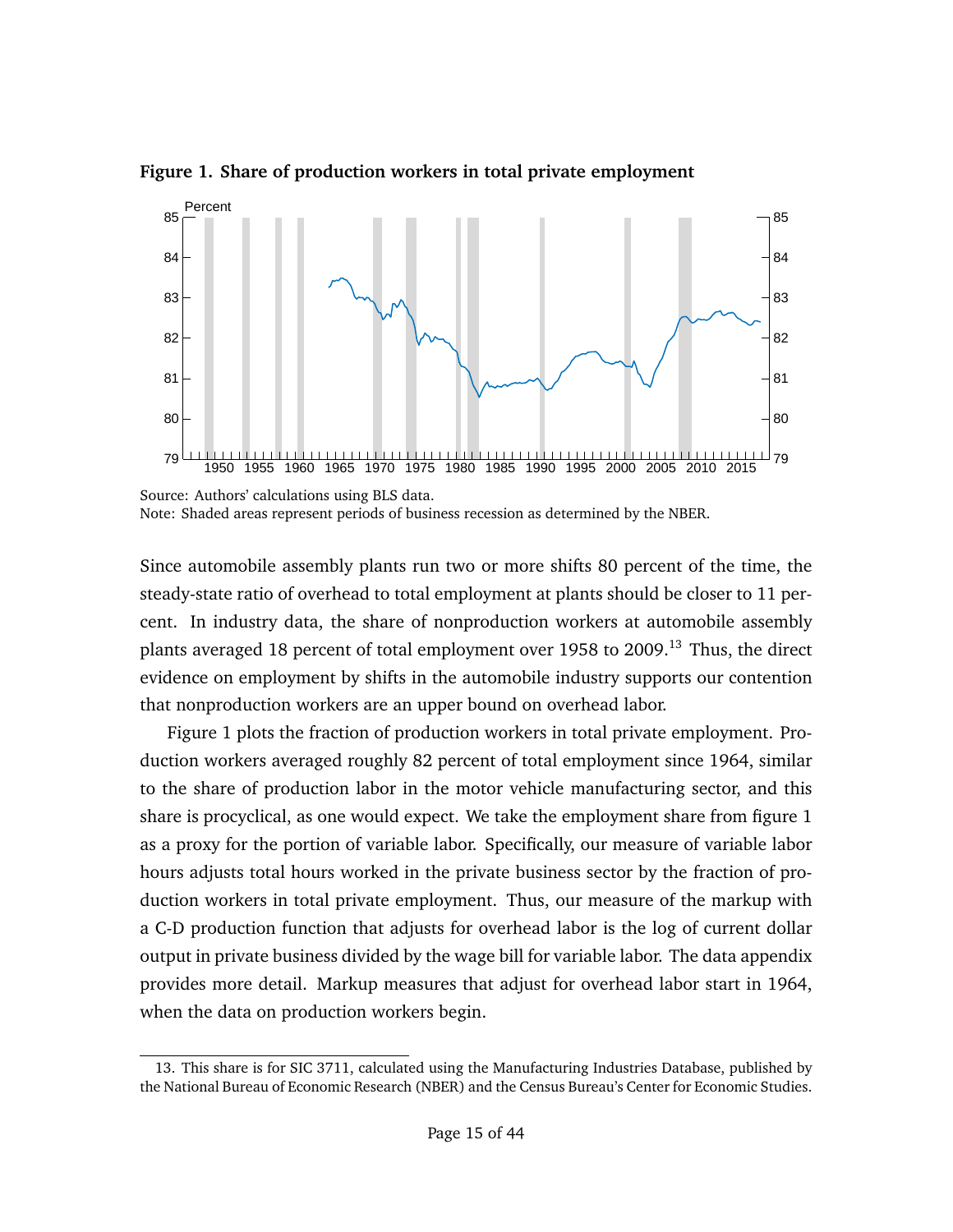#### <span id="page-15-2"></span>**4.3 CES production function**

From equation [12,](#page-11-1) the logarithm of the CES measure of the markup can be measured by either of the following equivalent methods:

<span id="page-15-0"></span>(15) 
$$
\mu_{\mathrm{L}t}^{\mathrm{CES}} = \mu_t^{\mathrm{CD}} + \ln \left[ \alpha_L \cdot \left( \frac{Y_t}{Z_t L_t} \right)^{\frac{1}{\sigma} - 1} \right]
$$

or

<span id="page-15-1"></span>(16) 
$$
\mu_{Kt}^{\text{CES}} = \mu_t^{\text{CD}} + \ln\left[1 - \alpha_K \cdot \left(\frac{Y_t}{u_t K_t}\right)^{\frac{1}{\sigma} - 1}\right].
$$

Both variations use the labor adjustment margin, but each expresses the elasticity of output to labor in a different way.

Both expressions require a value of the elasticity of substitution (*σ*). [Chirinko](#page-36-7) [\(2008\)](#page-36-7) surveys the substantial literature that estimates the elasticity of substitution between capital and labor and concludes that it is in the range of 0.4 to 0.6. [Karabar](#page-38-7)[bounis and Neiman](#page-38-7) [\(2014\)](#page-38-7) use differential long-run trends in labor shares and the relative price of investment goods across countries and estimate a much higher value, around 1.25. More recently, [Chirinko and Mallick](#page-36-8) [\(2017\)](#page-36-8) use a low-pass filter on U.S. panel data and find an estimate around 0.4. Since we study capital-labor interactions at a higher frequency, i.e. the business cycle frequency, we believe an elasticity below 1 is more likely than one above 1. Thus, we use the midpoint, 0.5, of [Chirinko'](#page-36-7)s [\(2008\)](#page-36-7) survey as our elasticity of substitution. This particular value has the additional advantage that it gives the two terms in parenthesis in equation [15](#page-15-0) and equation [16](#page-15-1) an exponent of 1.

The CES generalization is more complicated to implement because there are no direct measures of labor-augmenting technology, *Z<sup>t</sup>* . We consider two measures of the markup using the expression in equation [15](#page-15-0) based on two estimates of *Z<sup>t</sup>* . The first assumes that *Z<sup>t</sup>* follows a trend but does not vary cyclically. The second uses [Galí'](#page-37-8)s [\(1999\)](#page-37-8) SVAR method to estimate technology shocks that can be used to create a technology level series. This SVAR identifies technology shocks as those shocks that have permanent effects on labor productivity in the long-run; thus any movements in labor productivity due to cyclical variations in utilization of factors are excluded from this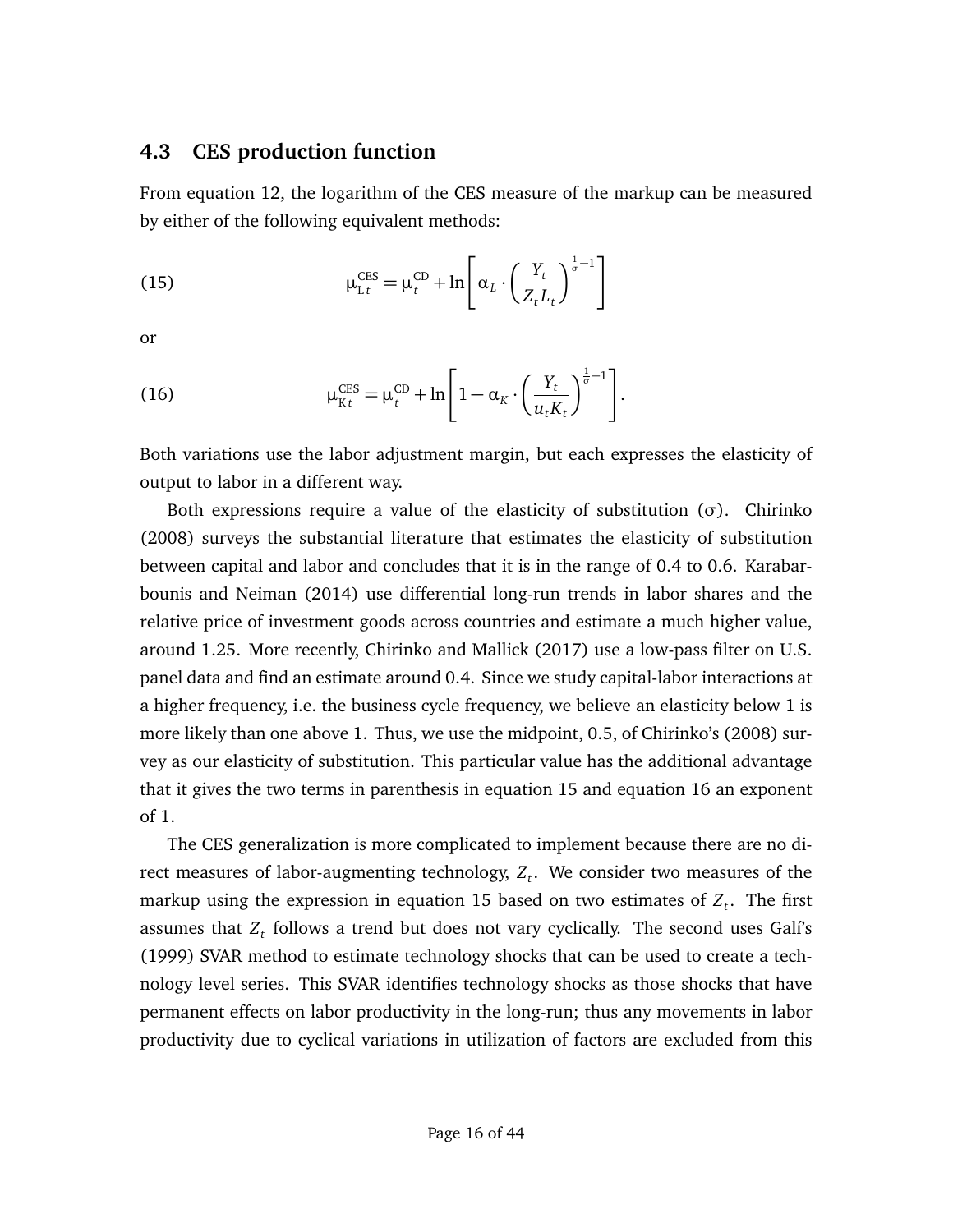series. We use a simple bivariate SVAR in productivity growth and per capita hours growth, allowing for four lags.

An alternative approach is expressed in equation [16.](#page-15-1) In this case, the cyclicality of the CES adjustment depends on the cyclicality of the ratio of output to utilized capital. If this ratio is procyclical, as one would expect with slow-moving capital stocks, then it imparts some countercyclicality to the markup since it enters with a negative sign.

We measure the output-capital ratio using real private business output in the numerator and the productive real capital stock for private business in the denominator. The measure of the capital stock (which excludes consumer durables) is derived from the Bureau of Economic Analysis (BEA)'s fixed asset tables, which are annual. The annual data are interpolated to quarterly frequency using the Denton method, with quarterly real private fixed investment as our indicator series.<sup>[14](#page-16-0)</sup>

We consider three alternatives based on different estimates of capital utilization since there is no readily available series on aggregate capital utilization  $(u_t)$ .<sup>[15](#page-16-1)</sup> The first assumes that utilization is constant. In practice, capital utilization is procyclical, so assuming constant utilization will make  $\frac{Y_t}{u_t K_t}$  appear to be more procyclical than it actually is, resulting in an estimated markup that is more *counter*cyclical than it actually is.

The second alternative is based on a utilization series we construct from available estimates of the workweek of capital. Our method proceeds in several steps. First, we estimate the elasticity of the workweek of capital in manufacturing to output in manufacturing at a business-cycle frequency. [Shapiro](#page-40-7) [\(1986\)](#page-40-7) constructs a quarterly series on the workweek of capital in manufacturing from 1952 to 1982 based on data on shiftwork from the Area Wage Survey of the BLS. [Gorodnichenko and Shapiro](#page-37-9) [\(2011\)](#page-37-9) construct an annual series from 1974 to 2004 on the workweek of capital in manufacturing based on the U.S. Census Bureau's Survey of Plant Capacity. For each of these series, we regress the HP–filtered log of the workweek of capital in manufacturing on the HP–filtered log of industrial production in manufacturing. For both series, we estimate an elasticity around 0.3.

The second step involves a decision on how to use that information. Even if [Shapiro'](#page-40-7)s [\(1986\)](#page-40-7) quarterly series extended over our entire sample, it would be incorrect to use

<span id="page-16-1"></span><span id="page-16-0"></span><sup>14.</sup> See the [data appendix](#page-35-12) for additional details.

<sup>15.</sup> The Board of Governors of the Federal Reserve System publishes a measure of capacity utilization for the industrial sector, but as [Shapiro](#page-40-7) [\(1986\)](#page-40-7) notes, this concept is distinct from capital utilization.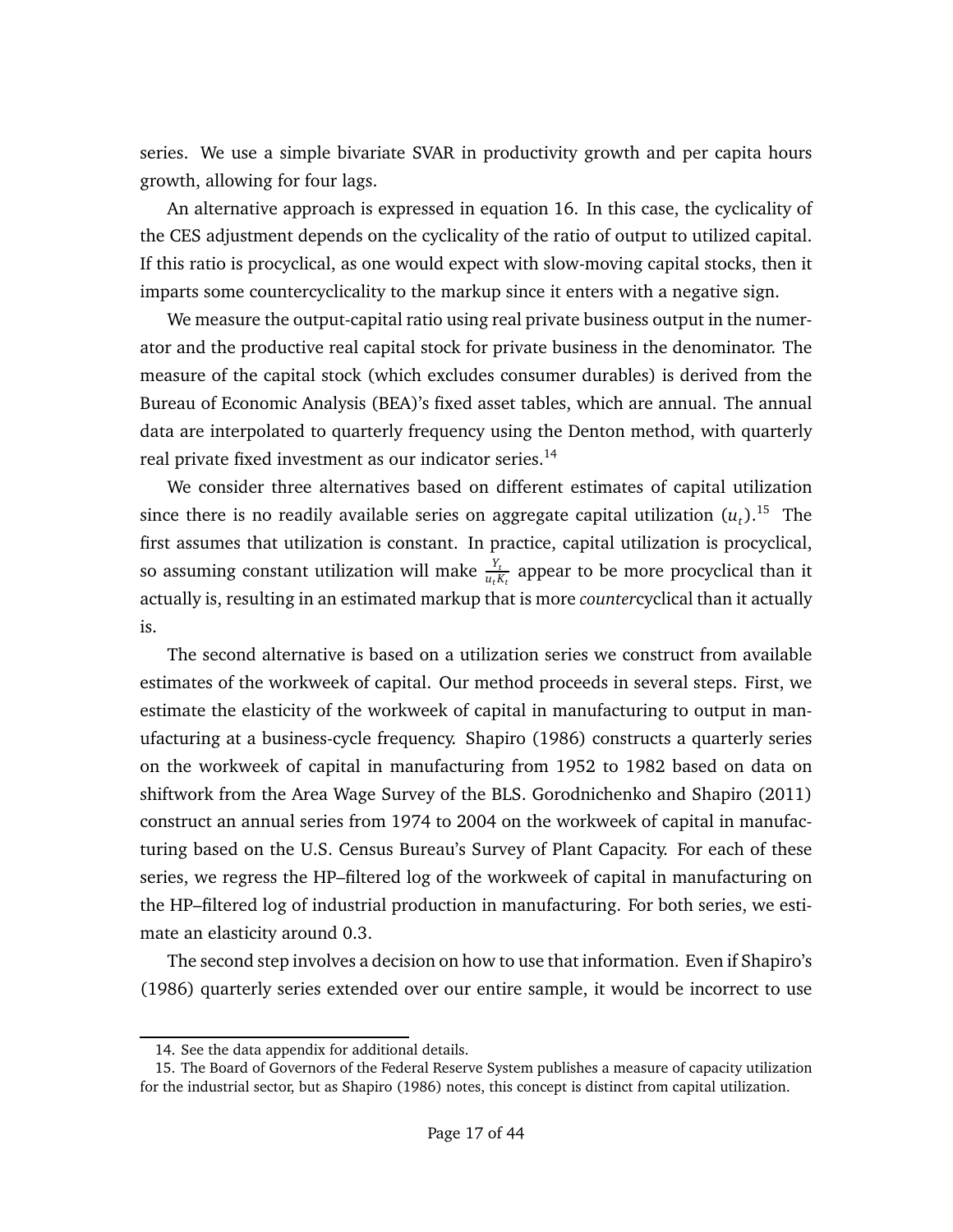it as our utilization measure for all of private business. This is because manufacturing output is much more procyclical than private business output. Indeed, a regression of the cyclical component of either manufacturing output or the workweek of capital on the cyclical component real private business output yields estimated elasticities above 1.7. To create a capital workweek series suitable for the entire private business sector, we assume that the elasticity of the workweek of capital in private business to the cyclical component of output in private business is also 0.3, as estimated for manufacturing. Thus, we assume that the *cyclical variation* of  $\frac{Y_t}{u_t}$  is the same in private business as it is in manufacturing.

The third alternative takes [Fernald'](#page-37-10)s [\(2014\)](#page-37-10) utilization series that he derives in order to estimate utilization-adjusted TFP. This measure is calculated using hours per worker as a proxy for unobserved capital utilization and effort. Note that this measure may over-correct for capital utilization, since it may also include variation in labor effort, and thus make  $\frac{Y_t}{u_t K_t}$  less procyclical than it actually is. In sum, the constant utilization measure likely induces a countercyclical bias to the markup and [Fernald'](#page-37-10)s [\(2014\)](#page-37-10) utilization measure likely induces a procyclical bias.

For all measures based on equation [16,](#page-15-1) units of  $\frac{Y_t}{u_t K_t}$  matter. Therefore, we normalize using one of the options recommended by [Klump, McAdam and Willman](#page-38-12) [\(2012\)](#page-38-12) and [Cantore and Levine](#page-36-9) [\(2012\)](#page-36-9). In particular, we set  $\alpha_K$  equal to 1.1 in equation [16,](#page-15-1) based on an average capital share of 0.32 and the sample average of  $\frac{Y_t}{u_t K_t}.$ 

To summarize, we derive five potential measures of the markup based on CES production functions. Two measures are based on equation [15](#page-15-0) and differ according to how labor-augmenting technological progress *Z* is estimated. Three measures are based on equation [16](#page-15-1) and differ according to how utilization *u* is estimated. In later sections, we emphasize the measure based on the output-capital ratio and with utilization estimated from the workweek of capital, because we think it has the least cyclical bias of these measures.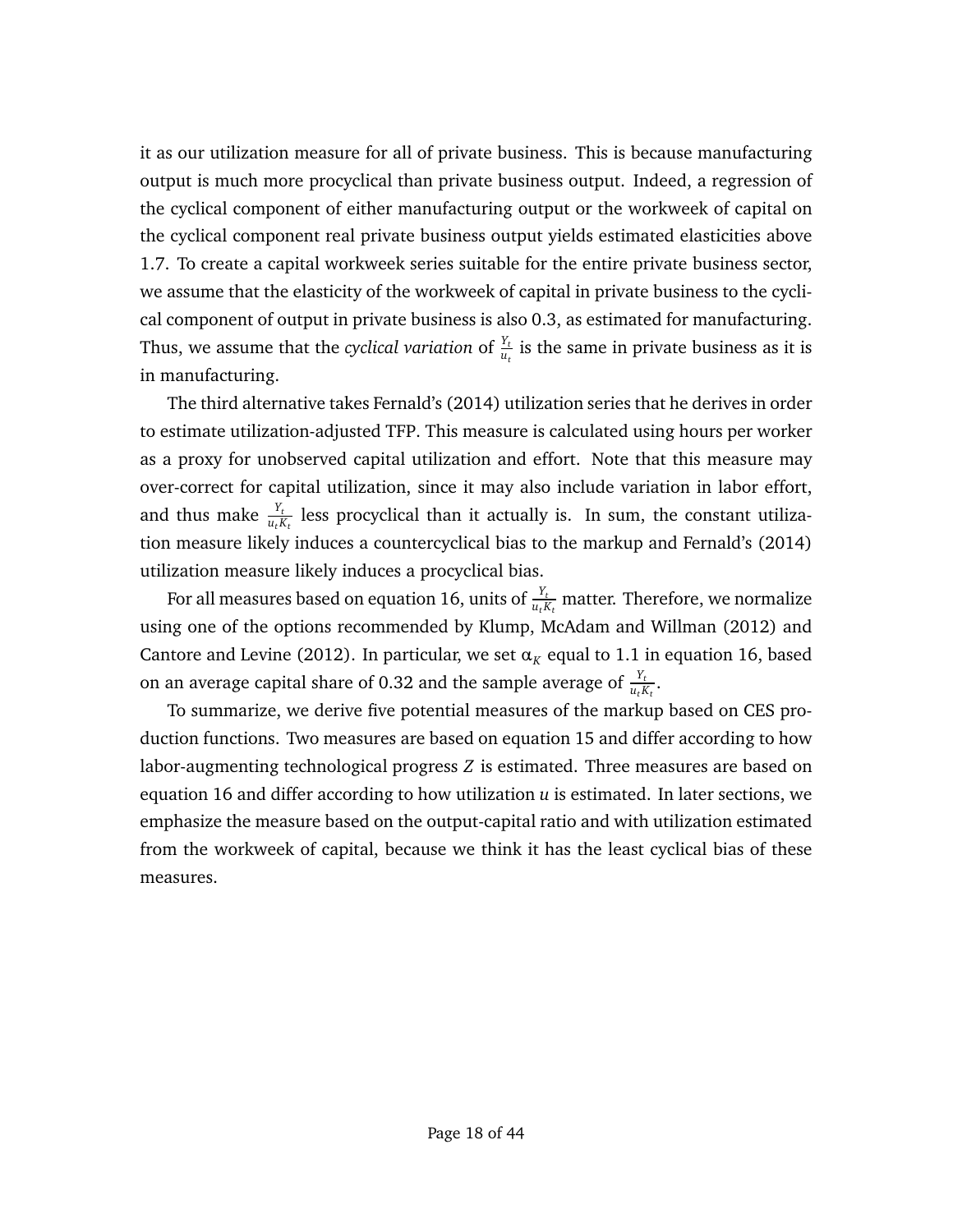<span id="page-18-0"></span>**Figure 2. The Markup in Private Business**



Source: Authors' calculations using BLS data. Note: Shaded areas represent periods of business recession as determined by the NBER.

### **5 Unconditional cyclicality of the markup**

#### **5.1 Cobb-Douglas production function**

Figure [2](#page-18-0) plots our baseline measure of the markup.<sup>[16](#page-18-1)</sup> It appears to peak near the middle of expansions, to decline going into a recession, and then to rise coming out of a recession. That said, the cyclicalty is somewhat obscured by an upward trend. The downward trend in the labor share— or upward trend in the markup— has attracted considerable attention in recent years.<sup>[17](#page-18-2)</sup>

To abstract from these substantial low-frequency movements for assessing the cycli-cality, we detrend using the HP filter with a standard smoothing parameter.<sup>[18](#page-18-3)</sup> Figure [3](#page-19-0) plots the detrended C-D markup series. The cyclical components of the three markup

<span id="page-18-1"></span><sup>16.</sup> The [supplementary appendix](https://chrisnekarda.com/papers/markupcyc_appendix.pdf) describes several other measures of the markup and examines their cyclicality. Our findings are similar for these other measures.

<span id="page-18-2"></span><sup>17.</sup> See, [Nekarda and Ramey](#page-39-0) [\(2009\)](#page-39-0), [Elsby, Hobijn and ¸Sahin](#page-37-11) [\(2013\)](#page-37-11), [Karabarbounis and Neiman](#page-38-7) [\(2014\)](#page-38-7), and [Gutiérrez and Piton](#page-37-12) [\(2019\)](#page-37-12), among others.

<span id="page-18-3"></span><sup>18.</sup> We also explored other detrending methods, including the Baxter-King (BK) filter, a first-difference filter, and [Hamilton'](#page-38-13)s [\(2018\)](#page-38-13) two-year-difference filter. We found that the HP and BK filters gave very similar results, whereas the first difference filter implied more procyclical markups; these results are reported in the [supplementary appendix.](https://chrisnekarda.com/papers/markupcyc_appendix.pdf) We found the two-year-difference filter to be sensitive to low frequency movements.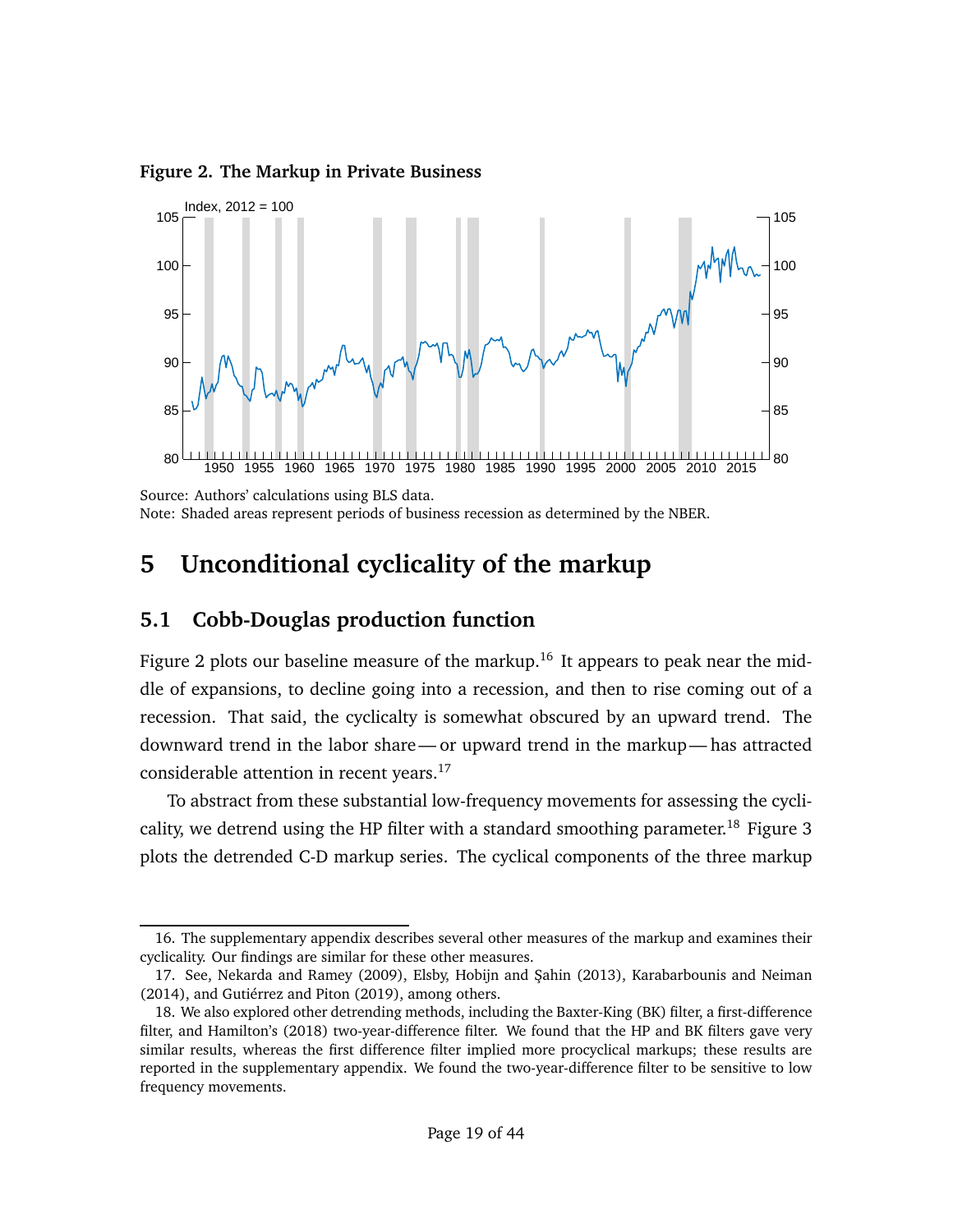

#### <span id="page-19-0"></span>**Figure 3. Detrended Price-Cost Markup, Cobb-Douglas Production Function**

measures are broadly similar, typically reaching a cyclical peak mid-way to late in an expansion and reaching a cyclical trough early in a recession.

To assess the unconditional cyclicality more systematically, we estimate the elasticity of the detrended markup with respect to detrended real GDP using the following regression:

$$
\mu_t = \beta y_t + \epsilon_t,
$$

where *µ* is the cyclical component of the log markup and *y* is the cyclical component of log real GDP.<sup>[19](#page-19-1)</sup> Following the literature, we consider only contemporaneous correlations here and reserve the full dynamic analysis for our later analysis of conditional correlations. To account for serial correlation, we report [Newey and West](#page-39-10) [\(1987\)](#page-39-10) standard errors. We prefer the elasticity over the correlation because it describes the magnitude of the response as well as the cyclicality.

Line 1 of table [1](#page-20-0) reports the cyclicality of our baseline markup measure calculated from 1947 to 2017. The markup is mildly procyclical, with an estimated elasticity of 0.2.

Source: Authors' calculations using BLS data.

Notes: Series detrended using the HP filter. Shaded areas represent periods of business recession as determined by the NBER.

<span id="page-19-1"></span><sup>19.</sup> [Hall](#page-38-4) [\(2012\)](#page-38-4) assesses cyclicality with respect to labor market variables rather than GDP. Because the cyclical behavior of productivity changed dramatically in the mid-1980s and because some shocks, such as technology shocks, are often found to drive output and labor in opposite directions, we chose GDP as the best measure of cyclicality.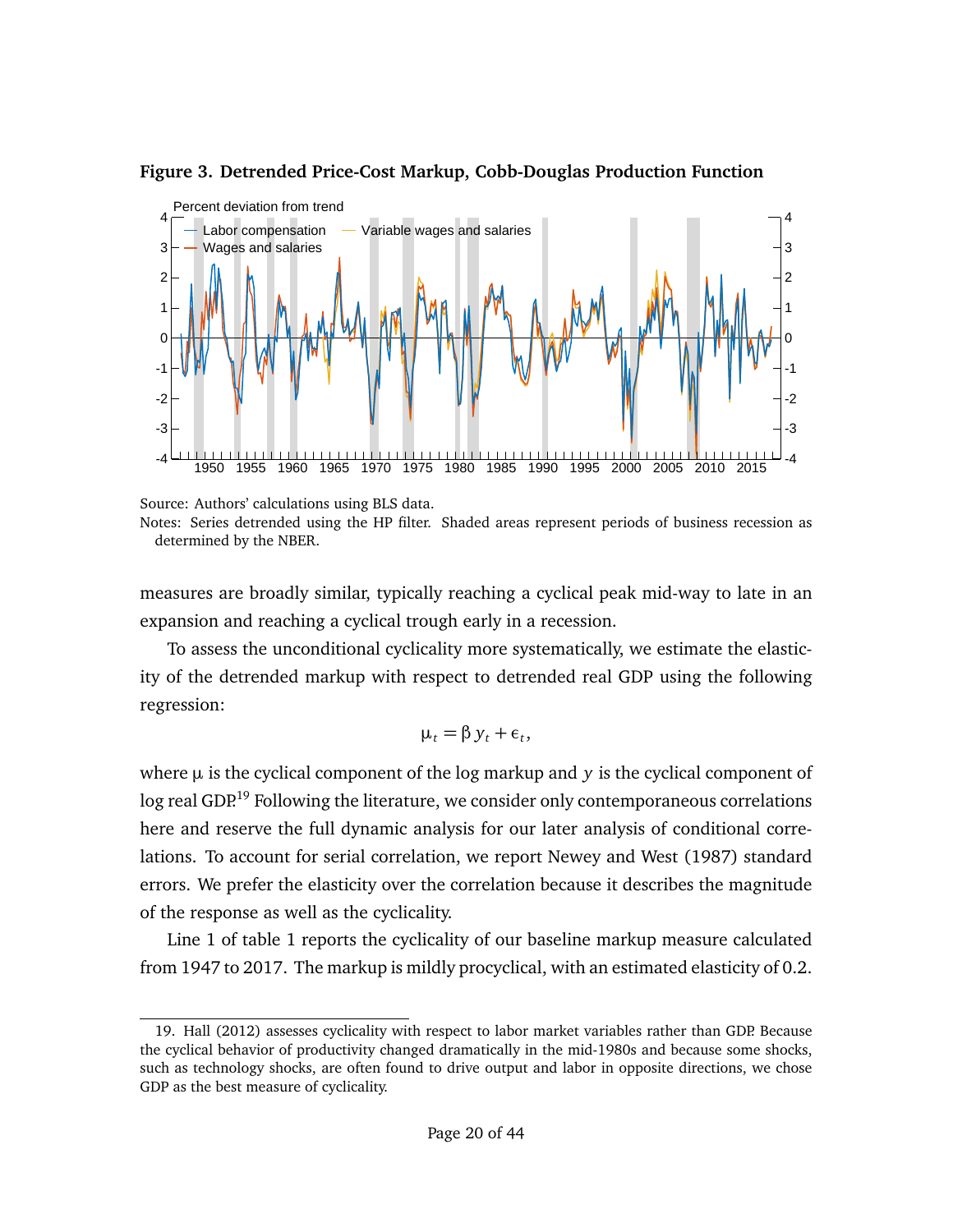| Measure                                               | Elasticity | Standard error |  |  |  |  |
|-------------------------------------------------------|------------|----------------|--|--|--|--|
| CD production function, 1947-2017                     |            |                |  |  |  |  |
| Labor compensation<br>1.                              | $.20**$    | (.07)          |  |  |  |  |
| Wages and salaries<br>2.                              | .10        | (.07)          |  |  |  |  |
| CD production function, overhead labor, 1964–2017     |            |                |  |  |  |  |
| All worker wages and salaries<br>3.                   | .12        | (.08)          |  |  |  |  |
| Prod. worker wages and salaries<br>4.                 | .04        | (.08)          |  |  |  |  |
| CES production function, 1947–2017                    |            |                |  |  |  |  |
| $\mu_{\rm L}$ , naive technology trend<br>5.          | $.46***$   | (.12)          |  |  |  |  |
| $\mu_L$ , SVAR technology trend<br>6.                 | $.41***$   | (.10)          |  |  |  |  |
| $\mu_{K}$ , constant capital utilization<br>7.        | $-.32***$  | (.07)          |  |  |  |  |
| $\mu_{K}$ , variable utilization (Shapiro)<br>8.      | $-.18***$  | (.07)          |  |  |  |  |
| $\mu_{\kappa}$ , variable utilization (Fernald)<br>9. | .00        | (.08)          |  |  |  |  |
| CES production function, overhead labor, 1964–2017    |            |                |  |  |  |  |
| 10. $\mu_L$ , naive technology trend                  | .28        | (.17)          |  |  |  |  |
| 11. $\mu$ <sub>L</sub> , SVAR technology trend        | $.25*$     | (.13)          |  |  |  |  |
| 12. $\mu_{K}$ , constant capital utilization          | $-.54***$  | (.09)          |  |  |  |  |
| 13. $\mu_{K}$ , variable utilization (Shapiro)        | $-.39***$  | (.09)          |  |  |  |  |
| 14. $\mu_{K}$ , variable utilization (Fernald)        | $-.24**$   | (.09)          |  |  |  |  |

#### <span id="page-20-0"></span>**Table 1. Unconditional Cyclicality of the Price-Cost Markup**

Notes: Elasticity of detrended log markup with respect to detrended log real GDP; series detrended using the HP filter. Standard errors that are robust to serial correlation are reported in parentheses; '\*\*\*', '\*\*', '\*' indicates significance at the 0.1-, 1-, and 5-percent level. For CES production function, elasticity of substitution between capital and labor  $\sigma = 0.5$ . See section [4.3](#page-15-2) for a description of the CES markup measures.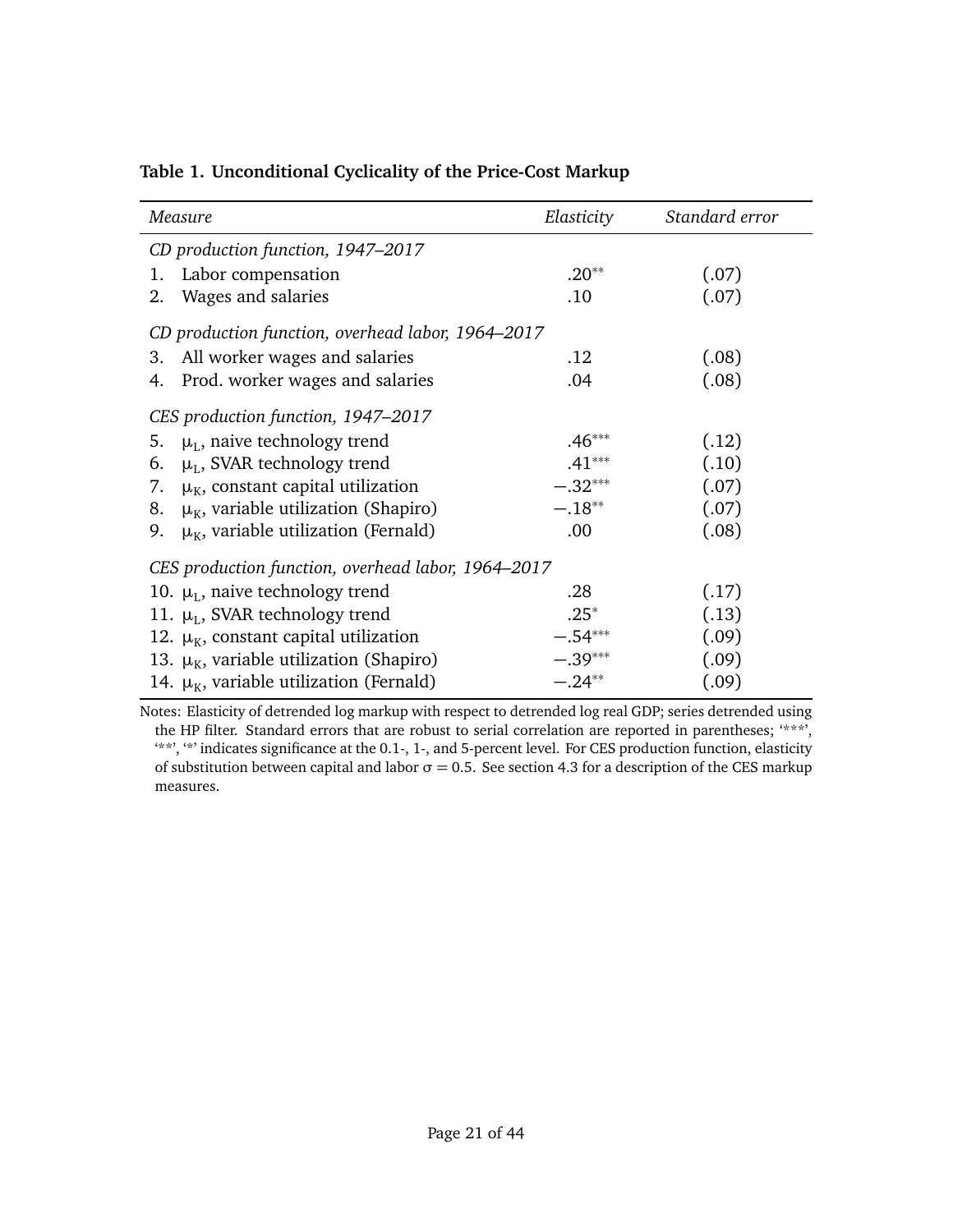That is, when real GDP is 1 percent above its trend, this markup measure is 0.2 percent above its trend, on average.

To gain perspective on the magnitude of this elasticity, it is useful to compare it to the elasticity of the labor wedge, defined to be the gap between the firm's marginal product of labor and the household's marginal rate of substitution. The labor wedge measures distortions relative to the competitive representative agent model with no distortions, and can be split into the sum of the price-cost markup and the wage markup over marginal rate of substitution. The labor wedge has been analyzed by numerous authors and has been found to be strongly countercyclical.<sup>[20](#page-21-0)</sup> Using [Galí, Gertler and López-](#page-37-5)[Salido'](#page-37-5)s [\(2007\)](#page-37-5) baseline parameterization of the marginal rate of substitution, we find that the elasticity of the cyclical component of the wedge to the cyclical component of GDP in our sample is  $-1.1$ . Thus, an elasticity of the price markup to GDP of 0.2 implies that the wage markup accounts for more than 100 percent of the countercyclicality of the labor wedge. $21$ 

Returning to our markup measures, because some parts of labor compensation might be considered more a fixed cost per worker than a payment per hour, we also consider a measure of the labor share that includes only wages and salaries. As shown on line 2, the elasticity of this markup measure is 0.1, somewhat smaller than for compensation. In addition, although the baseline elasticity is statistically significant, we cannot reject that the elasticity of the markup based on wages and salaries is zero.

We next consider alternative measures of the markup that allows for overhead labor. Line 3 of table [1](#page-20-0) shows the results for the markup using wages and salaries (e.g., line 2) for the sample starting in 1964 and line 4 shows the markup assuming all nonproduction and supervisory workers are overhead labor. Although the estimated elasticity declines, as expected, both estimates are small positive numbers that are not statistically different from zero. Thus, even after accounting for an estimate of overhead labor, we do not find evidence of a countercylical price markup.

<span id="page-21-1"></span><span id="page-21-0"></span><sup>20.</sup> See, [Galí, Gertler and López-Salido](#page-37-5) [\(2007\)](#page-37-5), [Karabarbounis](#page-38-14) [\(2014\)](#page-38-14), [Bils, Klenow and Malin](#page-35-3) [\(2018\)](#page-35-3).

<sup>21.</sup> The log wedge with [Galí, Gertler and López-Salido'](#page-37-5)s [\(2007\)](#page-37-5) parameterization is defined to be ln(output per hour in private business)  $-$  ln(real nondurable plus services consumption)  $$ ln(hours in private business).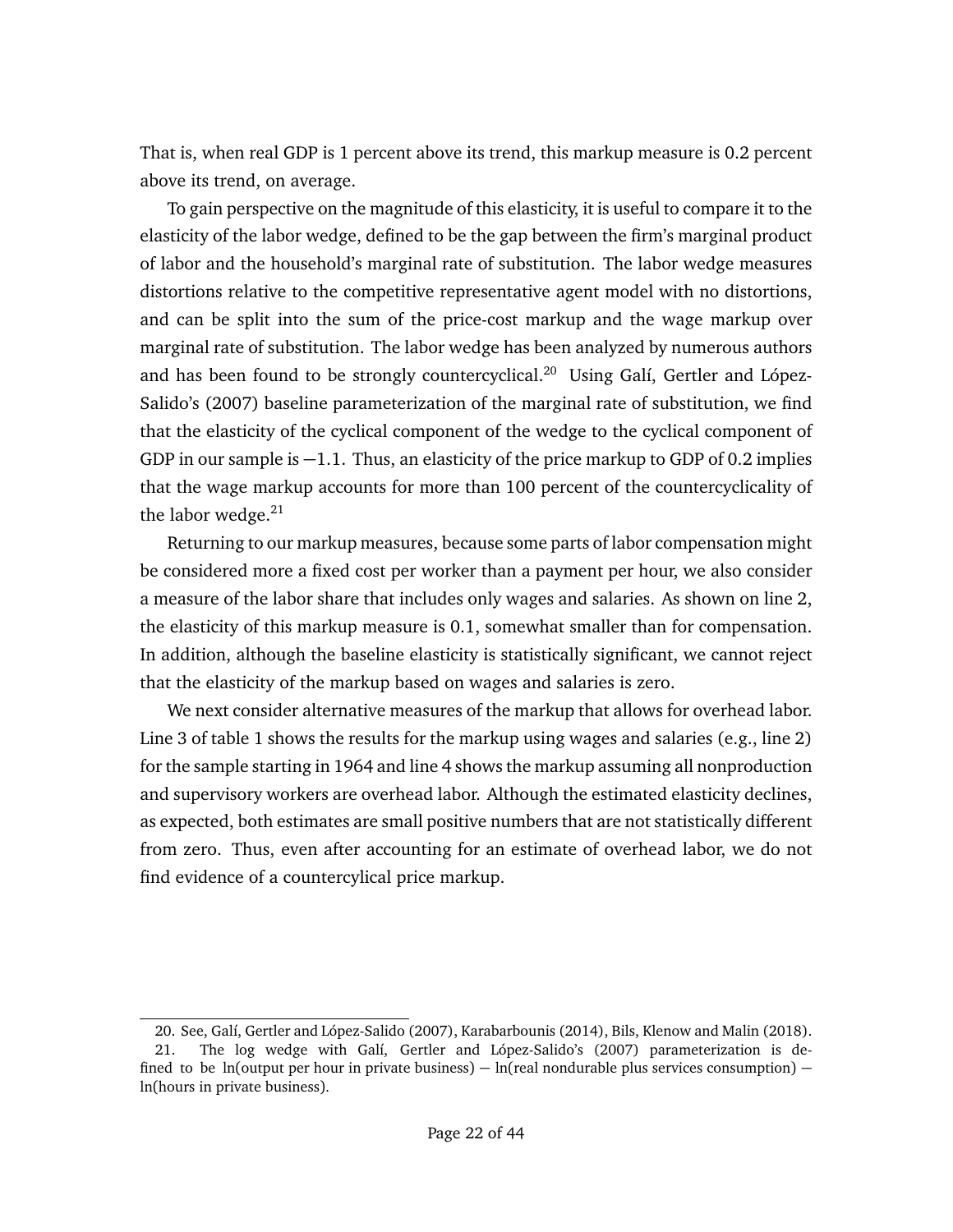

<span id="page-22-0"></span>**Figure 4. Detrended Price-Cost Markup, CES Production Function**

Source: Authors' calculations using data from the BEA, BLS, [Fernald](#page-37-10) [\(2014\)](#page-37-10), and [Shapiro](#page-40-7) [\(1986\)](#page-40-7); see section [4.3.](#page-15-2)

Notes: Series detrended using the HP filter. Shaded areas represent periods of business recession as determined by the NBER.

### **5.2 CES production function**

The next generalization we consider is a CES production function and a lower elasticity of substitution between capital and labor. Figure [4](#page-22-0) plots the cyclical components of the five measures of the markup based on a CES production function discussed in section [4.3,](#page-15-2) together with the baseline C-D markup for comparison. Focusing first on the markup measures based on the output-labor ratio (equation [15\)](#page-15-0), denoted by  $\mu_{\rm L}$ , these measures have noticeably larger cyclical swings than the baseline C-D markup, the blue line. This is particularly true prior to the mid-1980s, when labor productivity switched from being procyclical to acyclical. Indeed, these measures move much more in line with the baseline after the mid-1980s. The other three measures, denoted by  $\mu_{\scriptscriptstyle{K}}$ , are based on the output-capital ratio (equation [16\)](#page-15-1). These measures of the markup tend to reach a cyclical peak just after a recession and reach a trough prior to or at the start of a recession.

The third panel of table [1](#page-20-0) reports estimates of the unconditional cyclicality of the CES markup measures. Lines 5 and 6 show that the CES markups based on the outputlabor ratio are more procyclical than the baseline, with estimated elasticities of 0.4 to 0.5. These measures end up being more procyclical than the baseline measure because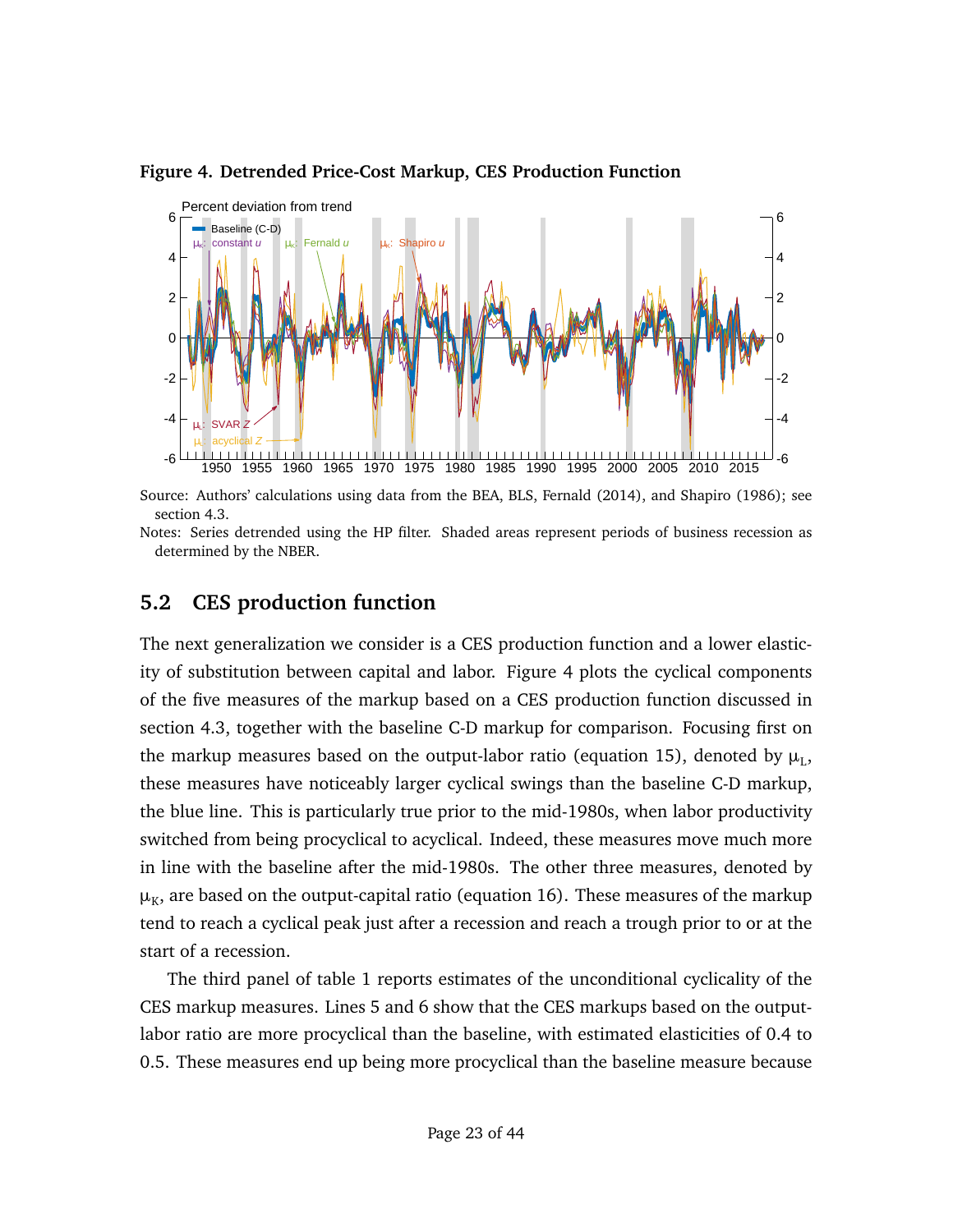they add the log of detrended labor productivity, which is procyclical on average over the post-war period, to the baseline measure. Even when the labor productivity term is divided by the potentially procyclical labor-augmenting progress *Z* estimated using long-run restrictions, the CES–based markup is even more procyclical than the C-D markup. This result is surprising because diminishing returns to labor should make labor productivity countercyclical.

As shown by lines 7 through 9, CES markups based on the output-capital ratio are countercyclical or acyclical. When we assume constant capital utilization (line 7), the elasticity of the markup with respect to real GDP is −0.3. As seen in equation [16,](#page-15-1) a procyclical  $\frac{Y_t}{u_t K_t}$  will make the markup less procyclical (or more countercyclical) than the C-D markup. Because capital stocks are slow to adjust,  $\frac{Y_t}{K_t}$  has an elasticity near one with output. Line 8 shows that the markup based on the cyclicality of the workweek of capital is countercyclical (elasticity of −0.2), but less so than under the assumption of constant capital utilization. As shown on line 9, the markup based on [Fernald'](#page-37-10)s [\(2014\)](#page-37-10) estimate of factor utilization is acyclical, with an estimated elasticity of zero. The relative cyclicality of these three measures lines up with what we would expect, given the differing cyclicality of the utilization measures.

Finally, lines 10 through 14 of table [1](#page-20-0) show the results when we combine the two generalizations, allowing for both overhead labor and CES production functions. Not surprisingly, we find the markup to be somewhat more countercyclical than when we do not assume overhead labor.

To summarize our unconditional results, we find that the markup estimate based on C-D production functions are slightly procyclical or acyclical, even allowing for overhead labor. In contrast, the markup estimates based on a CES production function have estimated elasticites ranging from 0.5 to -0.5. Our preferred measure, based on the output-capital ratio and with capital utilization estimated from the workweek of capital, is modestly countercyclical, with an elasticity of −0.2 or −0.4, depending on whether we also allow for overhead labor.

#### **5.3 Discussion**

The results for our baseline measure should not be a surprise to anyone who has studied the cyclicality of the labor share. In fact, table 1 of [Galí, Gertler and López-Salido](#page-37-5) [\(2007\)](#page-37-5)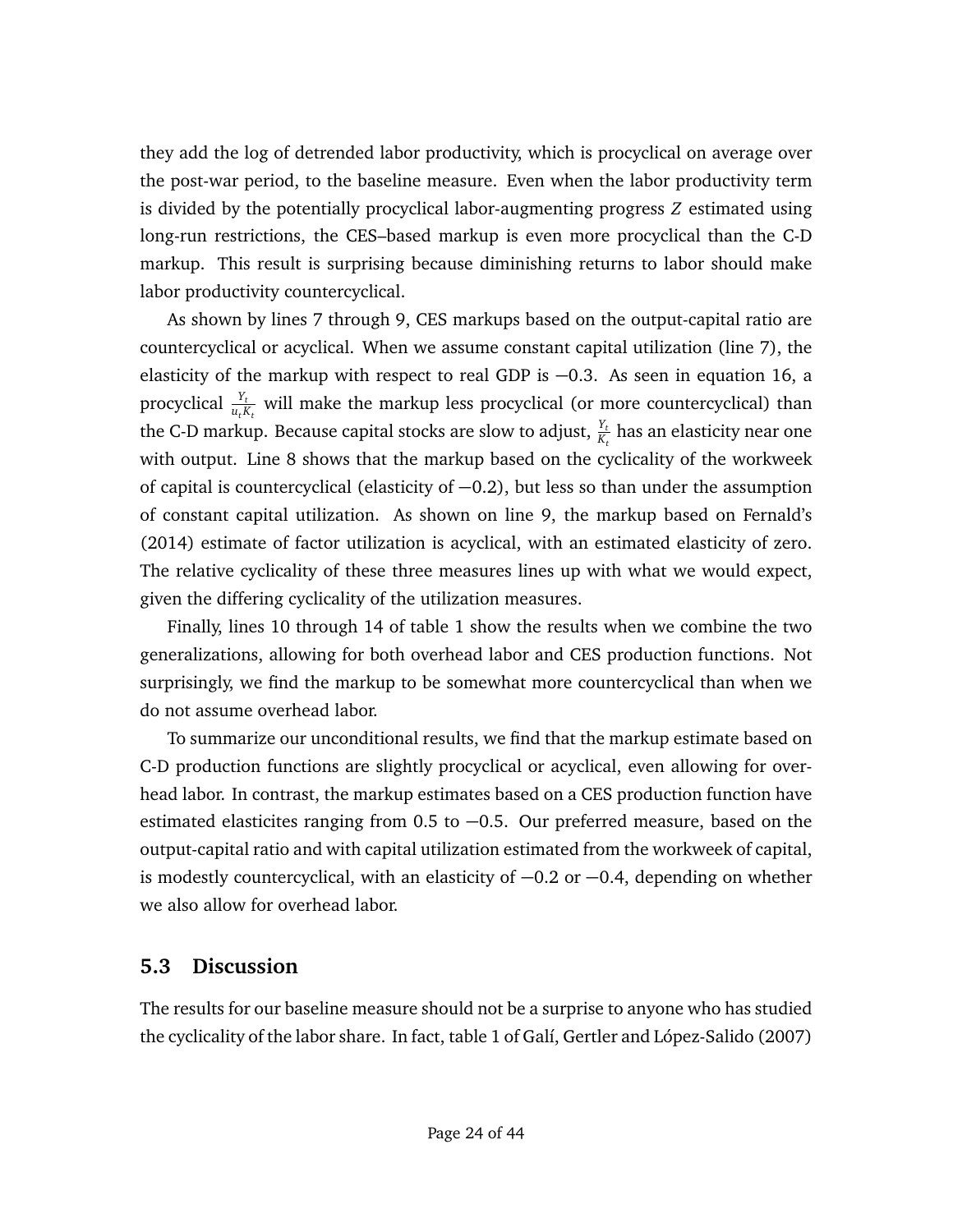(GGLS) reports a correlation of the price-cost markup with GDP of 0.28 for their sample and data.

Our finding of an acyclical markup after accounting for overhead labor (line 4) is at odds with the countercyclicality found by GGLS, who followed [Rotemberg and](#page-40-6) [Woodford'](#page-40-6)s [\(1999\)](#page-40-6) method. To understand the source of the difference, first rewrite our equation [9](#page-11-0) in terms of total labor share *s* rather than production worker share *s'*:

$$
\mathcal{M}^{\text{CD, OH}} = \frac{\alpha}{s} \cdot \frac{L}{L - \bar{L}}.
$$

Recall that *L* is total labor and  $L - \bar{L}$  is variable labor. All approaches start with this equation but differ in how they treat the last term. We use a direct measure of overhead labor to construct the series of variable labor input. Thus, our log markup allowing overhead labor is:

$$
-\ln s_t - \ln\bigg(\frac{L_t - \bar{L}_t}{L_t}\bigg).
$$

GGLS instead log-linearize the ratio around steady-state total hours and calibrate the ratio based on zero-profit assumptions. Their log markup is:

$$
-\ln s_t - \delta \cdot \ln \tilde{L}_t,
$$

where  $\tilde{L}$  is the log deviation of total labor hours from trend.

GGLS calibrate *δ*, the steady-state ratio of overhead labor to variable labor, to 0.4. We estimate, however, that the average ratio of nonproduction labor to production labor is 0.22. When we create their markup using our data, we find that reducing the value of *δ* from 0.40 to 0.22 changes the estimated elasticity of their markup to output, *β*, from −0.27 to −0.08 (with a standard error of 0.1), much closer to our finding 0.04. Thus, the main source of the difference in cyclicality between their markup and our markup is the high value they assume for the overhead labor ratio.

In contrast, the GGLS approximation and calibration for the CES generalization is relatively close to our markup based on equation [16](#page-15-1) with constant capital utilization. As reported on line 7 of our Table [1,](#page-20-0) the estimated *β* for this markup is −0.32. When we implement the GGLS approximation in our data, the estimated *β* is −0.27, so their markup is slightly less countercyclical than our estimate. $^{22}$  $^{22}$  $^{22}$ 

<span id="page-24-0"></span><sup>22.</sup> We can exactly match the cyclicality of their markup if we use their value of capital share of 0.30 rather than our value of 0.32 to calibrate  $\alpha_K$  in equation [16.](#page-15-1)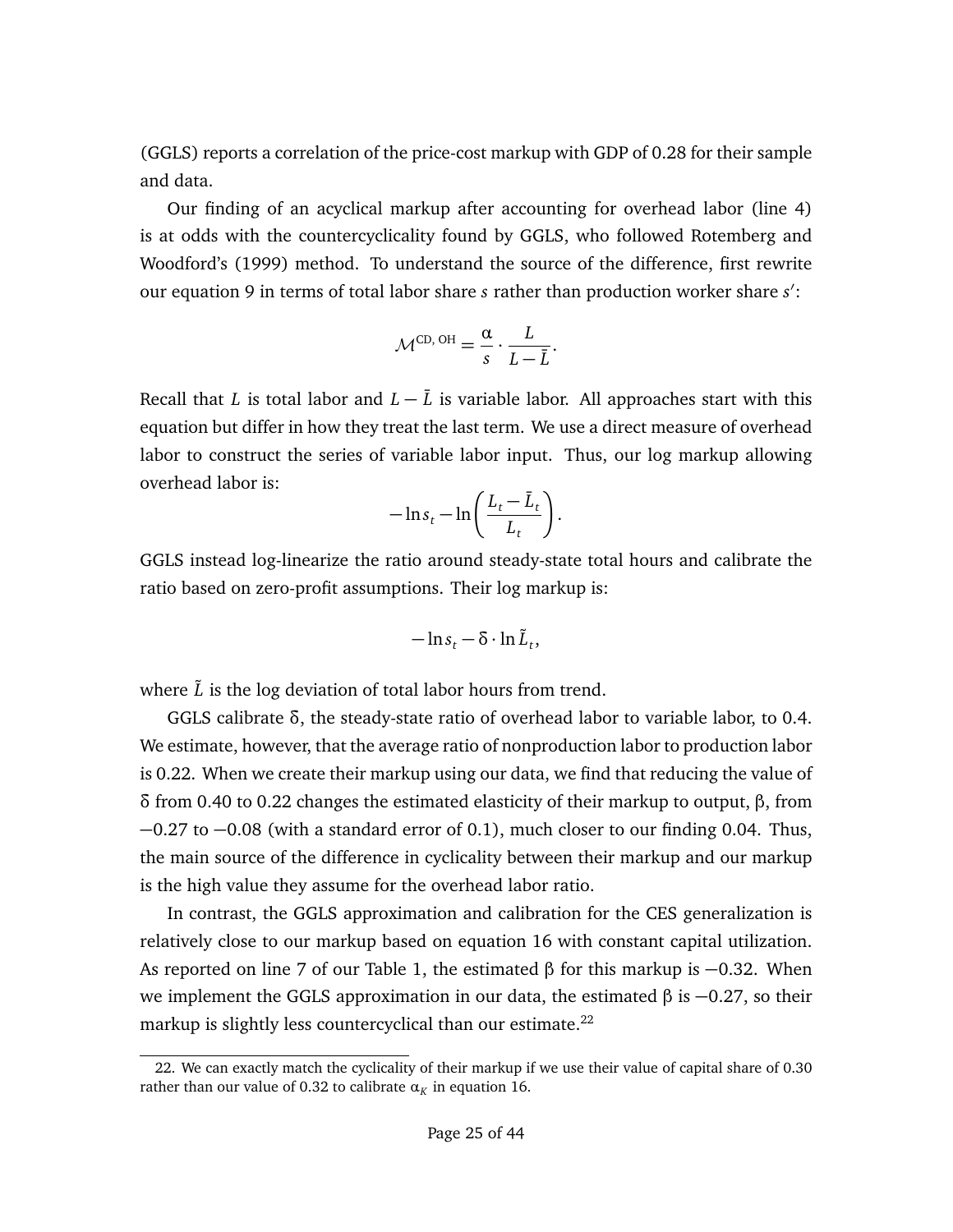As shown by our table [1,](#page-20-0) the CES markup is less countercyclical after allowing for variable capital utilization. We believe it is important to allow for variable capital utilization in the markup measure both because it is important empirically and it is a key part of the leading medium scale NK models. For example, [Christiano, Eichenbaum and](#page-36-10) [Evans](#page-36-10) [\(2005\)](#page-36-10) find that variable capital utilization is crucial for matching their data. In their model, the elasticity of capital utilization to a monetary policy shock is about 80 percent of the elasticity of output. Their empirical work, however, implies a higher elasticity of capital utilization. In particular, they find that two of their three empirical indicators of utilization imply that the elasticity of capital utilization with respect to a monetary policy shock is *greater* than the elasticity of output.

# **6 Conditional cyclicality of the markup**

The unconditional cyclicality estimates presented in the last section are useful for describing the patterns in the data, but they are not useful for assessing how well the behavior of the markup fits the predictions of NK models. In both NK models with only sticky prices and in medium-scale models with both sticky prices and sticky wages, the cyclicality of the price markup depends crucially on the source of the shock. For example, demand shocks, such as monetary policy shocks and government spending shocks, should lead to countercyclical movements in the markup since an expansionary shock raises output and marginal cost, but firms cannot immediately adjust their prices. In the [Smets and Wouters](#page-40-0) [\(2007\)](#page-40-0) model, investment-specific technology (IST) shocks also lead to a countercyclical markup because these shocks do not raise productivity in the short run. Conversely, as pointed out by [Galí](#page-37-8) [\(1999\)](#page-37-8), a labor-augmenting or neutral technology shock should lead to procyclical movements in the markup since a positive technology shock raises output and reduces marginal cost, but prices do not adjust.

Estimated medium scale NK models identify parameters and shocks using data along with assumptions about the structure of the model and the time series process driving the unobserved shocks.<sup>[23](#page-25-0)</sup> Virtually all of those models assume C-D production functions. Here we present independent evidence on the cyclicality of the markup based on our production function generalizations and on shocks identified using time series methods.

<span id="page-25-0"></span><sup>23.</sup> [Smets and Wouters](#page-40-0) [\(2007\)](#page-40-0).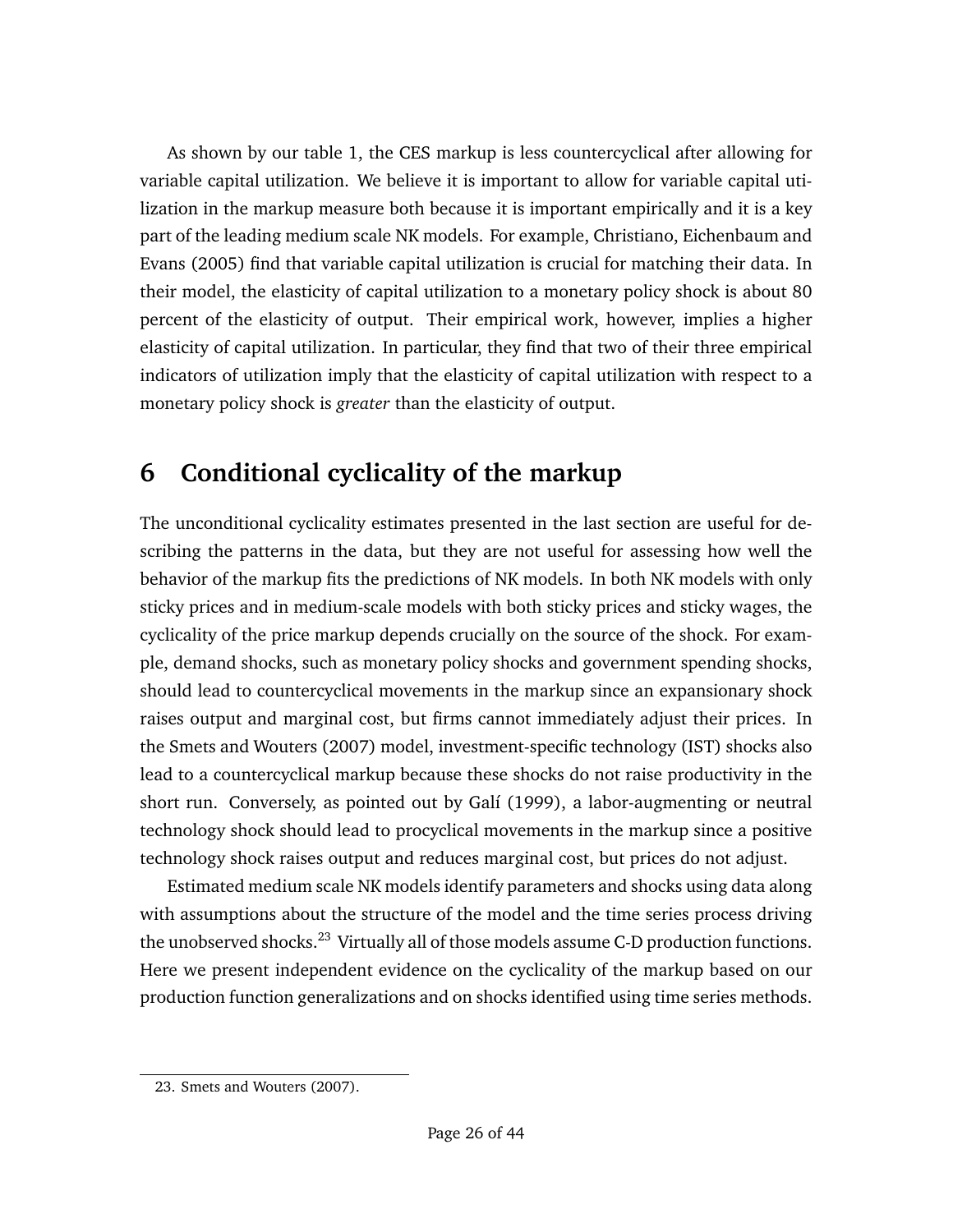### **6.1 Identification of shocks**

We study the response of our markup measures to four types of shocks: monetary policy, government spending, TFP, and investment-specific technology (IST). We use standard SVARs to identify the shocks and estimate the responses. All four SVARs are estimated on quarterly data, include four lags, as well as a quadratic time trend. We plot bootstrapped standard errors.

The monetary SVAR includes log real GDP per capita, the log of the GDP price deflator, the log of commodity prices, the federal funds rate, and a measure of the log markup.<sup>[24](#page-26-0)</sup> As in [Christiano, Eichenbaum and Evans](#page-36-11) [\(1999\)](#page-36-11), the monetary policy shock is identified as a shock to the federal funds rate using a Choleski decomposition. We order the federal funds rate second to last, with the markup being the last variable. We do not allow contemporaneous effects of the markup on the federal funds rate so that changes in the markup variable across specifications have little effect on the estimated federal funds shock.[25](#page-26-1)

The government spending SVAR includes the updated version of [Ramey'](#page-39-11)s [\(2011\)](#page-39-11) military news variable, divided by nominal GDP, along with log real GDP per capita, the log of the GDP price deflator, the three-month Treasury bill rate, and the log of the markup. Government spending news shocks are identified as the shocks to the military news variable, ordered first in the Choleski decomposition.

The TFP SVAR includes the log level of [Fernald'](#page-37-10)s [\(2014\)](#page-37-10) utilization-adjusted measure of TFP, log real GDP per capita, log of the GDP price deflator, the three-month Treasury bill rate, and the log of the markup. TFP shocks are identified as the shocks to Fernald's TFP variable, ordered first in the Choleski decomposition.

Finally, to identify the IST shock we use [Fisher'](#page-37-13)s [\(2006\)](#page-37-13) identifying assumption that only IST shocks can have a long-run effect on the relative price of investment goods. We first estimate the shock in a system with long-run restrictions. That system includes the log difference of the deflator for equipment investment relative to the deflator for consumption of nondurables plus services, log difference in real GDP per capita, log difference of the GDP price deflator (i.e. inflation), and the level of the three-month Treasury bill rate. We then incorporate that shock into an SVAR, ordered first, along

<span id="page-26-0"></span><sup>24.</sup> We use [Krippner'](#page-38-15)s [\(2013\)](#page-38-15) estimate of the shadow federal funds rate in place of the actual funds rate from 2009:Q1 to 2016:Q3. We also estimated a version that ends estimation in 2008 and found very similar results.

<span id="page-26-1"></span><sup>25.</sup> As we show in the [supplementary appendix,](https://chrisnekarda.com/papers/markupcyc_appendix.pdf) ordering the markup before the federal funds rate has little effect on the estimated impulse response functions.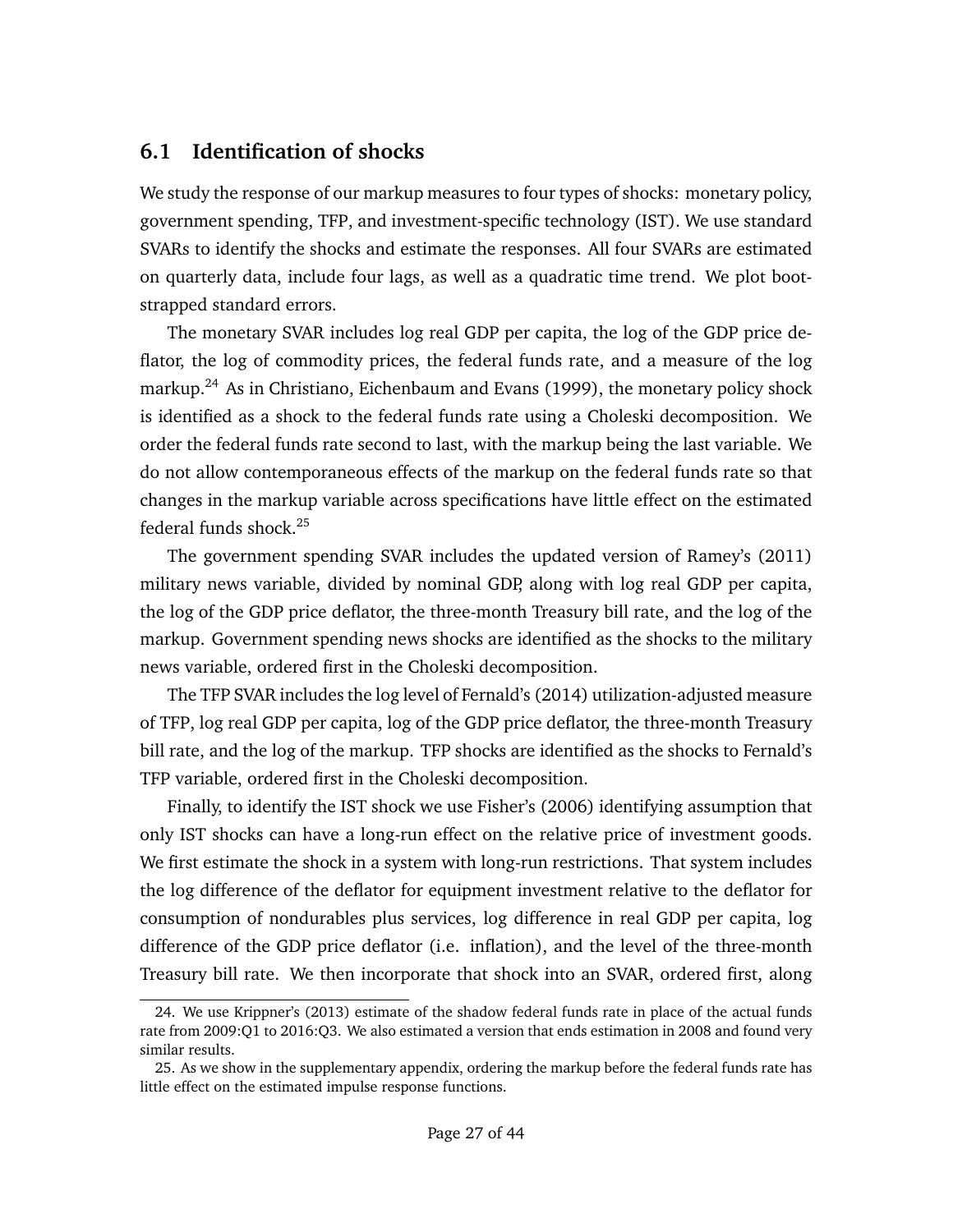with log real GDP per capita, log of the GDP price deflator, the three-month Treasury bill rate, and the log of the markup.

Because the federal funds rate only became available in 1954, the monetary SVAR is estimated from 1954:Q3 through 2017:Q4. The other three SVARs are estimated from 1947:Q1 through 2017:Q4.

#### **6.2 Estimates of conditional cyclicality**

Figure [5](#page-28-0) shows the estimated impulse responses for log real GDP and the log of two measures of the markup in response to each of the four identified shocks. For ease of comparison, we consider expansionary shocks in all four cases. The baseline measure, in which production function is C-D, is the inverse of the labor share. The second measure is the markup assuming a CES production function, measured by the outputcapital ratio, with variable capital utilization based on the workweek of capital.

Because we are interested in how the estimated conditional responses compare to NK models, we also plot simulations from the [Smets and Wouters](#page-40-0) [\(2007\)](#page-40-0) (SW) model, estimated using their data and sample.<sup>[26](#page-27-0)</sup> We normalize the simulations so that the peak effect on output is the same as in our estimated SVARs.

Consider the effects of a monetary policy shock, shown in figure [5a.](#page-28-0) Output rises in both our SVAR estimates and in the simulation from the SW model, though the response of output occurs more quickly in the model. Both of our markup measures rise, meaning they are procyclical, whereas the SW simulations show a countercyclical response of their markup. $27$ 

Figure [5b](#page-28-0) shows the responses to a positive government spending shock. Our SVAR estimates imply that output and the markup rise robustly in response. In contrast, the SW's simulations imply an increase in output but a small decline in the markup. It is important to note, though, that SW's government spending shock is actually a mix of shocks to government spending plus net exports, which mute the countercyclicality of the markup to this shock.

<span id="page-27-0"></span><sup>26.</sup> Recall that the SW model also has sticky wages, so they must rely less on the movement of the price markup than a NK model with just sticky prices. In those models, price markup movements are much more pronounced.

<span id="page-27-1"></span><sup>27.</sup> [Smets and Wouters](#page-40-0) [\(2007\)](#page-40-0) graph the log deviation of real marginal cost rather than the log deviation of the price markup. However, log real marginal cost is just the negative of the log of the price markup.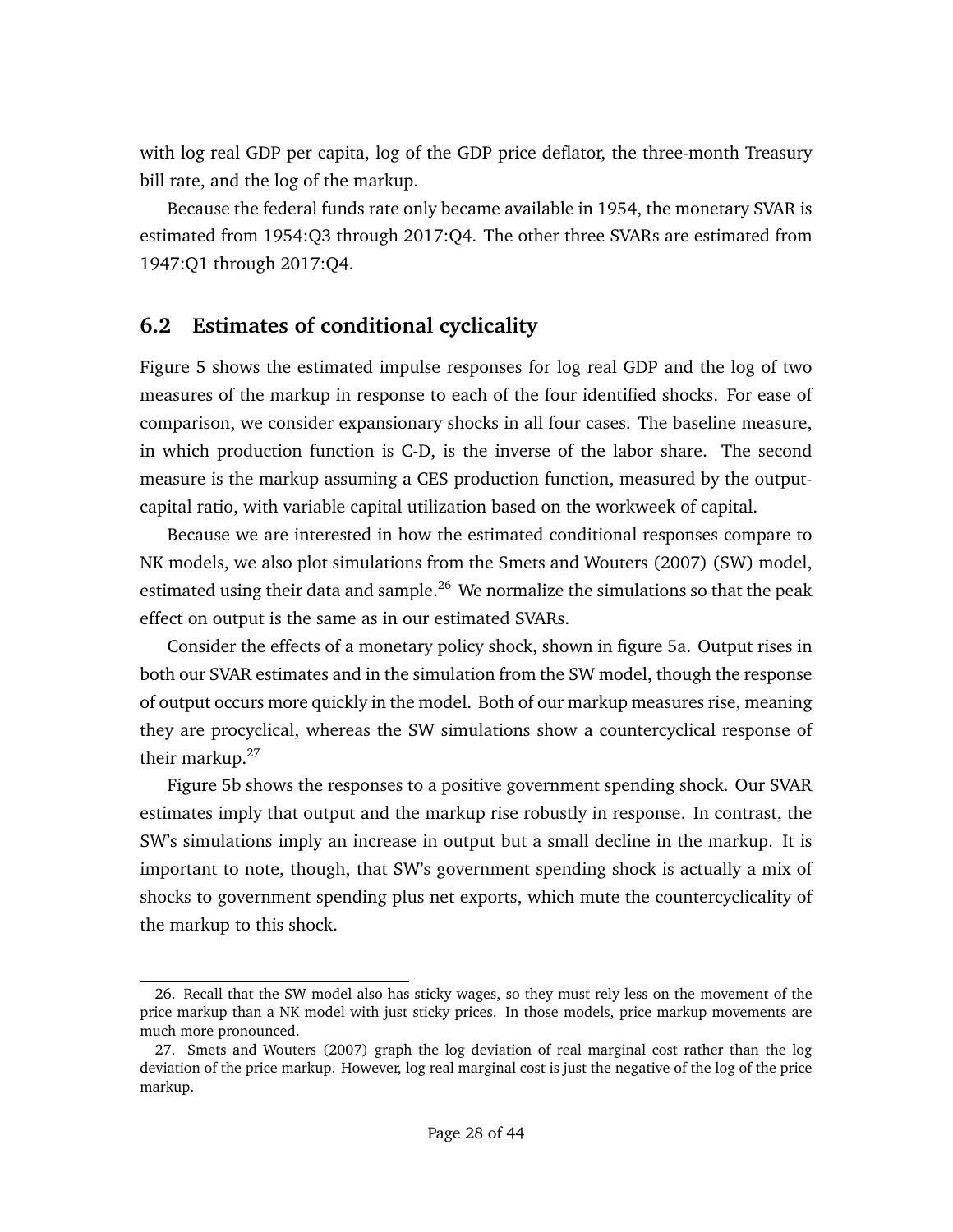<span id="page-28-0"></span>









Continued on next page.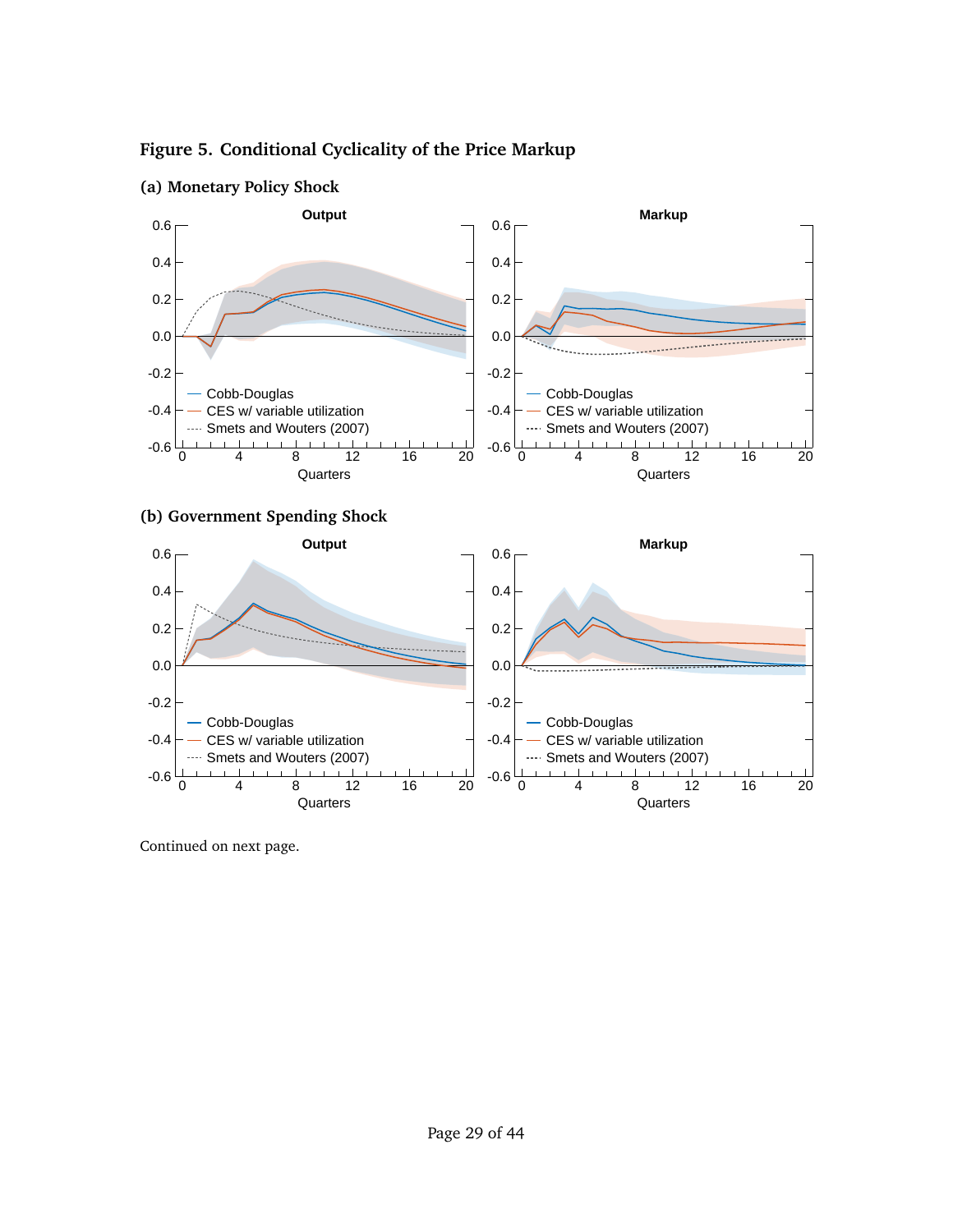

<span id="page-29-0"></span>**Figure 5. Conditional Cyclicality of the Price Markup (continued)**





Notes: Impulse response of log real GDP and log markup to a shock to variable indicated in heading; shaded areas indicate 90-percent confidence interval around estimate. CES markup measure based on output-capital ratio and workweek of capital. Estimation of monetary SVAR begins in 1954:Q3; all others start in 1947:Q1.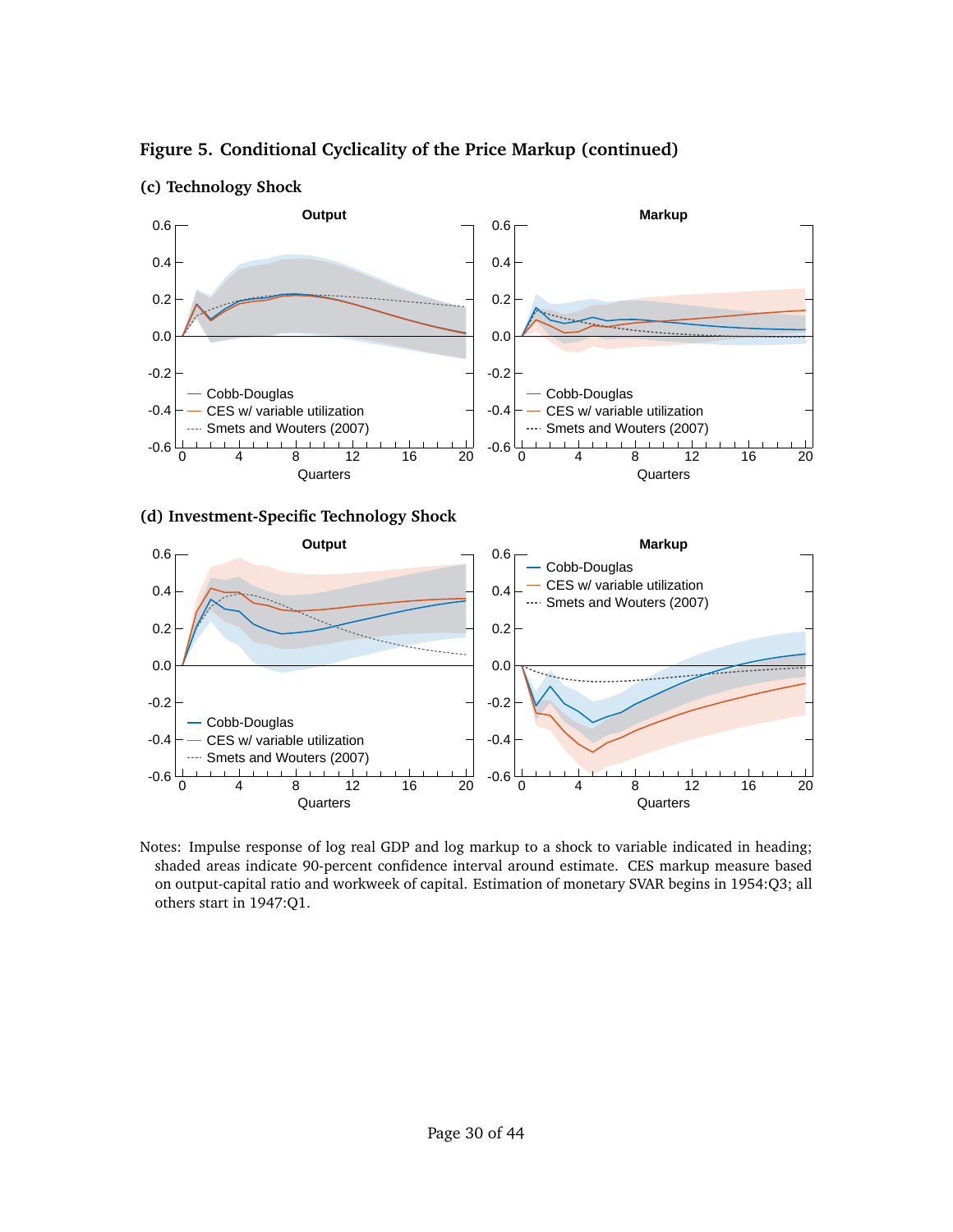Thus, our SVARs estimates imply procyclical price markup movements in response to the two demand shocks we study. This result is at odds with SW's model estimates, as well as those of all other NK models with which we are familiar. Also interesting is that even our markup measures based on a CES production function, which ranged from procyclical to countercyclical in the unconditional analysis, are procyclical conditional on the demand shocks.

Figure [5c](#page-29-0) shows the responses to a positive TFP shock. In this case, the SVAR responses line up very well with the SW responses. All of the estimates show an increase in output and markups, all with quite similar dynamics.

At this point, the reader may wonder how we could have found countercyclicality of the CES–based markup in the unconditional analysis when we are finding procyclical CES–based markups in response to demand and TFP shocks. The answer to this apparent puzzle is provided in figure [5d,](#page-29-0) which shows the responses to a positive IST shock. Output rises in both of our SVAR specifications, as well as in SW's simulations. Our output responses are more persistent because we identify our shocks as those having permanent effects on the relative price of investment goods whereas SW assume stationary processes. In contrast to the responses to the three previous shocks, the markup response from our SVARs is significantly countercyclical. The estimated response from SW is also countercyclical but is muted compared to ours.

Table [2](#page-31-0) summarizes these results as well as those for our other measures of the markup by calculating the implied elasticity with respect to real GDP. In order to summarize the entire dynamic pattern succinctly, we extend the method introduced in the government spending multiplier literature that calculates multipliers as ratios of inte-grals under IRFs.<sup>[28](#page-30-0)</sup> In our case, we are interested in elasticities, which we calculate as the ratio of the cumulative IRF of the log markup (that is, the integral under the impulse response curve) over a 20-quarter horizon to the cumulative IRF of log output over the same horizon.

The main take-away from table [2](#page-31-0) is that the estimated elasticities are positive for the monetary policy shock, the government spending shock, and the TFP shock and negative for the IST shock. Moreover, as can be seen by looking down the columns, our estimates have the same sign across almost all measures of the markups we consider. This stands in contrast to the unconditional elasticities, where some measures were procyclical while others were countercyclical.

<span id="page-30-0"></span><sup>28.</sup> See, for example, [Ramey](#page-39-12) [\(2016\)](#page-39-12), pp. 116 and 119.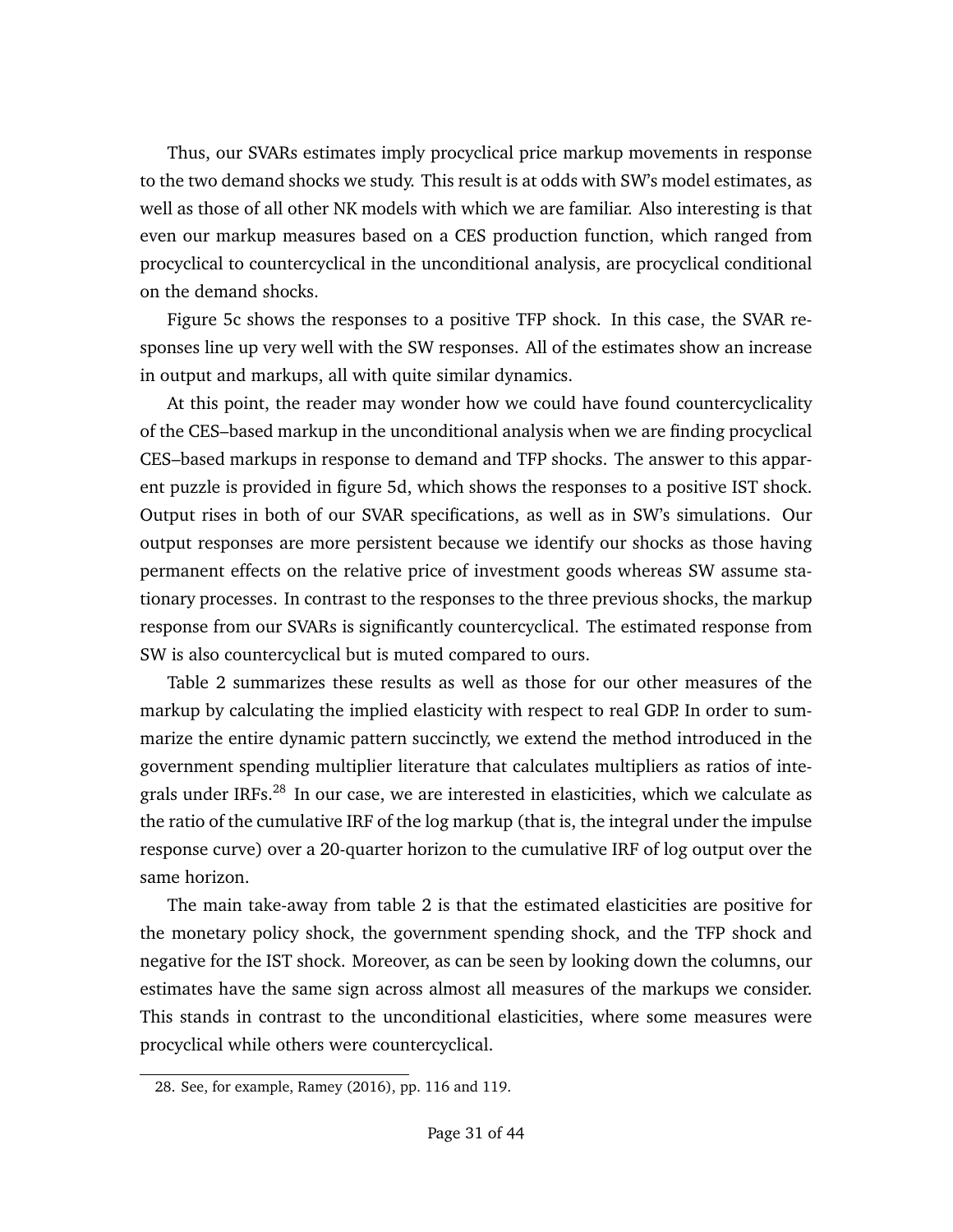| Measure                                            | Monetary<br>policy | Govt.<br>spending | <b>TFP</b> | <b>IST</b> |  |  |
|----------------------------------------------------|--------------------|-------------------|------------|------------|--|--|
| CD production function, 1947-2017                  |                    |                   |            |            |  |  |
| Labor compensation<br>1.                           | .72                | .67               | .49        | $-.42$     |  |  |
| Wages and salaries<br>2.                           | .92                | .66               | 1.05       | $-.57$     |  |  |
| CD production function, overhead labor, 1964–2017  |                    |                   |            |            |  |  |
| All worker wages and salaries<br>3.                | 1.12               | .18               | .51        | $-.82$     |  |  |
| Prod. worker wages and salaries<br>4.              | .94                | .30               | .47        | $-.84$     |  |  |
| CES production function, 1947-2017                 |                    |                   |            |            |  |  |
| $\mu_L$ , naive technology trend<br>5.             | 1.11               | 1.24              | 2.74       | $-.29$     |  |  |
| $\mu_L$ , SVAR technology trend<br>6.              | .77                | .55               | .48        | $-.36$     |  |  |
| $\mu_{K}$ , constant capital utilization<br>7.     | .24                | .87               | .43        | $-.77$     |  |  |
| $\mu_{K}$ , variable utilization (Shapiro)<br>8.   | .38                | 1.08              | .62        | $-.78$     |  |  |
| $\mu_{K}$ , variable utilization (Fernald)<br>9.   | .54                | .99               | .25        | $-.77$     |  |  |
| CES production function, overhead labor, 1964–2017 |                    |                   |            |            |  |  |
| 10. $\mu$ <sub>L</sub> , naive technology trend    | 1.28               | 2.04              | 2.27       | $-1.41$    |  |  |
| 11. $\mu_L$ , SVAR technology trend                | 1.01               | .10               | .46        | $-.84$     |  |  |
| 12. $\mu_{K}$ , constant capital utilization       | .50                | .59               | .32        | $-1.08$    |  |  |
| 13. $\mu_{K}$ , variable utilization (Shapiro)     | .64                | .69               | .51        | $-1.09$    |  |  |
| 14. $\mu_{K}$ , variable utilization (Fernald)     | .89                | $-.08$            | .17        | $-1.16$    |  |  |
| Memo:                                              |                    |                   |            |            |  |  |
| 15. Smets and Wouters (2007)                       | $-.51$             | $-.10$            | .18        | $-.25$     |  |  |

#### <span id="page-31-0"></span>**Table 2. Conditional Cyclicality of the Price-Cost Markup**

Notes: Implied elasticity of markup with respect to real GDP based on ratio of cumulative impulse response functions (IRFs) over 20-quarter horizon. For CES production function, elasticity of substitution between capital and labor  $σ = 0.5$ . See section [4.3](#page-15-2) for a description of the CES markup measures. [Smets and Wouters](#page-40-0) [\(2007\)](#page-40-0) results are from our calculations.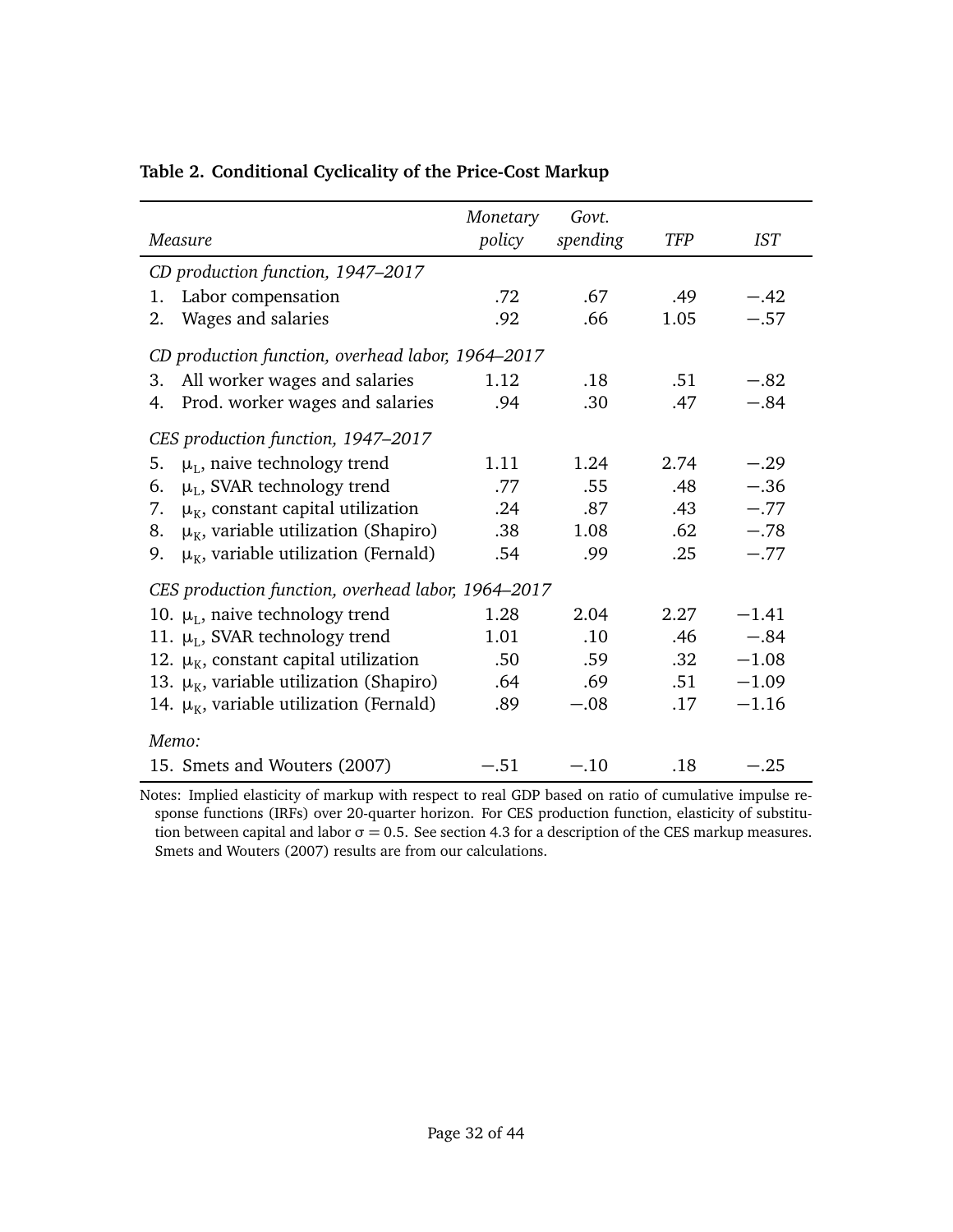Finally, on line 15 we report the comparable elasticities from the SW model. Their model estimates imply markups decrease in response to monetary policy and government spending shocks, which is not consistent with our findings. The responses in their model to the TFP shock and the IST shock are qualitatively consistent with our estimates.

#### **6.3 Discussion**

These conditional results shed light on the cyclical behavior of the markup and how well NK models can capture that behavior. An important finding is that all of our measures of the markup are procyclical or acyclical in response to a monetary policy shock. In complementary work, [Cantore, Ferroni and León-Ledesma](#page-36-12) [\(2019\)](#page-36-12) find that the labor share responds countercyclically to monetary policy shocks in the five countries they study. Since our baseline markup is the inverse of the labor share, our results are similar.

While our four estimated shocks do not exhaust the list of possible shocks, they nonetheless provide some insight into the unconditional cyclicality we estimated in the previous section. Recall that some of our CES–based markup measures suggested that the markup is mildly countercyclical. The unconditional elasticities depend on both the individual elasticities to each shock and on the variance of each shock in the sample. Interestingly, a large literature, surveyed in [Ramey](#page-39-12) [\(2016\)](#page-39-12), finds that IST shocks are some of the most important shocks driving output and hours at business cycle frequencies. Thus, even if the markup is procyclical in response to monetary policy, government spending, and TFP, the markup can, in principle, be countercyclical overall if IST shocks are the dominant shocks driving business cycles.

It is also interesting to note that long-run trends in investment-specific technological change also play a central role in [Karabarbounis and Neiman'](#page-38-7)s [\(2014\)](#page-38-7) explanation for the global decline in the labor share. In particular, they argue that labor shares declined globally since 1980 because of the acceleration of the pace of investment-specific technological change coupled with an elasticity of substitution between capital and labor above 1. We also find a central role for IST shocks as the only one of our measured shocks that produces a countercyclical markup. However, the shock appears to be so important that it leads the unconditional estimate of the markup to be countercyclical for some of the CES–based measures. Recall that our results are based both on the C-D specification and the CES specification assuming an elasticity of substitution between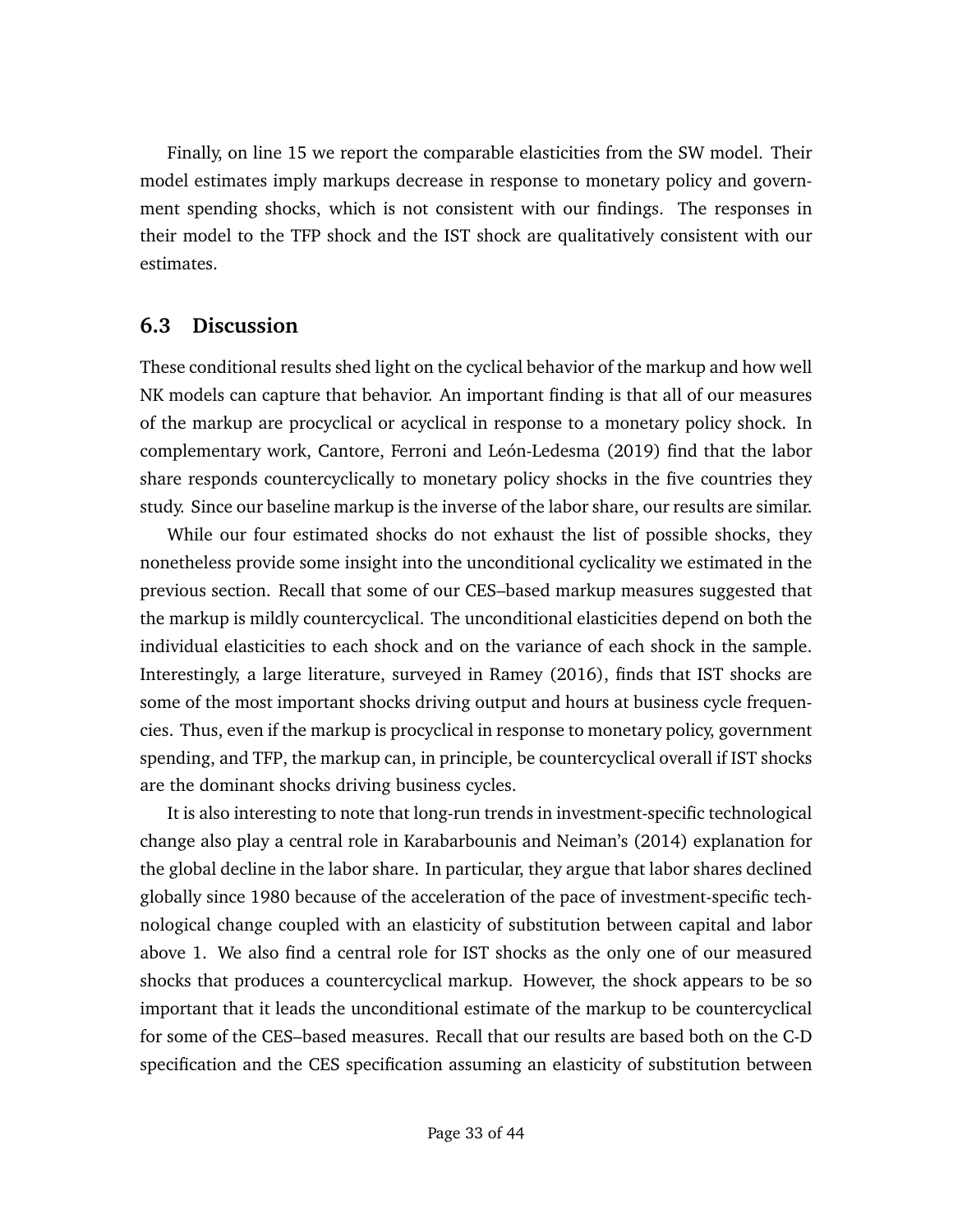capital and labor of 0.5. Further results (not shown) indicate that the unconditional cyclicality of the CES–based markup becomes procyclical if we measure the markup using [Karabarbounis and Neiman'](#page-38-7)s [\(2014\)](#page-38-7) value of the elasticity of 1.25. The response of the CES–based markup using their assumed elasticity continues to be countercyclical conditional on IST shocks, but noticeably less so than when we use our assumption of an elasticity of 0.5.

Finally, we note that our findings in aggregate data also appear in detailed industrylevel data in manufacturing. In earlier versions of this paper, [Nekarda and Ramey](#page-39-0) [\(2009,](#page-39-0) [2013\)](#page-39-1) we presented results for the unconditional and conditional cyclicality of markups in an annual panel of four-digit manufacturing industries. The estimated elasticity for our baseline markup measure was 0.27, very close to our estimated aggregate elasticity. To estimate conditional elasticities, we used government spending shocks, based on instruments developed in [Nekarda and Ramey](#page-39-13) [\(2011\)](#page-39-13), as well as new industry-specific measures of monetary shocks and TFP shocks.<sup>[29](#page-33-0)</sup> In all cases, we found that the various measures of markups were either procyclical or acyclical. Thus, estimates from the detailed industry data are very similar to those from the aggregate data, suggesting that our aggregate results are not being driven by industry composition effects.

# **7 Conclusion**

This paper has presented new evidence on the cyclicality of aggregate price markup, and in particular on the cyclicality conditional on leading macroeconomic shocks. We began by arguing that the labor input margin continues to be the best way to measure the markup, citing new evidence that measured wages are a good indication of the marginal cost of an extra of hour of labor. Even focusing on that measure, though, we derived a range of measures of the markup by varying assumptions about elasticities of substitution between capital and labor, whether there is overhead labor, and how key inputs are measured.

Our analysis of the elasticity of the markup with respect to output, both filtered to focus on variation at business-cycle frequencies, yields a range of estimates from procyclical to countercyclical, depending on the measure. The baseline C-D measure

<span id="page-33-0"></span><sup>29.</sup> We did not consider IST shocks because it was not clear how to develop an industry-level instrument for those types of shocks.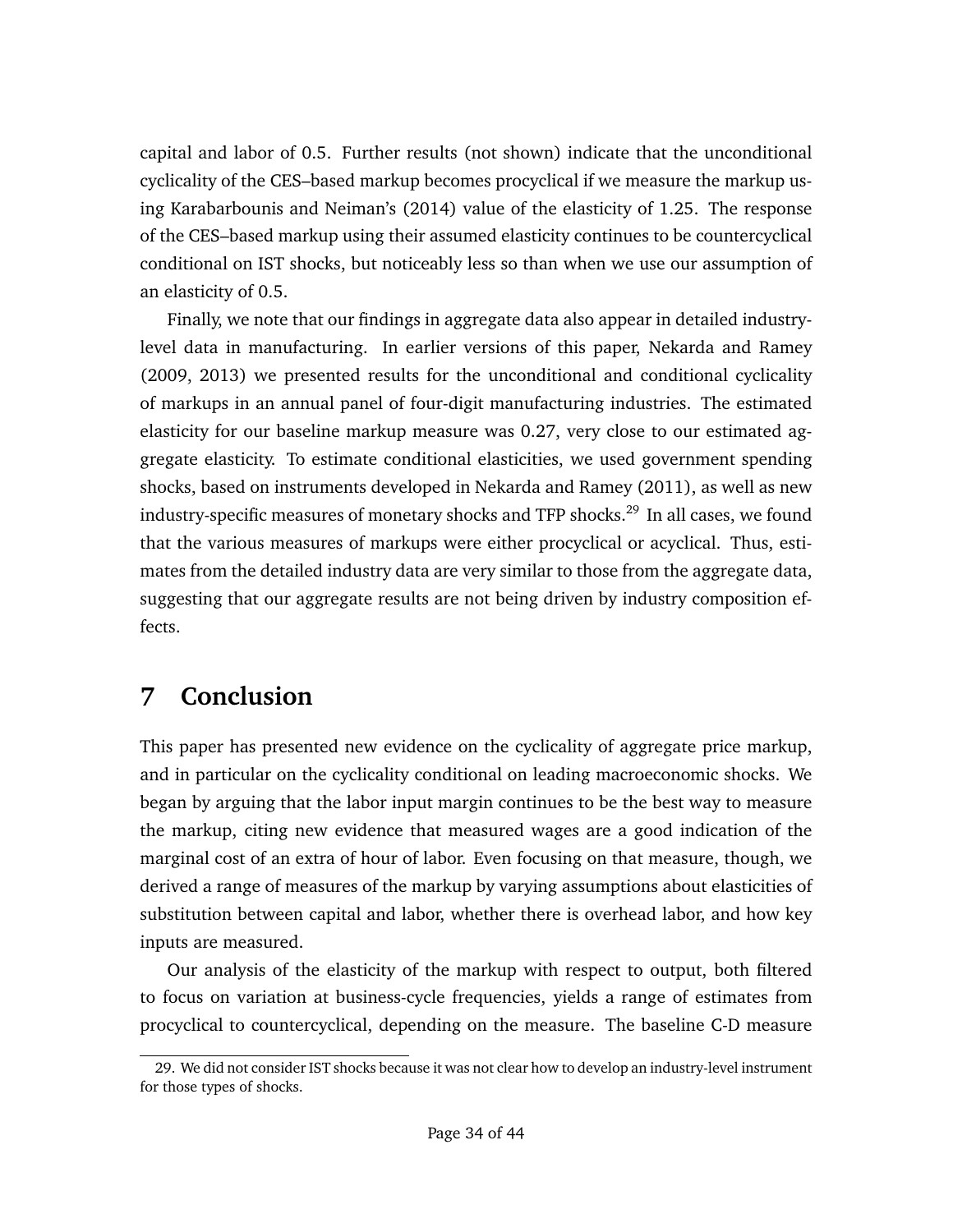is procyclical, and remains so after we account for overhead labor. Some measures of the markup based on a CES production function are procyclical whereas others are countercyclical.

Turning to the conditional analysis, we identify four macroeconomic shocks using standard time-series methods from the literature: monetary policy shocks, government spending shocks, TFP shocks, and IST shocks. The markup increases in response expansionary monetary policy, government spending, and TFP shocks. In contrast, the markup decreases in response to the IST shock. These findings for the conditional cyclicality hold for all measures of the markup that we considered.

We compare our results to those from the [Smets and Wouters](#page-40-0) [\(2007\)](#page-40-0) model. We find that the responses of our various measures of the markup are qualitatively consistent with those from the SW model for the two technology shocks we analyze. In contrast, we find that the responses of the markup to monetary policy and government spending shocks are inconsistent with the simulations from the SW model. In particular, we find that the markup increases in response to expansionary demand shocks whereas the SW model predicts a decrease. Because this key sticky-price transmission mechanism for monetary policy and government spending shocks is at odds with the data, our results suggest that NK models might benefit from a renewed focus on wage rigidities rather than price rigidities.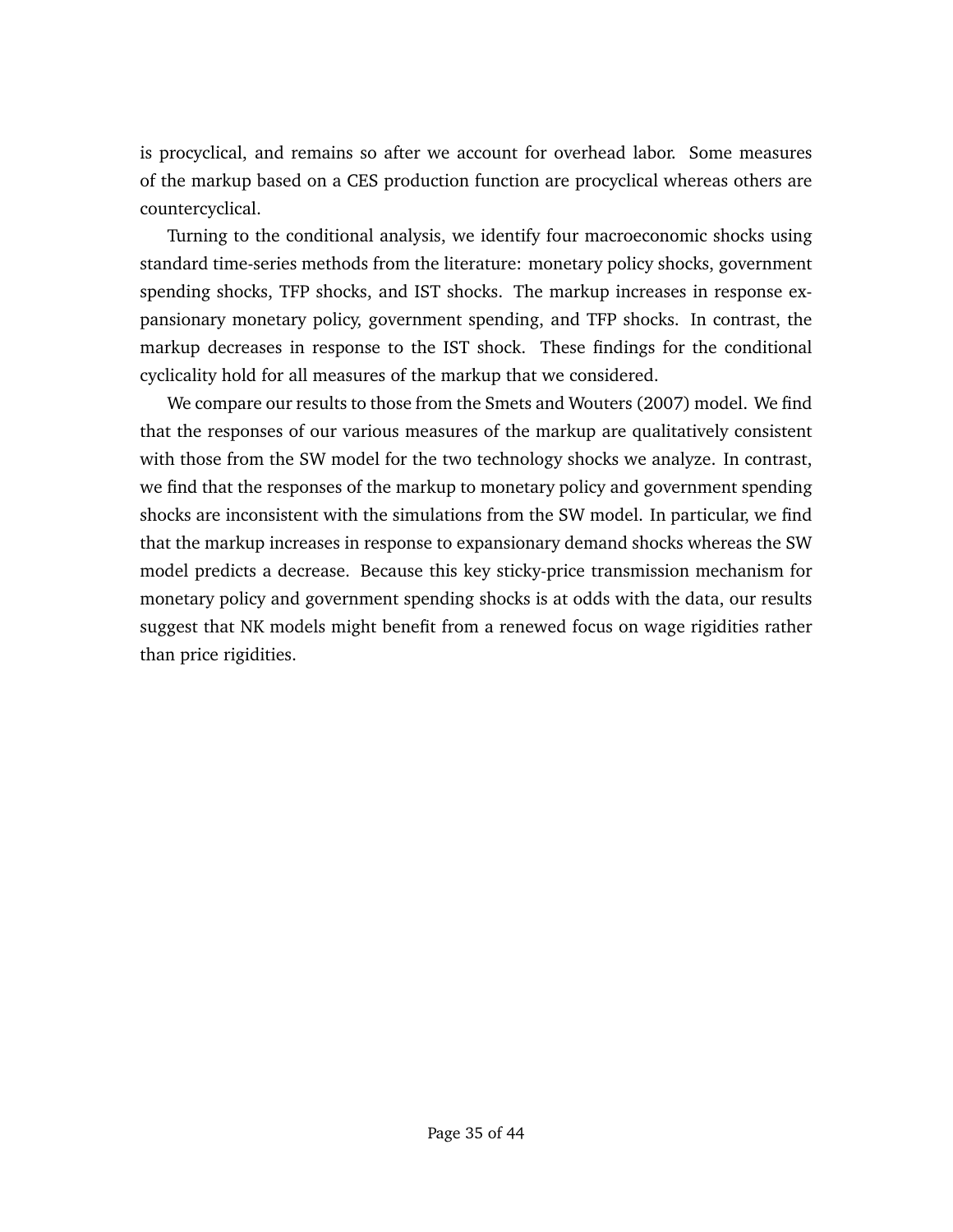# <span id="page-35-12"></span>**References**

- <span id="page-35-1"></span>**Anderson, Eric, Sergio Rebelo, and Arlene. Wong.** 2018. "Markups Across Space and Time." National Bureau of Economic Research Working Paper 24434.
- <span id="page-35-0"></span>**Auclert, Adrien, and Matthew Rognlie.** 2017. "A Note on Multipliers in NK Models with GHH Preferences." Stanford University. Unpublished paper.
- <span id="page-35-5"></span>**Barkai, Simcha.** 2017. "Declining Labor and Capital Shares." London Business School. Working paper.
- <span id="page-35-8"></span>**Barro, Robert J.** 1977. "Long-term Contracting, Sticky Prices, and Monetary Policy." *Journal of Monetary Economics*, 3(3): 305–316.
- <span id="page-35-11"></span>**Basu, Susanto, and Christopher L. House, Christopher.** 2016. "Allocative and Remitted Wages: New Facts and Challenges for New Keynesian Models." In *Handbook of Macroeconomics*. Vol. 2A, , ed. John B. Taylor and Harald Uhlig, 297–354. Elsevier.
- <span id="page-35-13"></span>**Baum, Christopher, and Silvia Hirstakeva.** 2014. "DENTON: Stata Module to Interpolate a Flow or Stock Series from Low-Frequency Totals via Proportional Denton Method." Boston College. Working paper.
- <span id="page-35-7"></span>**Beaudry, Paul, and John. DiNardo.** 1991. "The Effect of Implicit Contracts on the Movement of Wages over the Business Cycle: Evidence from Micro Data." *Journal of Political Economy*, 99(4): 665–88.
- <span id="page-35-10"></span>**Bhandari, Anmol, and Ellen R. McGrattan.** 2019. "Sweat Equity in Private Business." Federal Reserve Bank of Minneapolis Working Paper 560.
- <span id="page-35-6"></span>**Bils, Mark.** 1985. "Real Wages Over the Business Cycle: Evidence from Panel Data." *The Journal of Political Economy*, 93(4): 666–89.
- <span id="page-35-2"></span>**Bils, Mark.** 1987. "The Cyclical Behavior of Marginal Cost and Price." *American Economic Review*, 77(5): 838–55.
- <span id="page-35-4"></span>**Bils, Mark, and James A. Kahn.** 2000. "What Inventory Behavior Tells Us About Business Cycles." *American Economic Review*, 90(3): 458–81.
- <span id="page-35-3"></span>**Bils, Mark, Peter J. Klenow, and Benjamin A. Malin.** 2018. "Resurrecting the Role of the Product Market Wedge in Recessions." *American Economic Review*, 108(4– 5): 1118–46.
- <span id="page-35-9"></span>**Bjöklund, Maria, Mikael Carlsson, and Oskar Nordström Skans.** 2019. "Fixed Wage Contracts and Monetary Non-neutrality." *American Economic Journal: Macroeconomics*, 11(2): 171–92.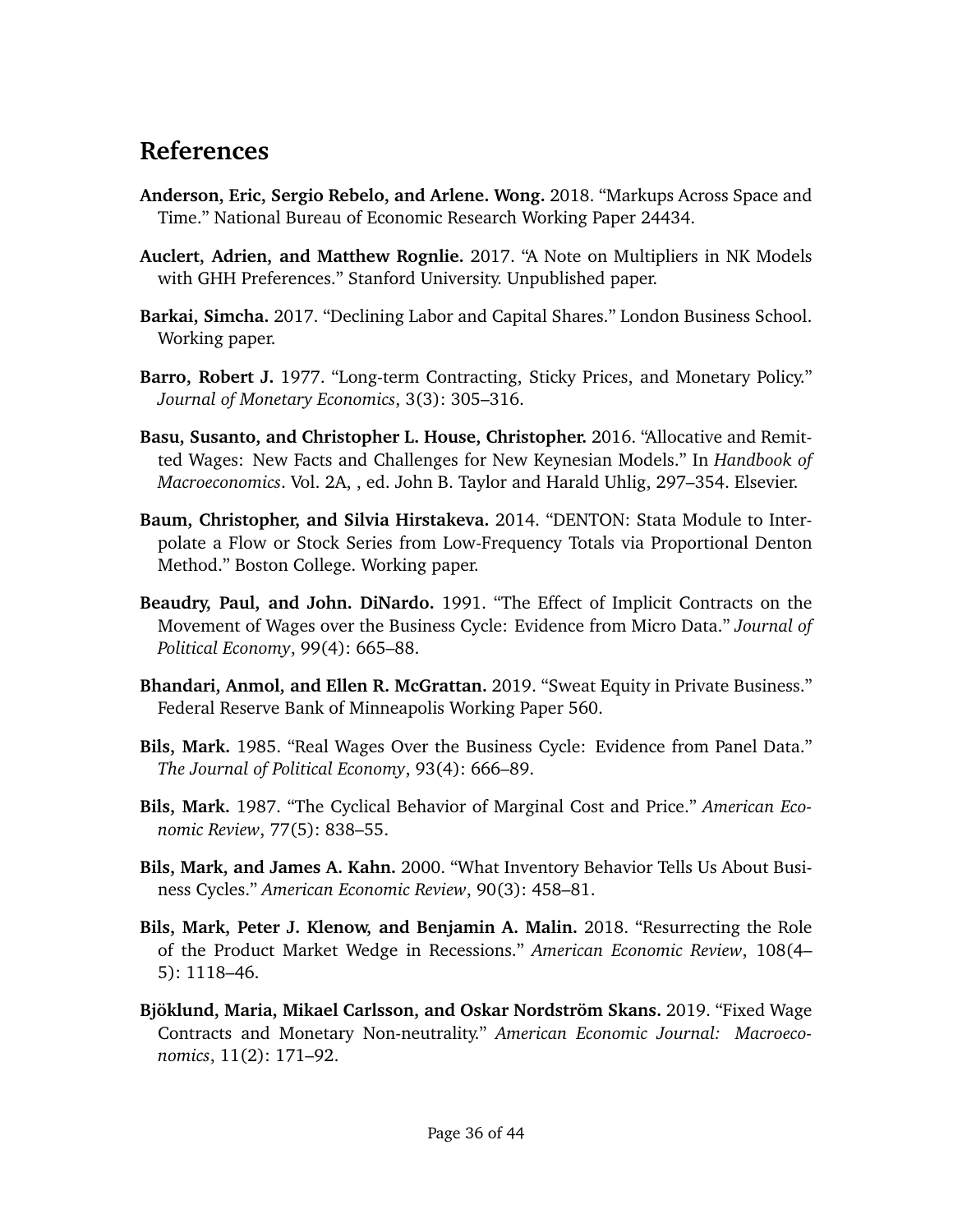- <span id="page-36-6"></span>**Bresnahan, Timothy F., and Valerie A. Ramey.** 1994. "Output Fluctuations at the Plant Level." *Quarterly Journal of Economics*, 109: 593–624.
- <span id="page-36-0"></span>**Broer, Tobias, Niels-Jakob Harbo Hansen, Per Krusell, and Erik Öberg.** 2019. "The New Keynesian Transmission Mechanism: A Heterogeneous-Agent Perspective." *Review of Economic Studies*.
- <span id="page-36-9"></span>**Cantore, Cristiano, and Paul Levine.** 2012. "Getting Normalisation Right: Dealing with 'Dimensional Constants' in Macroeconomics." *Journal of Economic Dynamics and Control*, 36(12): 1931–49.
- <span id="page-36-12"></span>**Cantore, Cristiano, Filippo Ferroni, and Miguel León-Ledesma.** 2019. "The Missing Link: Monetary Policy and the Labor Share." Bank of England Working Paper.
- <span id="page-36-7"></span>**Chirinko, Robert S.** 2008. "*σ*: The Long and Short of It." *Journal of Macroeconomics*, 30(2): 671–86.
- <span id="page-36-8"></span>**Chirinko, Robert S., and Debdulal Mallick.** 2017. "The Substitution Elasticity, Factor Shares, and the Low-Frequency Panel Model." *American Economic Journal: Macroeconomics*, 9(4): 225–253.
- <span id="page-36-4"></span>**Chirinko, Robert S., and Steven M. Fazzari.** 1994. "Economic Fluctuations, Market Power, and Returns to Scale: Evidence from Firm-Level Data." *Journal of Applied Econometrics*, 9(1): 47–69.
- <span id="page-36-11"></span>**Christiano, Lawrence J., Martin Eichenbaum, and Charles L. Evans.** 1999. "Monetary Policy Shocks: What Have We Learned and to What End?" In *Handbook of Macroeconomics*. , ed. John B. Taylor and Michael Woodford, 65–148. Elsevier.
- <span id="page-36-10"></span>**Christiano, Lawrence J., Martin Eichenbaum, and Charles L. Evans.** 2005. "Nominal Rigidities and the Dynamic Effects of A Shock to Monetary Policy." *Journal of Political Economy*, 113(1): 1–45.
- <span id="page-36-1"></span>**Debortoli, Davide, and Jordi Galí.** 2018. "Monetary Policy with Heterogeneous Agents: Insights from TANK Models." CREI. Unpublished paper.
- <span id="page-36-5"></span>**De Loecker, Jan, Jan Eeckhout, and Gabriel Unger.** 2019. "The Rise of Market Power and the Macroeconomic Implications." KU Leuven. Working paper.
- <span id="page-36-3"></span>**Domowitz, Ian R., Glenn Hubbard, and Bruce C. Petersen.** 1986. "Business Cycles and the Relationship between Concentration and Price-Cost Margins." *The RAND Journal of Economics*, 17(1): 1–17.
- <span id="page-36-2"></span>**Dunlop, John T.** 1938. "The Movement of Real and Money Wage Rates." *The Economic Journal*, 48(191): 413–34.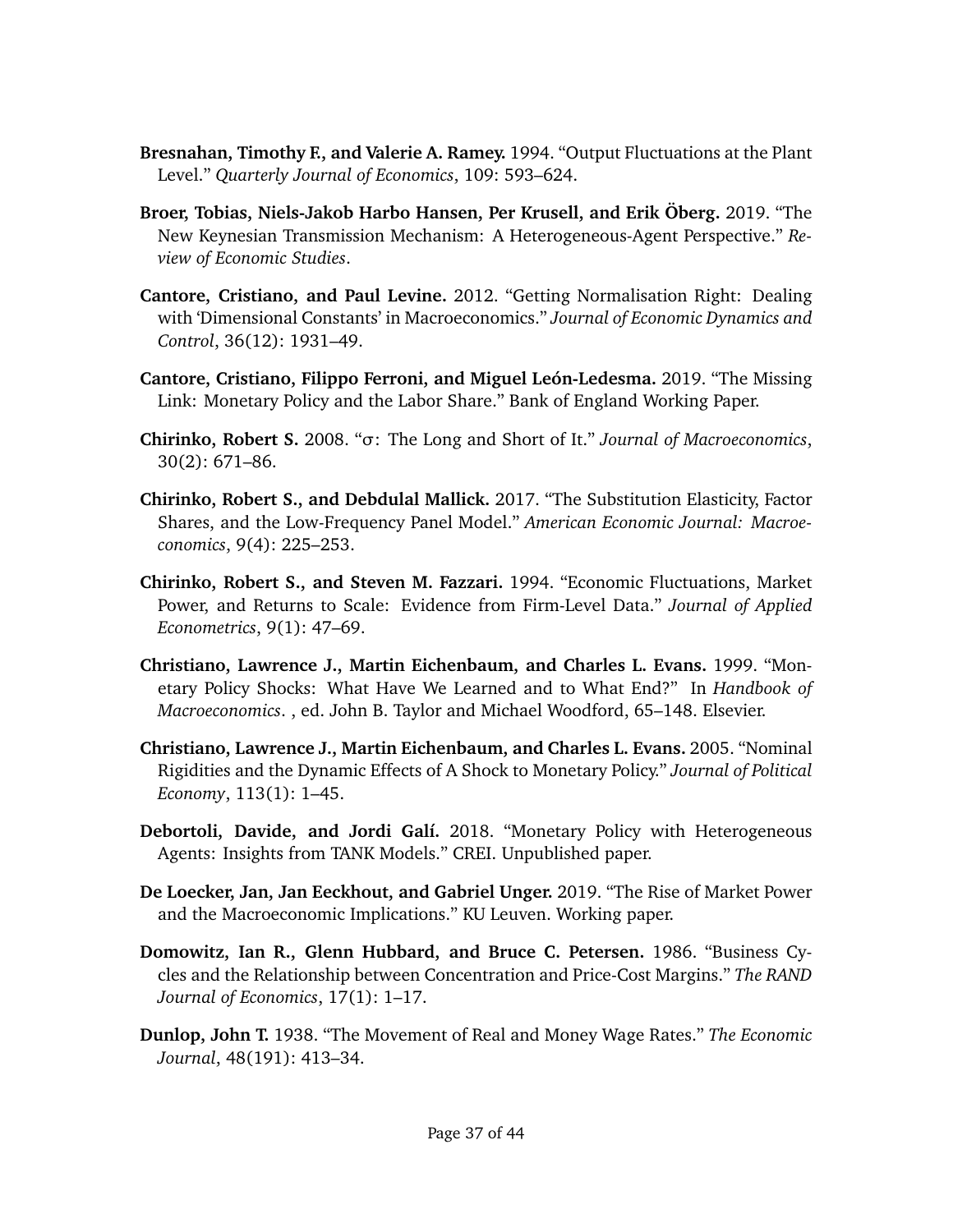- <span id="page-37-0"></span>**Dunlop, John T.** 1998. "Retrospectives: Real and Money Wage Rates." *Journal of Economic Perspectives*, 12(2): 223–34.
- <span id="page-37-11"></span>**Elsby, Michael WL, Bart Hobijn, and Ayşegül Şahin.** 2013. "The Decline of the US Labor Share." *Brookings Papers on Economic Activity*, 2013(2): 1–63.
- <span id="page-37-10"></span>**Fernald, John.** 2014. "A Quarterly, Utilization-Adjusted Series on Total Factor Productivity." Federal Reserve Bank of San Francisco Working Paper 2012-19, San Francisco, CA.
- <span id="page-37-13"></span>**Fisher, Jonas.** 2006. "The Dynamic Effects of Neutral and Investment-Specific Technology Shocks." *Journal of Political Economy*, 114(3): 413–51.
- <span id="page-37-2"></span>**Fleischman, Charles A.** 1999. "The Causes of Business Cycles and the Cyclicality of Real Wages." Federal Reserve Board FEDS Working Paper 99-53.
- <span id="page-37-4"></span>**Galeotti, Marzio, and Fabio Schianterelli.** 1998. "The Cyclicality of Markups in a Model with Adjustment Costs: Econometric Evidence for US Industry." *Oxford Bulletin of Economics and Statistics*, 60(2): 121–42.
- <span id="page-37-8"></span>**Galí, Jordi.** 1999. "Technology, Employment, and the Business Cycle: Do Technology Shocks Explain Aggregate Fluctuations?" *American Economic Review*, 89(1): 249–71.
- <span id="page-37-5"></span>**Galí, Jordi, Mark Gertler, and David J. López-Salido.** 2007. "Markups, Gaps, and the Welfare Costs of Business Fluctuations." *Review of Economics and Statistics*, 89(1): 44– 59.
- <span id="page-37-7"></span>**Gertler, Mark, Christopher Huckfeldt, and Antonella Trigari.** 2019. "Unemployment Fluctuations, Match Quality, and the Wage Cyclicality of New Hires." New York University. Unpublished paper.
- <span id="page-37-1"></span>**Gordon, Robert J.** 1981. "Output Fluctuations and Gradual Price Adjustment." *Journal of Economic Literature*, 19(2): 493–530.
- <span id="page-37-9"></span>**Gorodnichenko, Yuriy, and Matthew D. Shapiro.** 2011. "Using the Survey of Plant Capacity to Measure Capital Utilization." U.S. Census Bureau Center for Economic Studies Paper CES-WP-11-19.
- <span id="page-37-3"></span>**Greenwood, Jeremy, Zvi Hercowitz, and Gregory W. Huffman.** 1988. "Investment, Capacity Utilization, and the Business Cycle." *American Economic Review*, 78(3): 402– 17.
- <span id="page-37-6"></span>**Gutiérrez, Germán.** 2017. "Investigating Global Labor and Profit Shares." New York University. Unpublished paper.
- <span id="page-37-12"></span>**Gutiérrez, Germán, and Sophie Piton.** 2019. "Revisiting the Global Decline of the (Non-Housing) Labor Share." New York University. Unpublished paper.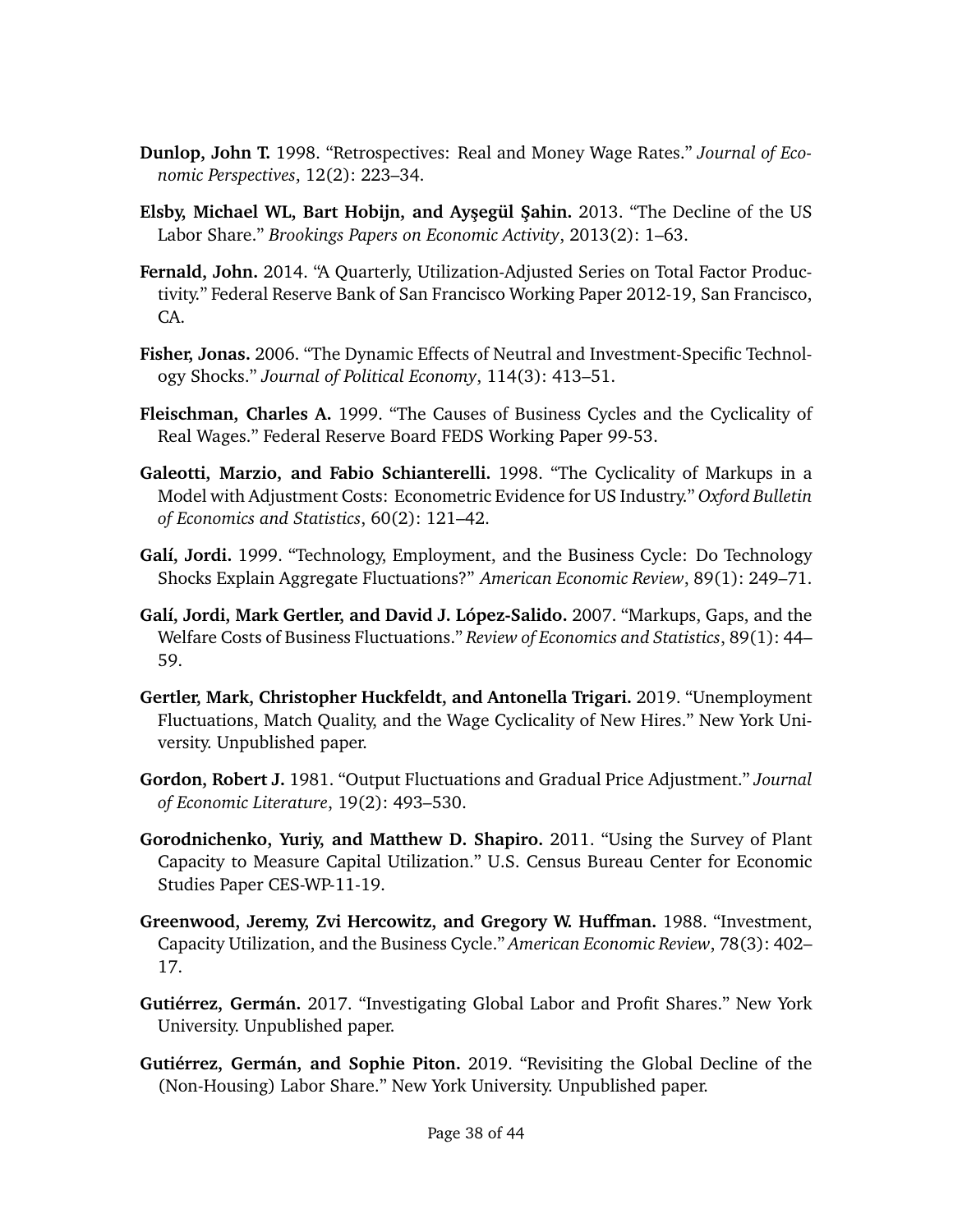- <span id="page-38-5"></span>**Gutiérrez, Germán, and Thomas Philippon.** 2017. "Declining Competition and Investment." New York University. Unpublished Paper.
- <span id="page-38-10"></span>**Hagedorn, Marcus, and Iourii Manovskii.** 2013. "Job Selection and Wages Over the Business Cycle." *American Economic Review*, 103(2): 771–803.
- <span id="page-38-11"></span>**Hall, Robert E.** 1980. "Employment Fluctuations and Wage Rigidity." *Brookings Papers on Economic Activity*, 1: 91–123.
- <span id="page-38-2"></span>**Hall, Robert E.** 1986. "Market Structure and Macroeconomic Fluctuations." *Brookings Papers on Economic Activity*, 2: 285–322.
- <span id="page-38-4"></span>**Hall, Robert E.** 2012. "The Cyclical Response of Advertising Refutes Counter-Cyclical Profit Margins in Favor of Product Market Frictions." National Bureau of Economic Research Working Paper 18370, Cambridge, MA.
- <span id="page-38-8"></span>**Hamermesh, Daniel S., and Gerard A. Pfann.** 1996. "Adjustment Costs in Factor Demand." *Journal of Economic Literature*, 34(3): 1264–92.
- <span id="page-38-13"></span>**Hamilton, James D.** 2018. "Why You Should Never Use the Hodrick-Prescott Filter." *Review of Economics and Statistics*, 100(5): 831–43.
- <span id="page-38-3"></span>**Haskel, Jonathan, Christopher Martin, and Ian Small.** 1995. "Price, Marginal Cost and the Business Cycle." *Oxford Bulletin of Economics and Statistics*, 57(1): 25–41.
- <span id="page-38-0"></span>**Kaplan, Greg, Benjamin Moll, and Giovanni Violante.** 2018. "Monetary Policy According to HANK." *American Economic Review*, 108(3): 697–743.
- <span id="page-38-14"></span>**Karabarbounis, Loukas.** 2014. "The Labor Wedge: MRS vs. MPN." *Review of Economic Dynamics*, 17(2): 206–23.
- <span id="page-38-7"></span>**Karabarbounis, Loukas, and Brent Neiman.** 2014. "The Global Decline in the Labor Share." *Quarterly Journal of Economics*, 129(1): 61–103.
- <span id="page-38-6"></span>**Karabarbounis, Loukas, and Brent Neiman.** 2018. "Accounting for Factorless Income." *NBER Macroeocnomics Annual*, 33(1).
- <span id="page-38-1"></span>**Keynes, John Maynard.** 1936. *The General Theory of Interest, Employment and Money.* New York: Harcourt, Brace & World.
- <span id="page-38-12"></span>**Klump, Rainer, Peter McAdam, and Alpo Willman.** 2012. "The Normalized CES Production Function: Theory and Empirics." *Journal of Economic Surveys*, 26(5): 769–99.
- <span id="page-38-15"></span>**Krippner, Leo.** 2013. "Measuring the Stance of Monetary Policy in Zero Lower Bound Environments." *Economics Letters*, 118(1): 135–38.
- <span id="page-38-9"></span>**Kudlyak, Marianna.** 2014. "The Cyclicality of the User Cost of Labor." *Journal of Monetary Economics*, 68(1): 53–67.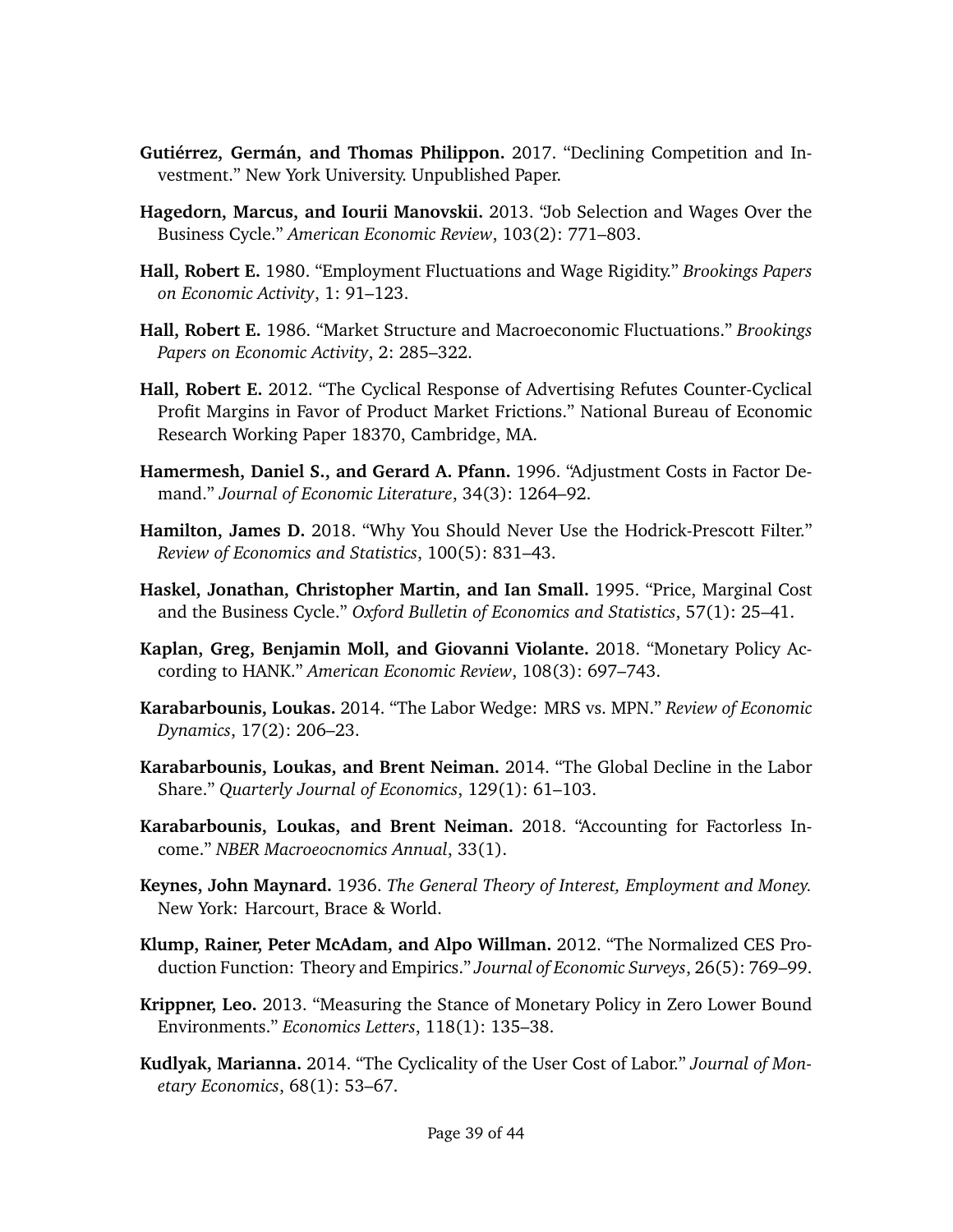- <span id="page-39-9"></span>**Levitt, Steven, John A. List, and Chad Syverson.** 2013. "Toward an Understanding of Learning by Doing: Evidence from an Automobile Assembly Plant." *Journal of Political Economy*, 121(4): 643–81.
- <span id="page-39-3"></span>**Marchetti, Domenico J.** 2002. "Markups and the Business Cycle: Evidence from Italian Manufacturing Branches." *Industrial and Labor Relations Review*, 13: 87–103.
- <span id="page-39-4"></span>**Morrison, Catherine J.** 1994. "The Cyclical Nature of Markups in Canadian Manufacturing: A Production Theory Approach." *Journal of Applied Econometrics*, 9(3): 269– 82.
- <span id="page-39-0"></span>**Nekarda, Christopher J., and Valerie A. Ramey.** 2009. "The Cyclical Behavior of the Price-Cost Markup." Board of Governors of the Federal Reserve System and UCSD. Unpublished paper.
- <span id="page-39-13"></span>**Nekarda, Christopher J., and Valerie A. Ramey.** 2011. "Industry Evidence on the Effects of Government Spending." *American Economic Journal: Macroeconomics*, 3(1): 36–59.
- <span id="page-39-1"></span>**Nekarda, Christopher J., and Valerie A. Ramey.** 2013. "The Cyclical Behavior of the Price-Cost Markup." National Bureau of Economic Research Working Paper 19099.
- <span id="page-39-10"></span>**Newey, Whitney K., and Kenneth D. West.** 1987. "A Simple, Positive, Semi-Definite, Heteroskedasticity and Autocorrelation Consistent Covariance Matrix." *Econometrica*, 55(3): 703–8.
- <span id="page-39-6"></span>**Olivei, Giovanni, and Silvana Tenreyro.** 2007. "The Timing of Monetary Policy Shocks." *American Economic Review*, 97(3): 636–63.
- <span id="page-39-7"></span>**Olivei, Giovanni, and Silvana Tenreyro.** 2010. "Wage-Setting Patterns and Monetary Policy:International Evidence." *Journal of Monetary Economics*, 57(7): 785–802.
- <span id="page-39-5"></span>**Oliveira Martins, Joaquim, and Stefano Scarpetta.** 2002. "Estimation of the Cyclical Behavior of Markups: A Technical Note." *OECD Economic Studies*, 34(1): 173–88.
- <span id="page-39-2"></span>**Phelps, Edmund S.** 1968. "Money-Wage Dynamics and Labor Market Equilibrium." *Journal of Political Economy*, 76(4): 678–711.
- <span id="page-39-8"></span>**Ramey, Valerie A.** 1991. "Discussion of 'Markups and the Business Cycle'." In *NBER Macroeconomics Annual 1991*. , ed. Olivier Jean Blanchard and Stanley Fischer, 134– 40. MIT Press.
- <span id="page-39-11"></span>**Ramey, Valerie A.** 2011. "Identifying Government Spending Shocks: It's All in the Timing." *Quarterly Journal of Economics*, 126(1): 1–50.
- <span id="page-39-12"></span>**Ramey, Valerie A.** 2016. "Macroeconomic Shocks and their Propagation." In *Handbook of Macroeconomics*. Vol. 2, , ed. John B. Taylor and Harald Uhlig, 71–162. Elsevier.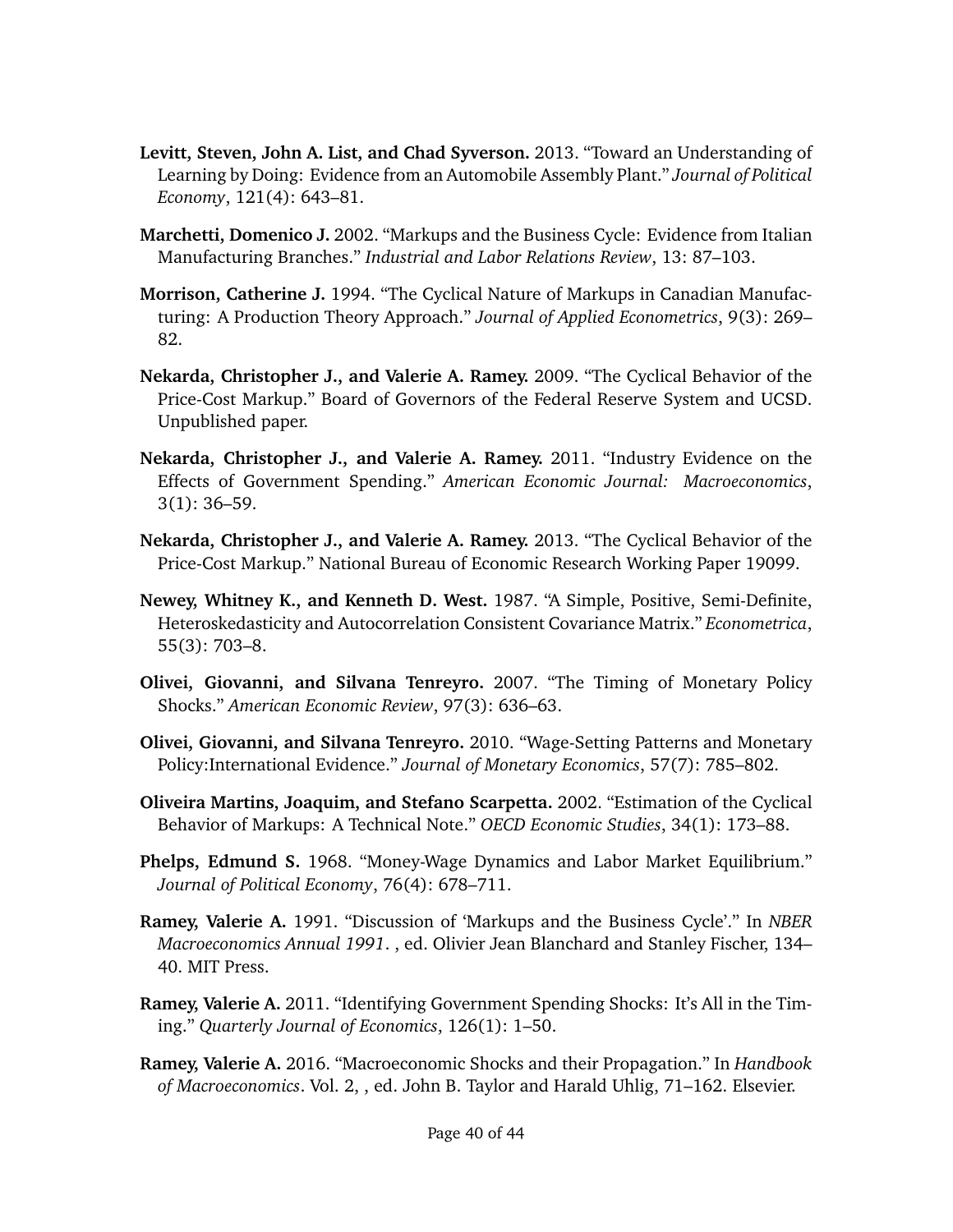- <span id="page-40-3"></span>**Rotemberg, Julio J.** 1982. "Monopolistic Price Adjustment and Aggregate Output." *Review of Economic Studies*, 49(4): 517–31.
- <span id="page-40-4"></span>**Rotemberg, Julio J., and Garth Saloner.** 1986. "A Super-Game Theoretic Model of Price Wars During Booms." *American Economic Review*, 76(2): 659–75.
- <span id="page-40-5"></span>**Rotemberg, Julio J., and Michael Woodford.** 1991. "Markups and the Business Cycle." In *NBER Macroeconomics Annual 1991*. , ed. Olivier Jean Blanchard and Stanley Fischer, 63–129. MIT Press.
- <span id="page-40-6"></span>**Rotemberg, Julio J., and Michael Woodford.** 1999. "The Cyclical Behavior of Prices and Costs." In *Handbook of Macroeconomics*. , ed. John B. Taylor and Michael Woodford, 1051–135. Elsevier.
- <span id="page-40-7"></span>**Shapiro, Matthew D.** 1986. "Capital Utilization and Capital Accumulation: Theory and Evidence." *Journal of Applied Econometrics*, 1(3): 211–34.
- <span id="page-40-0"></span>**Smets, Frank, and Rafael Wouters.** 2007. "Shocks and Frictions in US Business Cycles: A Bayesian DSGE Approach." *American Economic Review*, 97(3): 586–606.
- <span id="page-40-2"></span>**Tarshis, Lorie.** 1939. "Changes in Real and Money Wages." *The Economic Journal*, 49(193): 150–4.
- <span id="page-40-1"></span>**Taylor, John B.** 1980. "Aggregate Dynamics and Staggered Contracts." *Journal of Political Economy*, 88(1): 1–23.
- <span id="page-40-8"></span>**Whelan, Karl.** 2002. "A Guide to US Chain Aggregate NIPA Data." *Review of Income and Wealth*, 48(2): 217–33.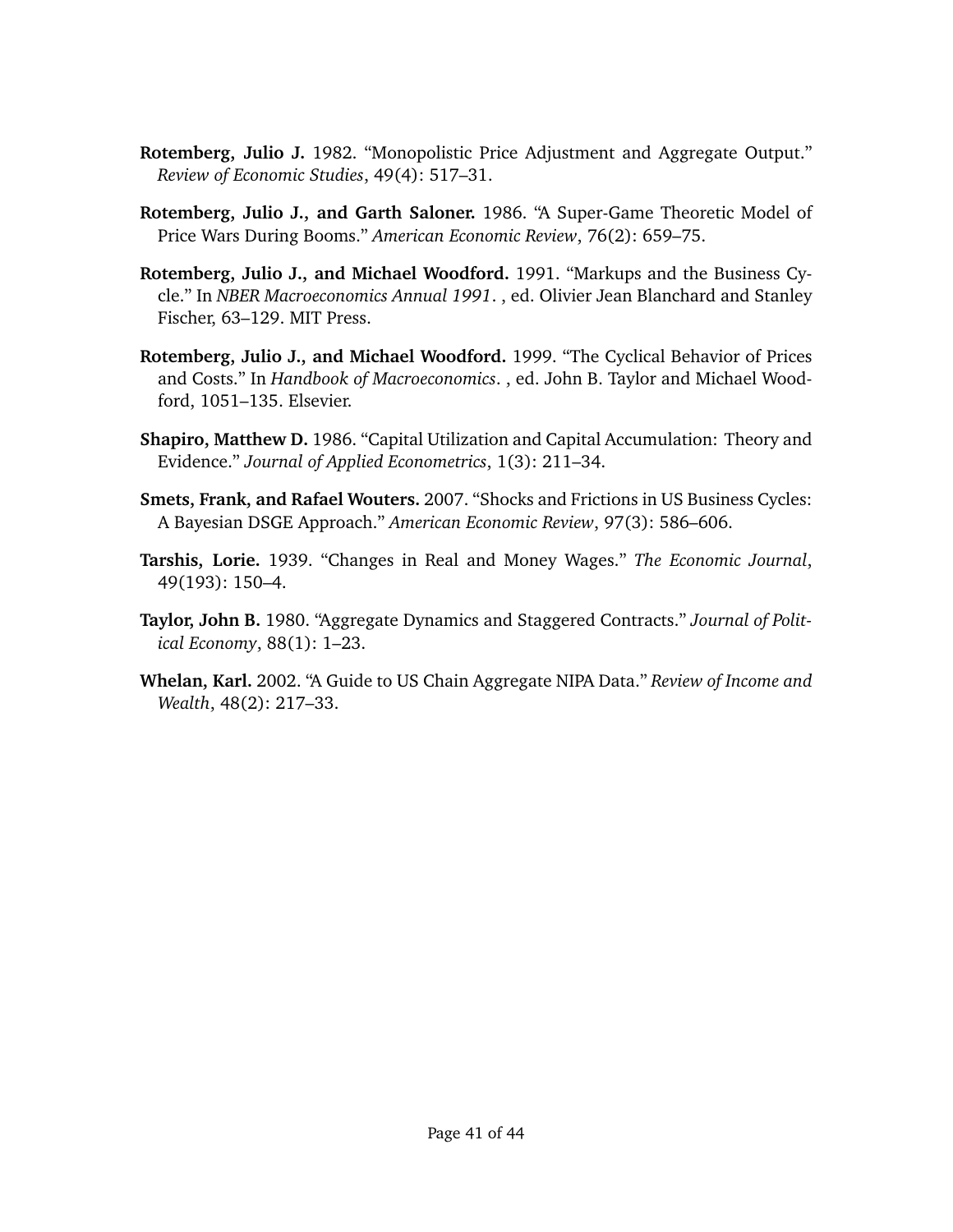# **Data appendix**

### **Table A1. Sources**

| Data series                                                             | N-R mnemonic       | Source and mnemonic |                 |
|-------------------------------------------------------------------------|--------------------|---------------------|-----------------|
| Real Gross Domestic Product                                             | rgdp               | <b>FRED</b>         | GDPC1           |
| Gross Domestic Product: Implicit Price<br>Deflator                      | pgdp               | <b>FRED</b>         | <b>GDPDEF</b>   |
| <b>Gross Domestic Product</b>                                           | ngdp               | <b>FRED</b>         | GDP             |
| Real Government Consumption<br><b>Expenditures and Gross Investment</b> | rgov               | <b>FRED</b>         | GCEC1           |
| Real Federal Consumption Expenditures<br>and Gross Investment           | rfed               | <b>FRED</b>         | FGCEC1          |
| Output, [sector]                                                        | output_[sector]    | <b>BLS</b>          | See notes       |
| Implicit price deflator, [sector]                                       | pd_[sector]        | <b>BLS</b>          | See notes       |
| Hours worked, [sector]                                                  | hours_[sector]     | <b>BLS</b>          | See notes       |
| Employment, [sector]                                                    | emp_[sector]       | <b>BLS</b>          | See notes       |
| Average weekly hours worked, [sector]                                   | ww_[sector]        | <b>BLS</b>          | See notes       |
| Compensation, [sector]                                                  | comp_[sector]      | <b>BLS</b>          | See notes       |
| Compensation per hour, [sector]                                         | cph_[sector]       | <b>BLS</b>          | See notes       |
| Wages and salaries, private business                                    | ws_bus             | <b>FRED</b>         | A132RC1Q027SBEA |
| Population                                                              | pop                | <b>FRED</b>         | B230RC0Q173SBEA |
| Average weekly hours, all employees                                     | ww_priv            | <b>FRED</b>         | <b>AWHAET</b>   |
| Average weekly hours, production and<br>nonsupervisory workers          | ww_priv_prod       | <b>FRED</b>         | <b>AWHNONAG</b> |
| Employment, all employees                                               | emp_priv           | <b>FRED</b>         | <b>USPRIV</b>   |
| Employment, production and<br>nonsupervisory workers                    | emp_priv_prod      | <b>FRED</b>         | CES0500000006   |
| Business sector TFP growth                                              | dtfp               | Fernald (2014)      | dtfp            |
| Utilization of capital and labor                                        | $dutil$ _jf        | Fernald (2014)      | $dutil$ _jf     |
| Business sector TFP growth, adjusted for<br>utilization                 | dtfp_util          | Fernald (2014)      | dtfp_util       |
| Real gross private domestic investment:<br>Fixed investment             | rinvest_priv_fixed | FRED                | A007RA3Q086SBEA |
| Capital share of factor payments,<br>average                            | cap_share_avg      | <b>BLS</b>          | See notes       |

*Continued.*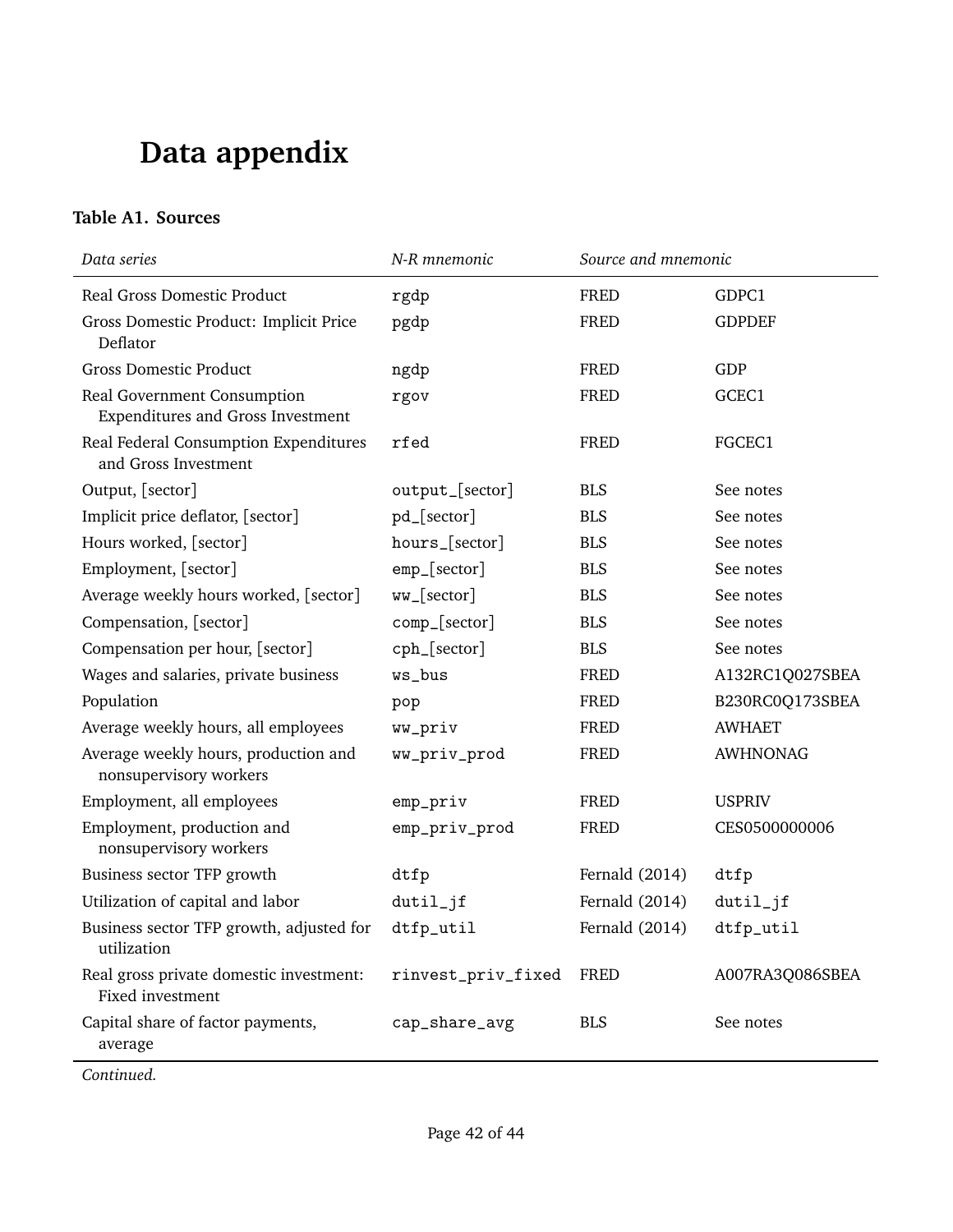| Data series                                                                        | N-R mnemonic    | Source and mnemonic |                   |
|------------------------------------------------------------------------------------|-----------------|---------------------|-------------------|
| Quantity index, fixed assets and<br>consumer durable goods: Private                | realk_privfixed | <b>BEA</b>          | Table 1.2, line 3 |
| Workweek of capital, manufacturing                                                 | n.a.            | Shapiro (1986)      | Table III         |
| Plant hours per week, manufacturing                                                | n.a.            | GS (2011)           | phw_adj_K4        |
| Index of industrial production,<br>manufacturing                                   | jqi_mfg         | <b>FRED</b>         | <b>IPMANSICS</b>  |
| Capacity utilization, manufacturing                                                | rku_mfg         | FRED                | <b>CUMFNS</b>     |
| Effective federal funds rate                                                       | rff             | <b>FRED</b>         | <b>FEDFUNDS</b>   |
| 3-month Treasury bill rate                                                         | tb3             | <b>FRED</b>         | TB3MS             |
| Krippner shadow short rate                                                         | ssr             | Krippner (2013)     | ssr               |
| Present value of change in expected<br>defense spending due to political<br>events | pdvmil          | Ramey (2011)        | n.a.              |
| KR-CRB Spot Commodity Price Index:<br>All Commodities                              | pzall           | <b>CRB</b>          | n.a.              |
| Personal Consumption Expenditures:<br>Nondurable Goods                             | pcend           | <b>FRED</b>         | <b>PCND</b>       |
| Personal Consumption Expenditures:<br><b>Services</b>                              | pcesv           | <b>FRED</b>         | <b>PCESV</b>      |
| Quantity index, real personal<br>consumption expenditures:<br>Nondurable goods     | qrpcend         | <b>FRED</b>         | DNDGRA3Q086SBEA   |
| Quantity index, real personal<br>consumption expenditures: Services                | qrpcesv         | FRED                | DSERRA3Q086SBEA   |
| Price index, personal consumption<br>expenditures: Services                        | ppcesv          | <b>FRED</b>         | DNDGRG3Q086SBEA   |
| Price index, personal consumption<br>expenditures: Nondurable goods                | ppcend          | <b>FRED</b>         | DNDGRG3Q086SBEA   |
| Price index, nonresidential investment:<br>Equipment                               | pequip          | <b>FRED</b>         | Y033RD3Q086SBEA   |

Notes: Data from FRED can be accessed at <https://fred.stlouisfed.org/>. Unpublished BLS data can be downloaded from <https://www.bls.gov/lpc/#tables>. CRB stands for Commodity Research Bureau. GS stands for [Gorodnichenko and Shapiro](#page-37-9) [\(2011\)](#page-37-9); see <http://www.umich.edu/~shapiro/data/SPC/>.